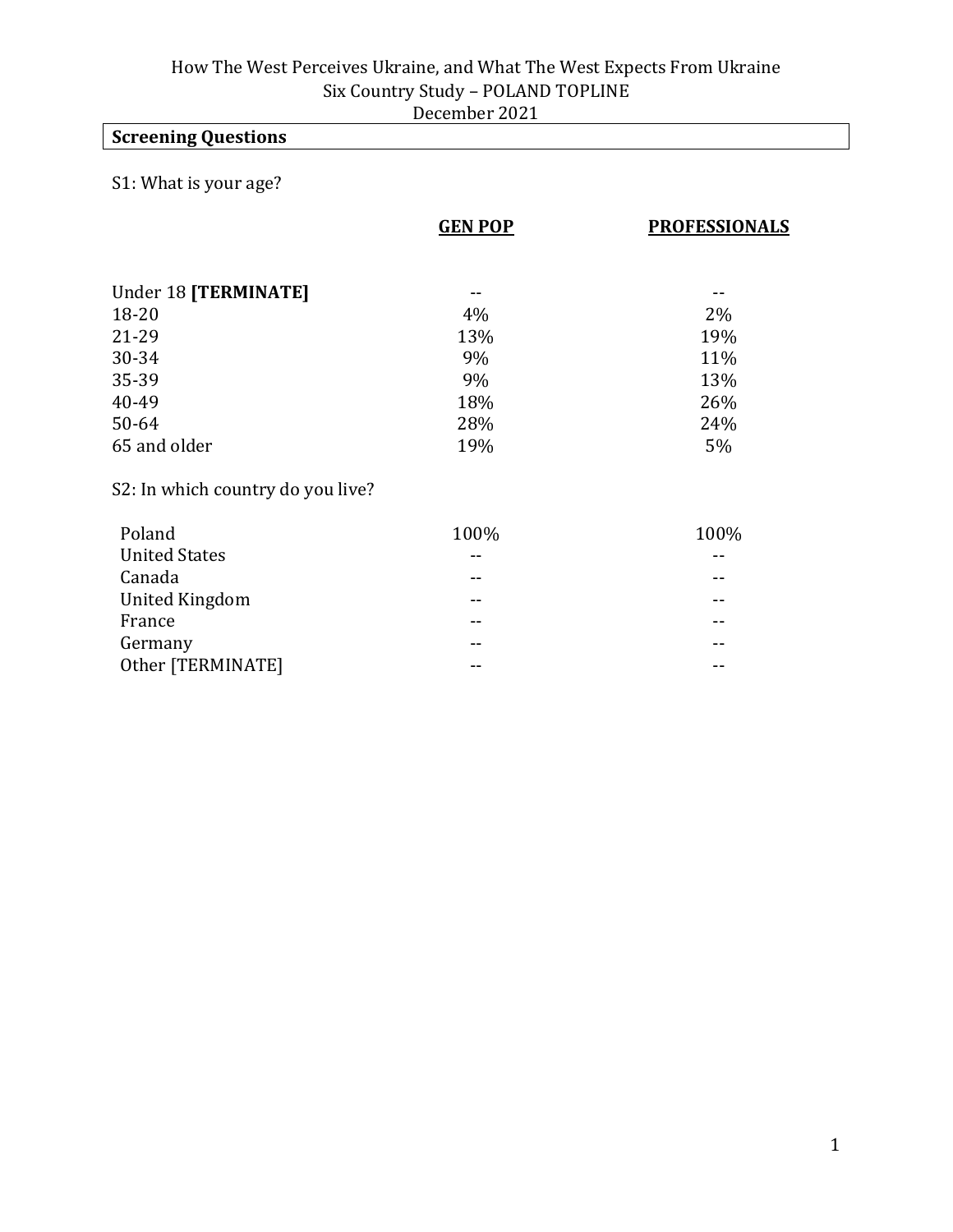#### **Perceptions of the EU and NATO**

**INTRO**: Thank you for participating in this survey. We will begin by asking you a few general questions about the political, social, and economic situation around the world today.

The first set of questions will be about the European Union and NATO.

The European Union (EU) is a political and economic union of 27 member states that are located in Europe. The EU aims to ensure the free movement of people, goods, services, and capital within the internal single market of its member states.

NATO (the North Atlantic Treaty Organization) is a military alliance of 30 countries in Europe and North America. NATO members are committed to a system of collective security, whereby its member agree to defend each other in response to an attack on any one member.

|                                                                                                                       | GEN POP | <b>PROFESSIONALS</b> |
|-----------------------------------------------------------------------------------------------------------------------|---------|----------------------|
| 1) From what you know, do you agree or disagree that the European Union is an overall<br>force for good in the world? |         |                      |
| <b>TOTAL AGREE</b>                                                                                                    | 76%     | 82%                  |
| <b>TOTAL DISAGREE</b>                                                                                                 | 17%     | 15%                  |
| Strongly agree                                                                                                        | 29%     | 43%                  |
| Somewhat agree                                                                                                        | 47%     | 39%                  |
| Somewhat disagree                                                                                                     | 11%     | 9%                   |
| Strongly disagree                                                                                                     | 6%      | 6%                   |
| Not sure                                                                                                              | 7%      | 3%                   |

2) From what you know, do you agree or disagree that NATO is an overall force for good in the world?

| <b>TOTAL AGREE</b>    | 82% | 78% |
|-----------------------|-----|-----|
| <b>TOTAL DISAGREE</b> | 10% | 15% |
| Strongly agree        | 35% | 41% |
| Somewhat agree        | 47% | 37% |
| Somewhat disagree     | 6%  | 10% |
| Strongly disagree     | 4%  | 5%  |
| Not sure              | 8%  | 7%  |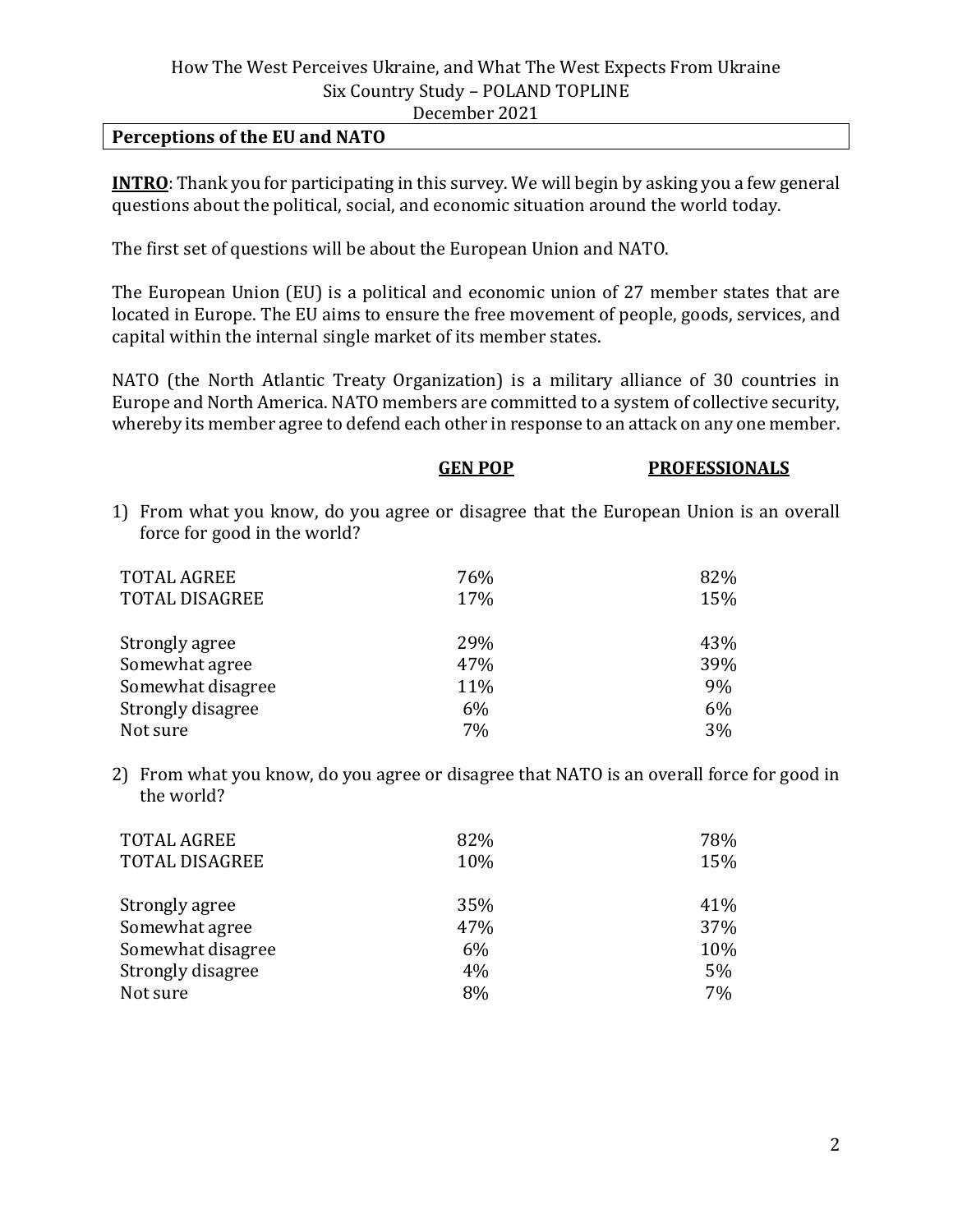- **GEN POP PROFESSIONALS**
- 3) Between 2004 and 2013, eight Central and Eastern European countries, two Mediterranean countries, and one country in the Balkans joined the European Union. Generally speaking, do you think that enlarging the EU to its current number of 27 members was a good thing or a bad thing?

| <b>TOTAL GOOD</b>                    | 79%   | 78%   |
|--------------------------------------|-------|-------|
| <b>TOTAL BAD</b>                     | 13%   | 14%   |
| Very good and should be<br>continued | 40%   | 47%   |
| Somewhat good, but now it            | 39%   | 31%   |
| is enough and we need a              |       |       |
| break                                |       |       |
| Somewhat bad                         | $5\%$ | $5\%$ |
| Very bad, it was wrong and           | $1\%$ |       |
| the EU should be smaller             |       |       |
| Very bad, the EU should be           | 7%    | 9%    |
| dismantled                           |       |       |
| Not sure                             | 8%    | 8%    |

4) Between 1999 and 2020, ten Central and Eastern European countries and four countries in the Balkans joined NATO. Generally speaking, do you think that enlarging NATO to its current number of 30 members was a good thing or a bad thing?

| TOTAL GOOD<br><b>TOTAL BAD</b>         | 87%<br>4% | 89%<br>9% |
|----------------------------------------|-----------|-----------|
| Very good and should be<br>continued   | 43%       | 47%       |
| Somewhat good                          | 32%       | 27%       |
| Good, but now it is enough             | 12%       | 15%       |
| and we need a break                    |           |           |
| Somewhat bad                           | 3%        | 6%        |
| Very bad                               | $1\%$     | $1\%$     |
| Very bad, NATO should be<br>dismantled |           | 2%        |
| Not sure                               | 9%        | 2%        |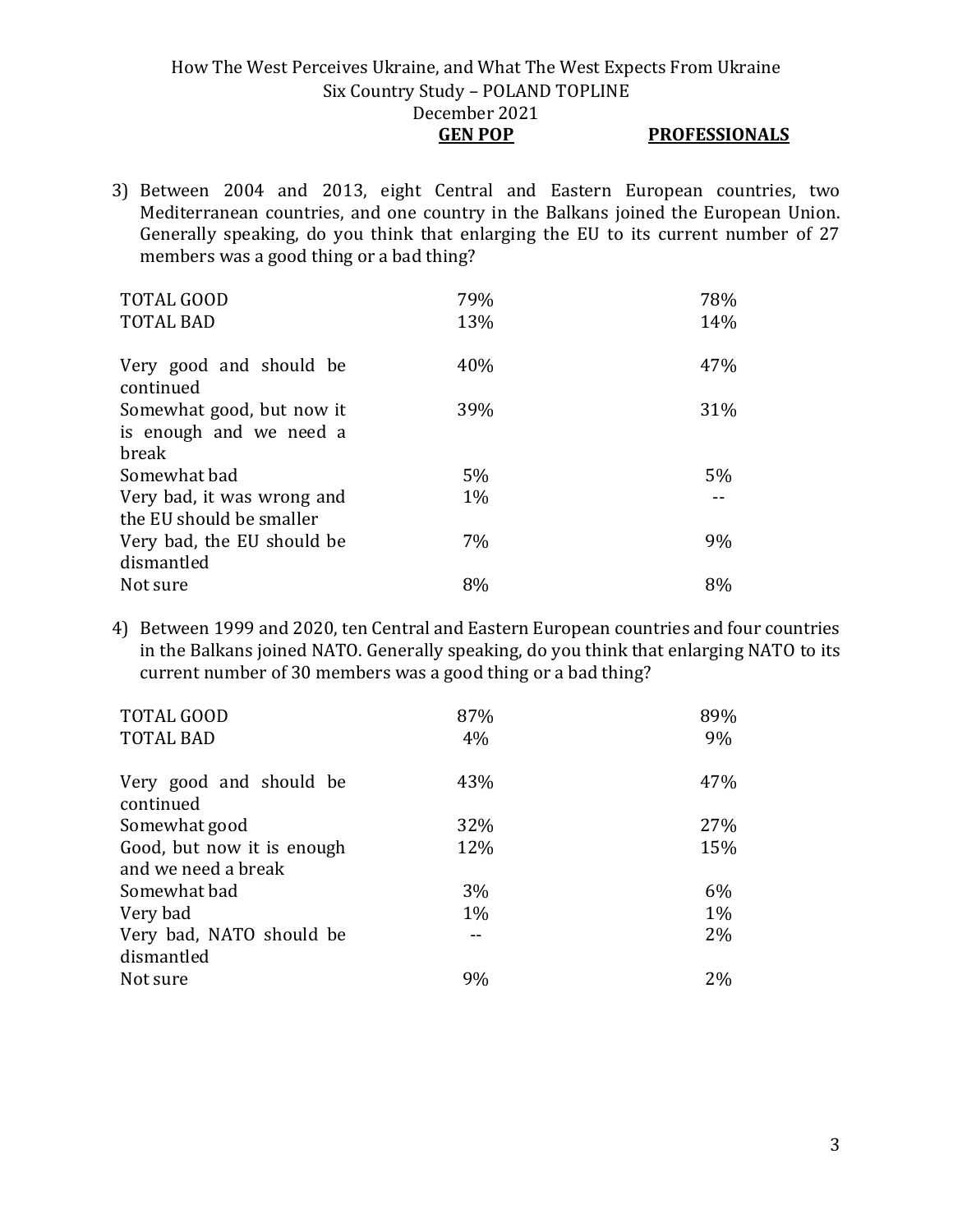#### **GEN POP PROFESSIONALS**

5) Some say that when Western leaders expanded the European Union and NATO in the early 2000s, they broke promises to Russia and violated legitimate Russian interests.

Others say that it was appropriate for Western leaders to expand the European Union and NATO to promote peace, democracy, and security.

Which is closer to your view?

| It was appropriate for Western leaders to     | 69% | 66%    |
|-----------------------------------------------|-----|--------|
| expand the European Union and NATO to         |     |        |
| promote peace, democracy, and security        |     |        |
| When Western leaders expanded the European    | 11% | 13%    |
| Union and NATO, they broke promises to Russia |     |        |
| and violated legitimate Russian interests     |     |        |
| Not sure                                      | 20% | $21\%$ |
|                                               |     |        |

6) Generally speaking, do you believe that the European Union should accept new members in the future?

| <b>TOTAL YES</b>                                                                      | 70%             | 86%       |
|---------------------------------------------------------------------------------------|-----------------|-----------|
| Yes, the EU should accept new members in the<br>near future (in the next 5-10 years)  | 46%             | 57%       |
| Yes, but only in the later future (possibly after<br>2030), when conditions are right | 24 <sub>%</sub> | 29%       |
| No, the EU should not accept new members<br>Not sure                                  | 13%<br>17%      | 12%<br>2% |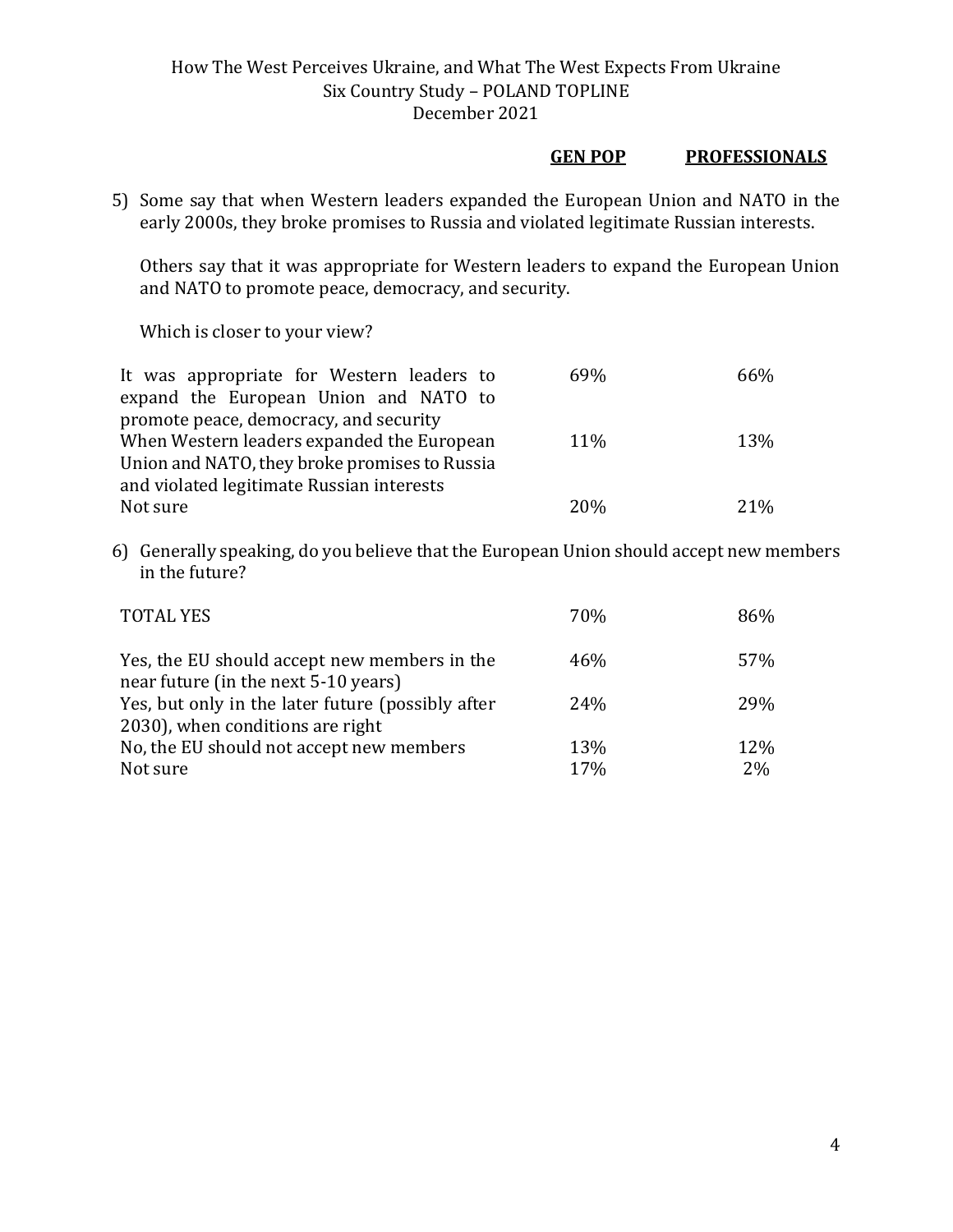### **GEN POP PROFESSIONALS**

7) If another country were to join the European Union in the next 5-10 years, which do you believe should be admitted? (Select up to 2)

| Ukraine                | 31%   | 29%   |
|------------------------|-------|-------|
| <b>United Kingdom</b>  | 28%   | 28%   |
| Serbia                 | 15%   | 1%    |
| Turkey                 | 14%   | 16%   |
| Northern Macedonia     | 13%   | 16%   |
| Georgia                | 11%   | 23%   |
| Moldova                | 9%    | 6%    |
| Russia                 | 7%    | 6%    |
| Albania                | 6%    | 11%   |
| Morocco                | 4%    | $1\%$ |
| Tunisia                | 3%    | 6%    |
| Armenia                | $1\%$ | 10%   |
| Other (Please specify) | $2\%$ |       |
| Not sure               | 12%   | 7%    |

8) Generally speaking, do you believe that NATO should accept new members in the future?

| <b>TOTAL YES</b>                                                                   | 80% | 84% |
|------------------------------------------------------------------------------------|-----|-----|
| Yes, NATO should accept new members in the<br>near future (in the next 5-10 years) | 55% | 60% |
| Yes, but only in the later future (possibly after                                  | 25% | 24% |
| 2030), when conditions are right                                                   |     |     |
| No, NATO should not accept new members                                             | 6%  | 8%  |
| Not sure                                                                           | 14% | 8%  |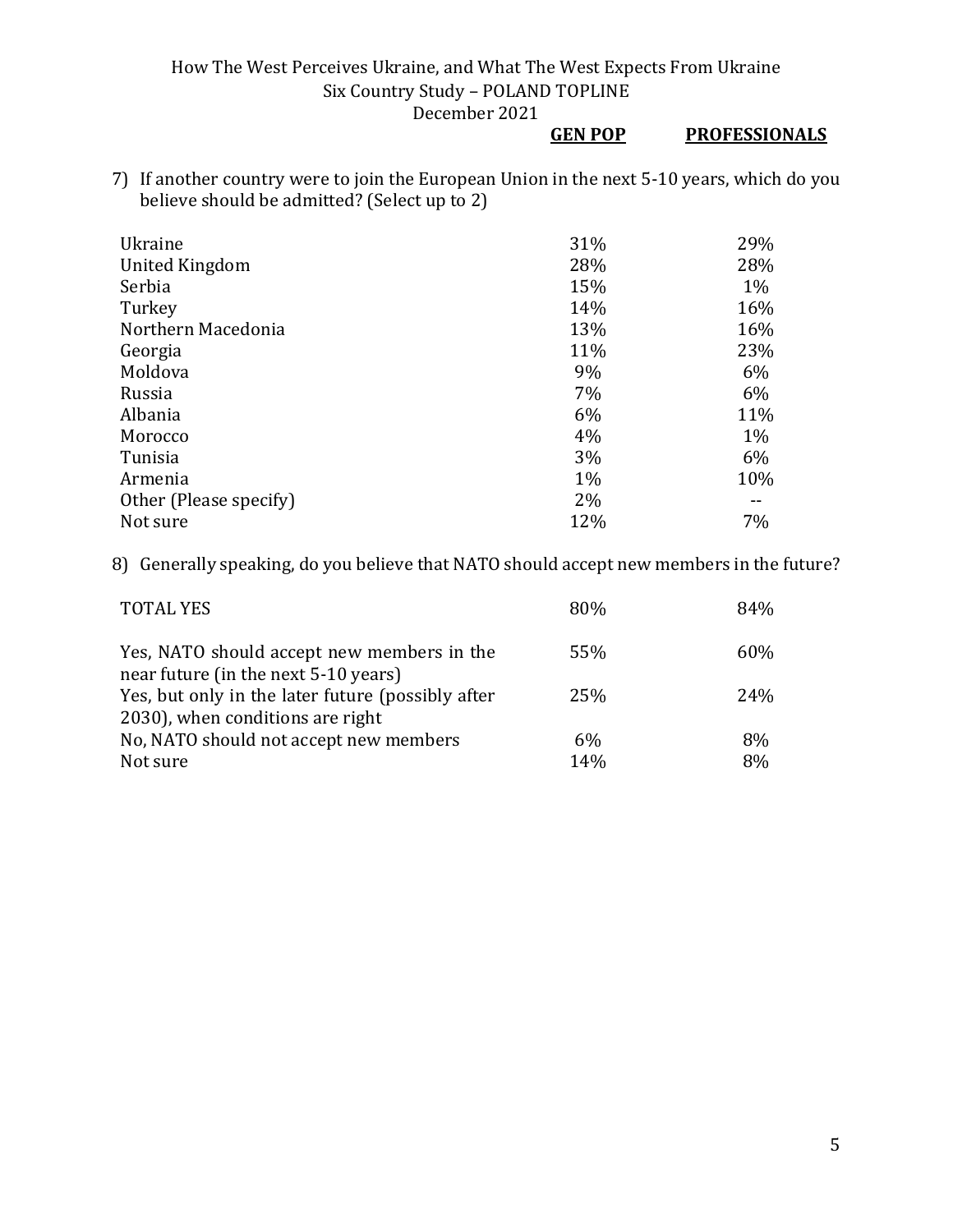# **GEN POP PROFESSIONALS**

9) If another country were to join NATO in the next 5-10 years, which do you believe should be admitted? (Select up to 2)

| Ukraine                | 51%   | 66%   |
|------------------------|-------|-------|
| Australia              | 18%   | 22%   |
| Georgia                | 18%   | 21%   |
| Serbia                 | 14%   | 11%   |
| Tunisia                | 12%   |       |
| Mexico                 | 6%    | 8%    |
| Russia                 | 6%    | 5%    |
| Azerbaijan             | 5%    |       |
| Moldova                | 2%    | 19%   |
| Morocco                | 2%    | $1\%$ |
| Armenia                | $1\%$ | 2%    |
| Other (Please specify) | 2%    |       |
| Not sure               | 16%   | 4%    |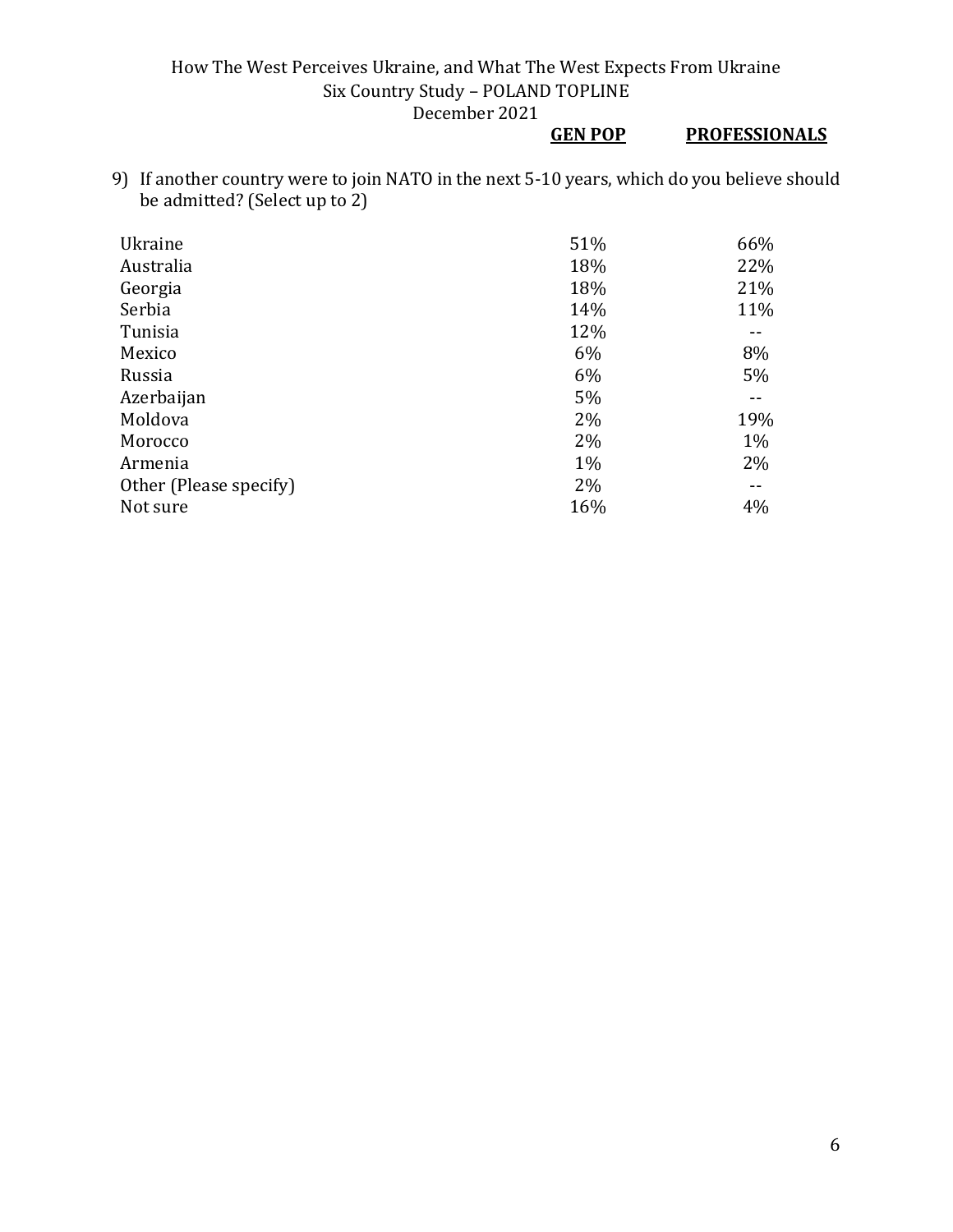| December 2021 |  |
|---------------|--|
|---------------|--|

| <b>General Perceptions of the West</b>                                                                      |                |                      |
|-------------------------------------------------------------------------------------------------------------|----------------|----------------------|
|                                                                                                             |                |                      |
|                                                                                                             | <b>GEN POP</b> | <b>PROFESSIONALS</b> |
| بمحبوبة ومشرحا المكرور والركوب وامتعارب الرابعيين ومالح استبعدت ومستحدث وسيرام وبالمستحدث ومشابثات الانافار |                |                      |

10)Thinking generally about countries around the world, which of the following comes closest to your view on what constitutes the West?

| The US, Canada, European Union, and the UK          | 44%        | 49%        |
|-----------------------------------------------------|------------|------------|
| US, Canada, European Union, and the UK, plus        | 22%        | <b>30%</b> |
| Australia and New Zealand                           |            |            |
| The West is a concept that has lost its meaning, or | <b>16%</b> | 17%        |
| never had a meaning for me                          |            |            |
| Not sure                                            | 18%        | $4\%$      |

11)**[IF CHOICES 1 OR 2 IN ABOVE Q]** Okay, and in terms of the West's relations with Russia and China, which of the following approaches do you believe that the West should take?

| Strengthen relations with Russia to contain China  | 11% | 18% |
|----------------------------------------------------|-----|-----|
| Strengthen relations with China to contain Russia  | 14% | 7%  |
| Do not strengthen relations with Russia or China   | 27% | 34% |
| because both violate Western principles and the    |     |     |
| West must contain and confront them both           |     |     |
| It is best to have good relations with every major | 45% | 38% |
| country around the world                           |     |     |
| Not sure                                           | 3%  | 3%  |

12) In your view, which of the following countries, if any, are part of the West? [SELECT ALL THAT APPLY]

| Ukraine           | 14% | 16% |
|-------------------|-----|-----|
| Georgia           | 7%  | 11% |
| Serbia            | 7%  | 15% |
| Russia            | 6%  | 12% |
| Moldova           | 5%  | 5%  |
| None of the above | 61% | 59% |
| Not sure          | 18% | 10% |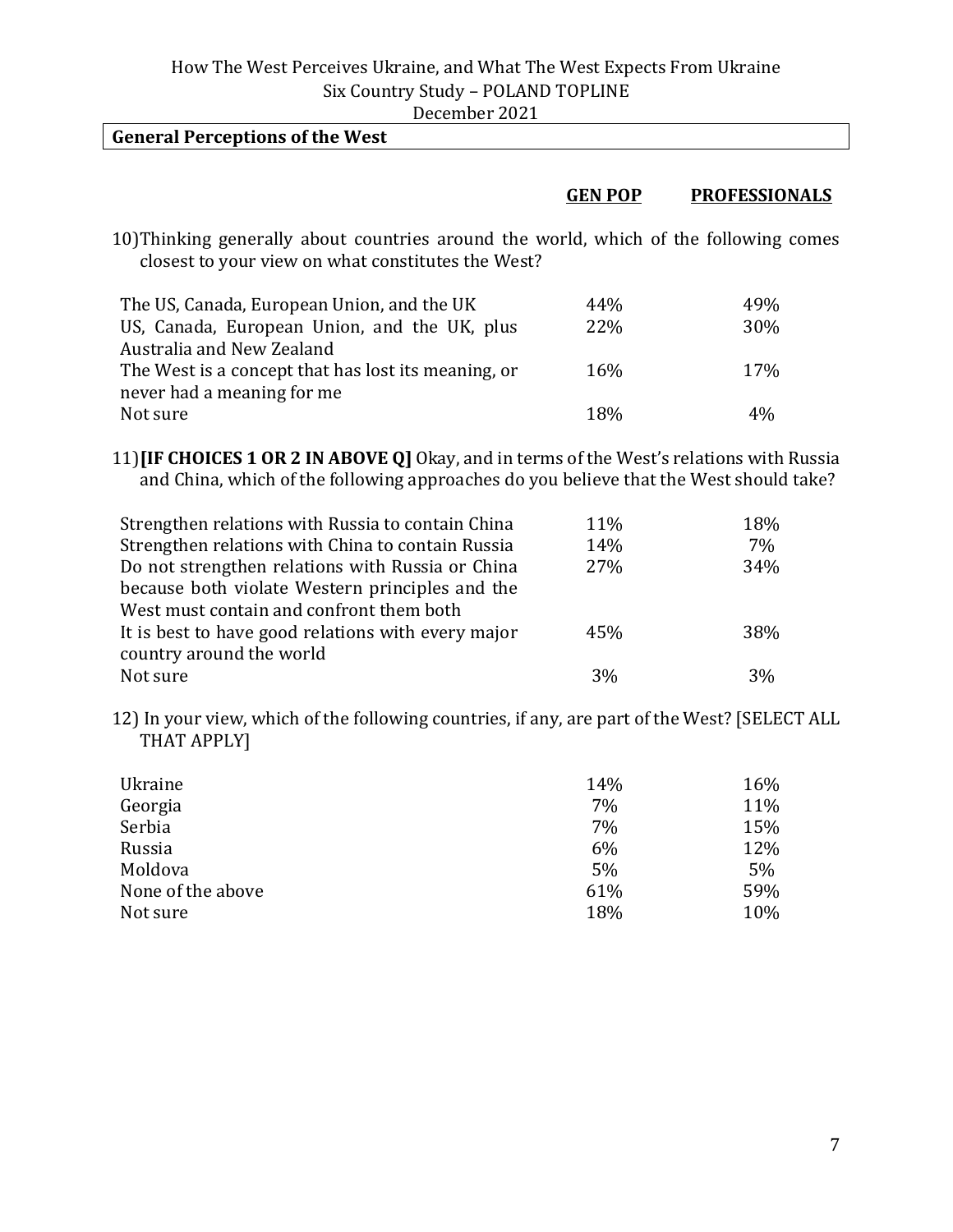### **GEN POP PROFESSIONALS**

13)If you had to choose one country or group, who do you believe that the future belongs to?

| China                   | 26% | 43% |
|-------------------------|-----|-----|
| Asia                    | 9%  | 7%  |
| The West                | 3%  | 2%  |
| The US                  | 18% | 12% |
| Europe                  | 16% | 22% |
| The Muslim world        | 2%  |     |
| The Slavic world        | 2%  | 2%  |
| No one country or group | 8%  | 6%  |
| Not sure                | 16% | 6%  |

14) Thinking about whether some countries or groups of countries are more truthful and more closely follow moral principles than others, which of the following is closest to your view?

| Western countries like the US, Canada, the UK or      | 29%   | 35% |
|-------------------------------------------------------|-------|-----|
| the countries of the EU, are in general more truthful |       |     |
| and moral than countries like China or Russia         |       |     |
| All governments are hypocrites and principles         | 24%   | 17% |
| mean nothing to them                                  |       |     |
| My country is more truthful and moral than all        | 18%   | 7%  |
| others                                                |       |     |
| All are equally truthful and moral to me, everyone    | 9%    | 15% |
| has a point                                           |       |     |
| At least Russia is honest about its interests and     | 5%    | 18% |
| does hide its interests behind supposed truth and     |       |     |
| morals like the United States                         |       |     |
| China is more peaceful than other big countries       | $1\%$ |     |
| Not sure                                              | 14%   | 8%  |

15)Thinking about The United States' current relations with the following countries around the world, which do you believe it is most important to improve relations with? (Select up to 3)

| The United States         | 66% | 63% |
|---------------------------|-----|-----|
| <b>Germany and France</b> | 43% | 69% |
| The United Kingdom        | 41% | 38% |
| China                     | 22% | 15% |
| Ukraine                   | 17% | 23% |
| Russia                    | 15% | 7%  |
| Canada                    | 7%  | 13% |
| Not sure                  | 11% | 2%  |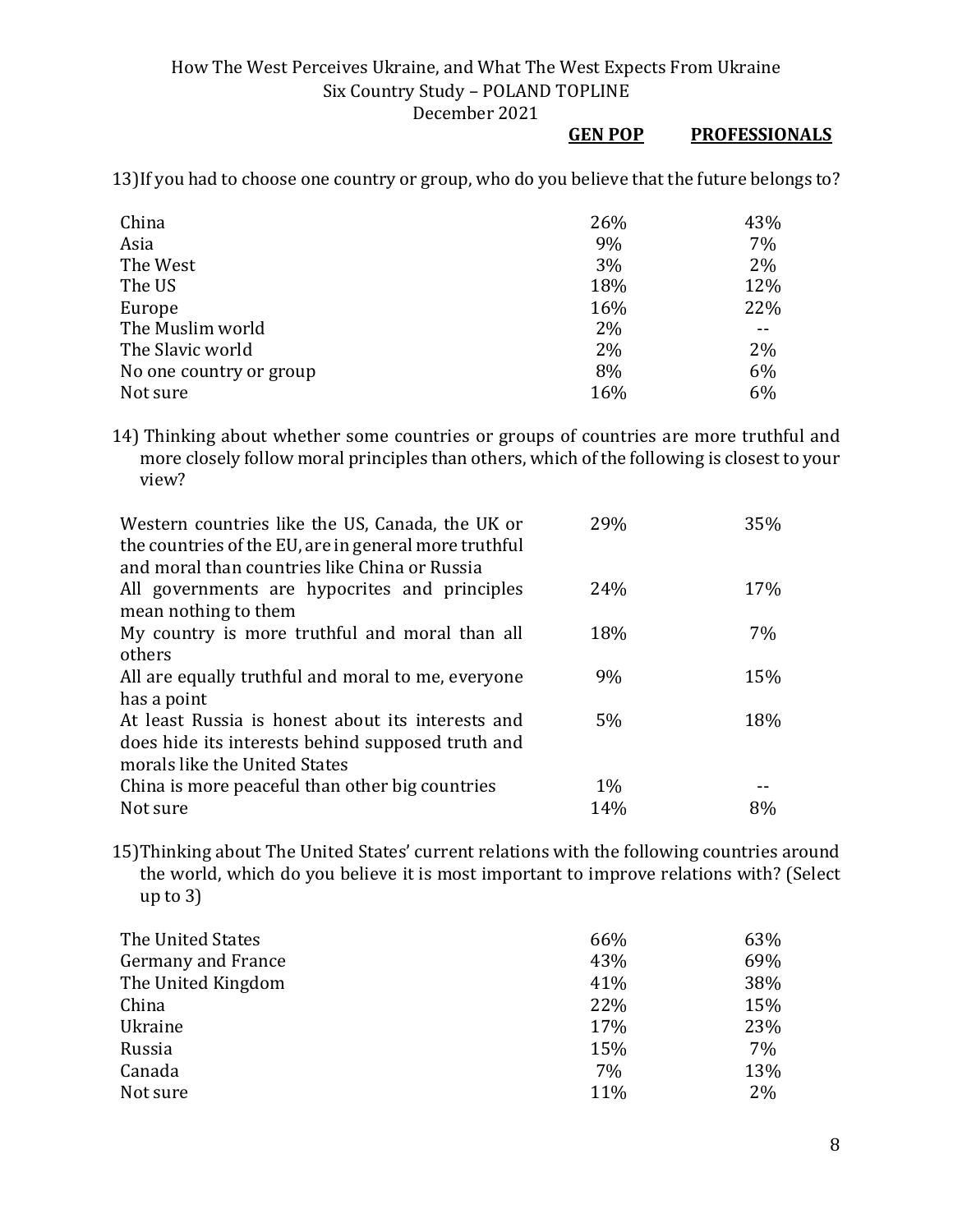### December 2021

### **Perceptions of Russia**

**INTRO**: Next, we will ask you some questions about Russia and its role in the world today.

|                                                                                      | <b>GEN POP</b> | <b>PROFESSIONALS</b> |
|--------------------------------------------------------------------------------------|----------------|----------------------|
| 16) Generally speaking, do you have a positive, negative, or neutral view of Russia? |                |                      |
| <b>TOTAL POSITIVE</b>                                                                | 11%            | 19%                  |
| <b>TOTAL NEGATIVE</b>                                                                | 61%            | 65%                  |
| Very positive                                                                        | 3%             | 6%                   |
| Somewhat positive                                                                    | 8%             | 13%                  |
| Somewhat negative                                                                    | 33%            | 35%                  |
| Very negative                                                                        | 28%            | 30%                  |
| Neutral                                                                              | 22%            | 14%                  |
| Not sure                                                                             | 6%             | $2\%$                |
|                                                                                      |                |                      |

17)Please indicate how much you associate each of the following attributes and characteristics with Russia.

• Strength

| TOTAL VERY MUCH/SOMEWHAT       | 85% | 89% |
|--------------------------------|-----|-----|
| TOTAL NOT VERY MUCH/NOT AT ALL | 9%  | 11% |
| Very much                      | 47% | 69% |
| Somewhat                       | 38% | 20% |
| Not very much                  | 7%  | 11% |
| Not at all                     | 2%  |     |
| Not sure                       | 6%  |     |
| Freedom                        |     |     |
| TOTAL VERY MUCH/SOMEWHAT       | 21% | 30% |
| TOTAL NOT VERY MUCH/NOT AT ALL | 66% | 67% |
| Very much                      | 8%  | 11% |
| Somewhat                       | 13% | 19% |
| Not very much                  | 27% | 24% |
| Not at all                     | 39% | 43% |
| Not sure                       | 13% | 3%  |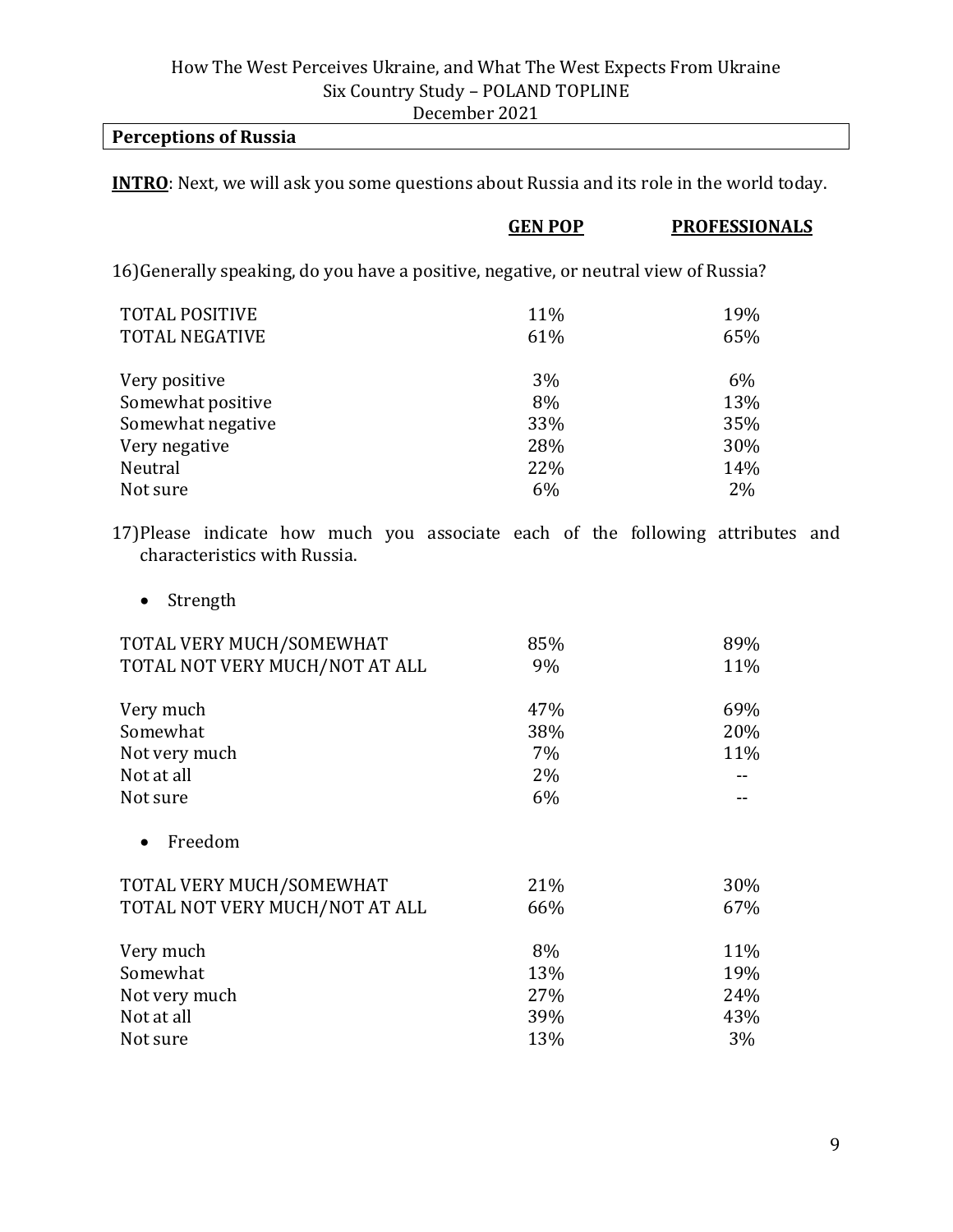December 2021<br> **GEN POP** 

|                                | <b>GEN POP</b> | <b>PROFESSIONALS</b> |
|--------------------------------|----------------|----------------------|
| Authoritarian leadership       |                |                      |
| TOTAL VERY MUCH/SOMEWHAT       | 80%            | 91%                  |
| TOTAL NOT VERY MUCH/NOT AT ALL | 10%            | 7%                   |
| Very much                      | 45%            | 56%                  |
| Somewhat                       | 35%            | 35%                  |
| Not very much                  | 8%             | 4%                   |
| Not at all                     | 2%             | 3%                   |
| Not sure                       | 10%            | 2%                   |
| Neo-Nazism                     |                |                      |
| TOTAL VERY MUCH/SOMEWHAT       | 54%            | 41%                  |
| TOTAL NOT VERY MUCH/NOT AT ALL | 33%            | 51%                  |
| Very much                      | 17%            | 21%                  |
| Somewhat                       | 37%            | 20%                  |
| Not very much                  | 24%            | 44%                  |
| Not at all                     | 9%             | 7%                   |
| Not sure                       | 13%            | 8%                   |
| Nice people                    |                |                      |
| TOTAL VERY MUCH/SOMEWHAT       | 54%            | 53%                  |
| TOTAL NOT VERY MUCH/NOT AT ALL | 35%            | 41%                  |
| Very much                      | 15%            | 17%                  |
| Somewhat                       | 39%            | 36%                  |
| Not very much                  | 28%            | 33%                  |
| Not at all                     | 7%             | 8%                   |
| Not sure                       | 11%            | 6%                   |
| Beautiful nature               |                |                      |
| TOTAL VERY MUCH/SOMEWHAT       | 77%            | 81%                  |
| TOTAL NOT VERY MUCH/NOT AT ALL | 17%            | 18%                  |
| Very much                      | 46%            | 44%                  |
| Somewhat                       | 31%            | 37%                  |
| Not very much                  | 9%             | 16%                  |
| Not at all                     | 8%             | 2%                   |
| Not sure                       | 6%             | 1%                   |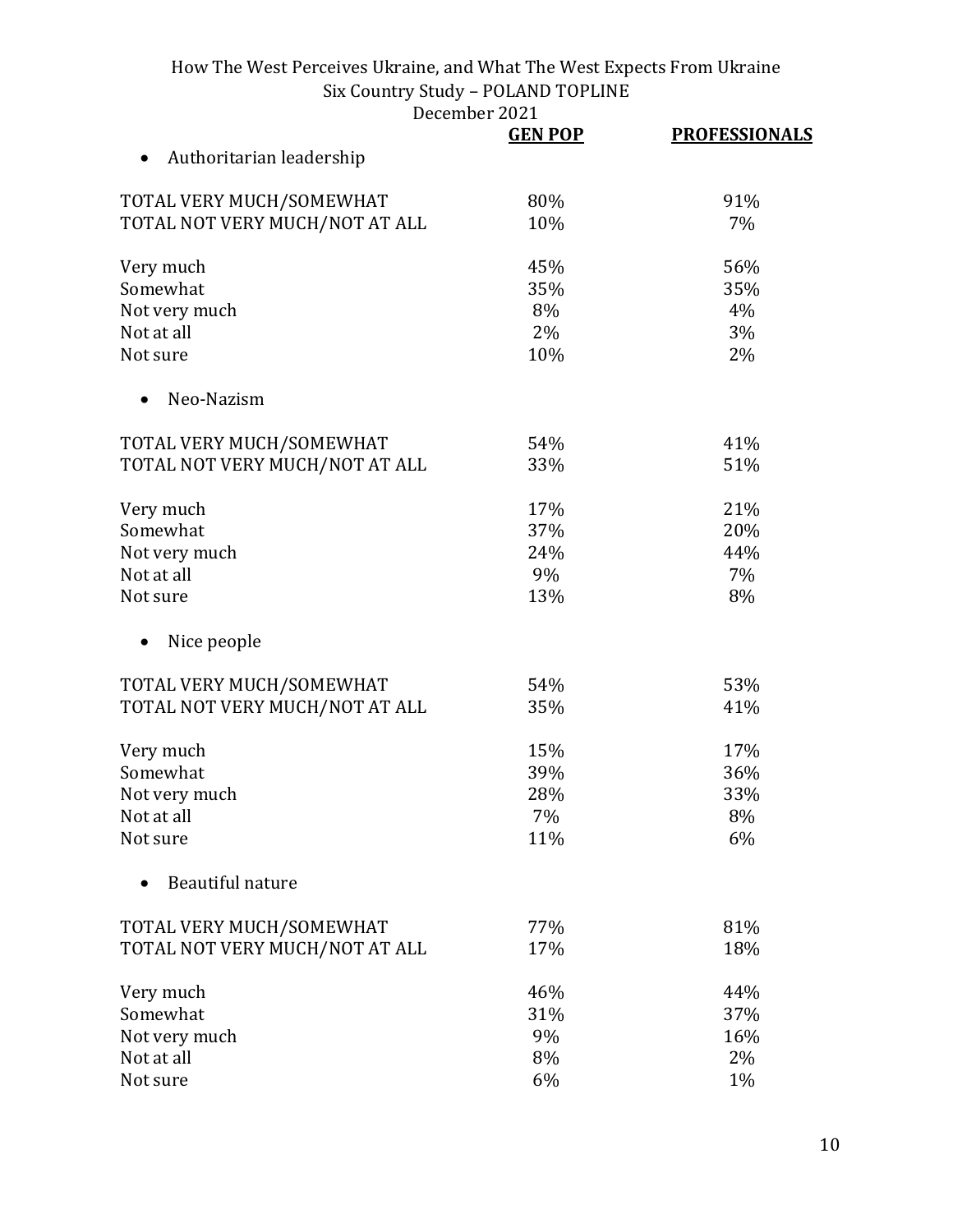|                                     | CUMUCI LULI<br><b>GEN POP</b> | <b>PROFESSIONALS</b> |
|-------------------------------------|-------------------------------|----------------------|
| Soviet industry                     |                               |                      |
| TOTAL VERY MUCH/SOMEWHAT            | 79%                           | 76%                  |
|                                     | 11%                           | 22%                  |
| TOTAL NOT VERY MUCH/NOT AT ALL      |                               |                      |
| Very much                           | 36%                           | 42%                  |
| Somewhat                            | 43%                           | 34%                  |
| Not very much                       | 10%                           | 8%                   |
| Not at all                          | 1%                            | 14%                  |
| Not sure                            | 10%                           | 2%                   |
| Corruption                          |                               |                      |
| TOTAL VERY MUCH/SOMEWHAT            | 80%                           | 92%                  |
| TOTAL NOT VERY MUCH/NOT AT ALL      | 11%                           | 7%                   |
|                                     |                               |                      |
| Very much                           | 52%                           | 61%                  |
| Somewhat                            | 28%                           | 31%                  |
| Not very much                       | 10%                           | 5%                   |
| Not at all                          | 1%                            | 2%                   |
| Not sure                            | 9%                            | 1%                   |
| Successful fight against corruption |                               |                      |
| TOTAL VERY MUCH/SOMEWHAT            | 21%                           | 21%                  |
| TOTAL NOT VERY MUCH/NOT AT ALL      | 66%                           | 68%                  |
|                                     |                               |                      |
| Very much                           | 7%                            | 3%                   |
| Somewhat                            | 14%                           | 18%                  |
| Not very much                       | 20%                           | 20%                  |
| Not at all                          | 46%                           | 48%                  |
| Not sure                            | 13%                           | 11%                  |
| Spying and espionage                |                               |                      |
| TOTAL VERY MUCH/SOMEWHAT            | 75%                           | 87%                  |
| TOTAL NOT VERY MUCH/NOT AT ALL      | 16%                           | 12%                  |
|                                     |                               |                      |
| Very much                           | 52%                           | 59%                  |
| Somewhat                            | 23%                           | 28%                  |
| Not very much                       | 10%                           | 5%                   |
| Not at all                          | 6%                            | 7%                   |
| Not sure                            | 9%                            | 1%                   |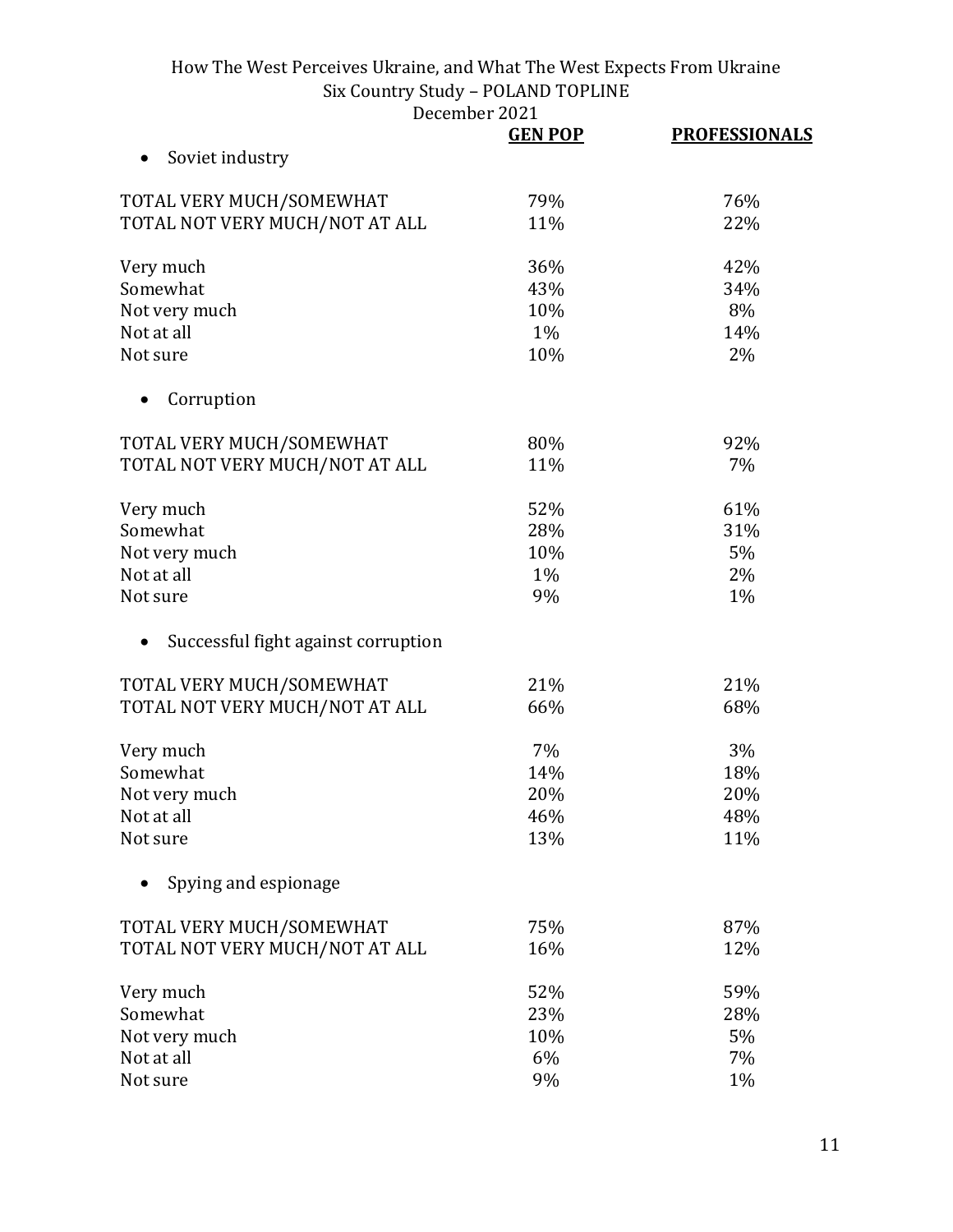|                                | <b>GEN POP</b> | <b>PROFESSIONALS</b> |
|--------------------------------|----------------|----------------------|
| Election interference          |                |                      |
| TOTAL VERY MUCH/SOMEWHAT       | 82%            | 77%                  |
| TOTAL NOT VERY MUCH/NOT AT ALL | 11%            | 22%                  |
| Very much                      | 53%            | 53%                  |
| Somewhat                       | 29%            | 24%                  |
| Not very much                  | 10%            | 11%                  |
| Not at all                     | 1%             | 11%                  |
| Not sure                       | 7%             | 1%                   |
| Trafficking of women           |                |                      |
| TOTAL VERY MUCH/SOMEWHAT       | 39%            | 35%                  |
| TOTAL NOT VERY MUCH/NOT AT ALL | 41%            | 57%                  |
| Very much                      | 18%            | 11%                  |
| Somewhat                       | 21%            | 24%                  |
| Not very much                  | 28%            | 42%                  |
| Not at all                     | 13%            | 15%                  |
| Not sure                       | 20%            | 8%                   |
| Organized crime                |                |                      |
| TOTAL VERY MUCH/SOMEWHAT       | 71%            | 69%                  |
| TOTAL NOT VERY MUCH/NOT AT ALL | 18%            | 28%                  |
| Very much                      | 37%            | 32%                  |
| Somewhat                       | 34%            | 37%                  |
| Not very much                  | 9%             | 15%                  |
| Not at all                     | 9%             | 13%                  |
| Not sure                       | 11%            | 3%                   |
| Creativity                     |                |                      |
| TOTAL VERY MUCH/SOMEWHAT       | 57%            | 59%                  |
| TOTAL NOT VERY MUCH/NOT AT ALL | 31%            | 33%                  |
| Very much                      | 14%            | 16%                  |
| Somewhat                       | 43%            | 43%                  |
| Not very much                  | 21%            | 22%                  |
| Not at all                     | 10%            | 11%                  |
| Not sure                       | 12%            | 8%                   |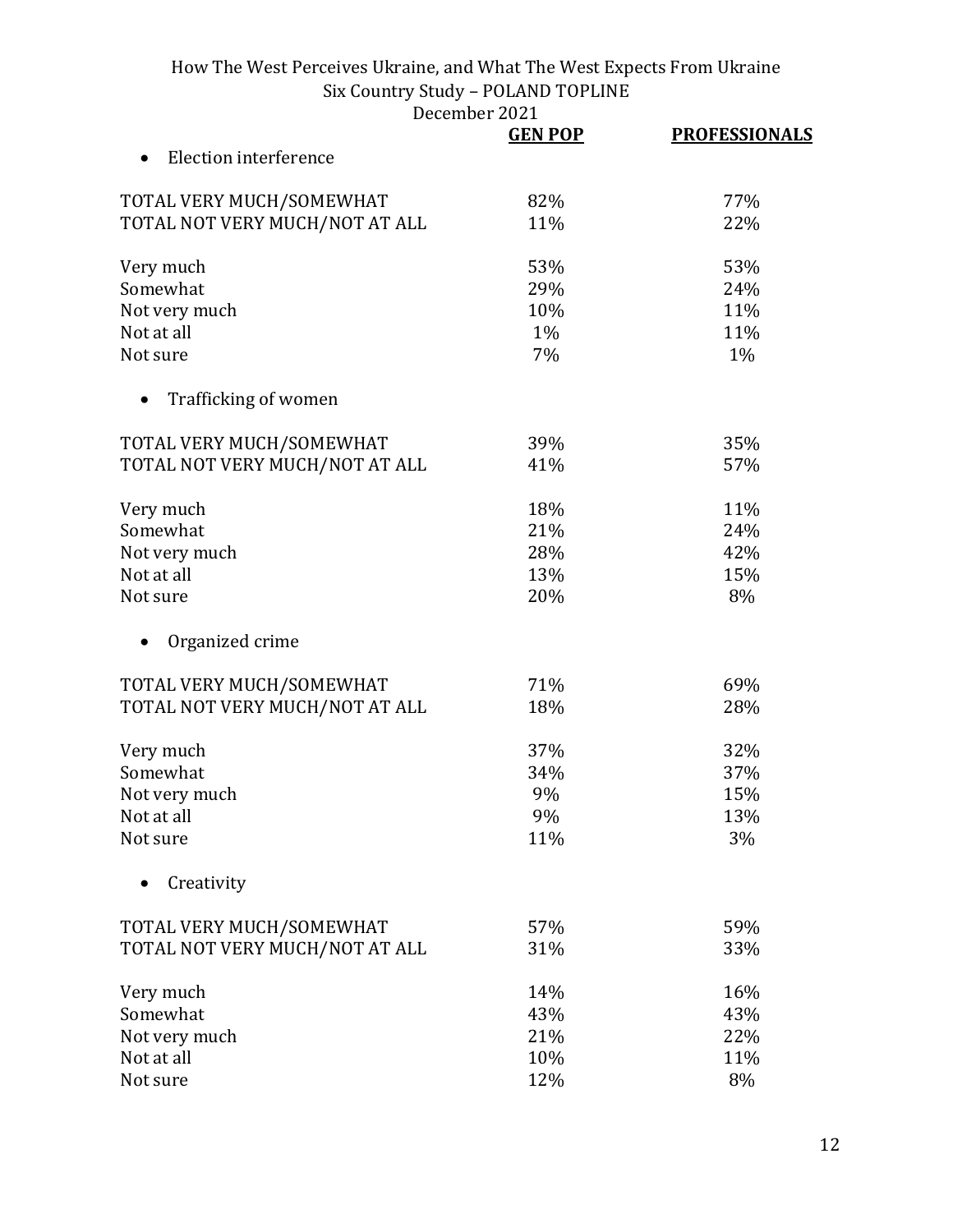|                                | <b>GEN POP</b> | <b>PROFESSIONALS</b> |
|--------------------------------|----------------|----------------------|
| Anti-Semitism                  |                |                      |
| TOTAL VERY MUCH/SOMEWHAT       | 54%            | 50%                  |
| TOTAL NOT VERY MUCH/NOT AT ALL | 36%            | 42%                  |
| Very much                      | 24%            | 35%                  |
| Somewhat                       | 30%            | 15%                  |
| Not very much                  | 30%            | 28%                  |
| Not at all                     | 6%             | 14%                  |
| Not sure                       | 10%            | 8%                   |
| IT industry                    |                |                      |
| TOTAL VERY MUCH/SOMEWHAT       | 40%            | 39%                  |
| TOTAL NOT VERY MUCH/NOT AT ALL | 41%            | 57%                  |
| Very much                      | 10%            | 19%                  |
| Somewhat                       | 30%            | 20%                  |
| Not very much                  | 31%            | 35%                  |
| Not at all                     | 10%            | 22%                  |
| Not sure                       | 19%            | 4%                   |
| Oligarchs                      |                |                      |
| TOTAL VERY MUCH/SOMEWHAT       | 71%            | 76%                  |
| TOTAL NOT VERY MUCH/NOT AT ALL | 15%            | 13%                  |
| Very much                      | 52%            | 61%                  |
| Somewhat                       | 19%            | 15%                  |
| Not very much                  | 12%            | 8%                   |
| Not at all                     | 3%             | 5%                   |
| Not sure                       | 14%            | 11%                  |
| The Slavic soul                |                |                      |
| TOTAL VERY MUCH/SOMEWHAT       | 61%            | 63%                  |
| TOTAL NOT VERY MUCH/NOT AT ALL | 29%            | 30%                  |
| Very much                      | 22%            | 28%                  |
| Somewhat                       | 39%            | 35%                  |
| Not very much                  | 20%            | 25%                  |
| Not at all                     | 9%             | 5%                   |
| Not sure                       | 10%            | 7%                   |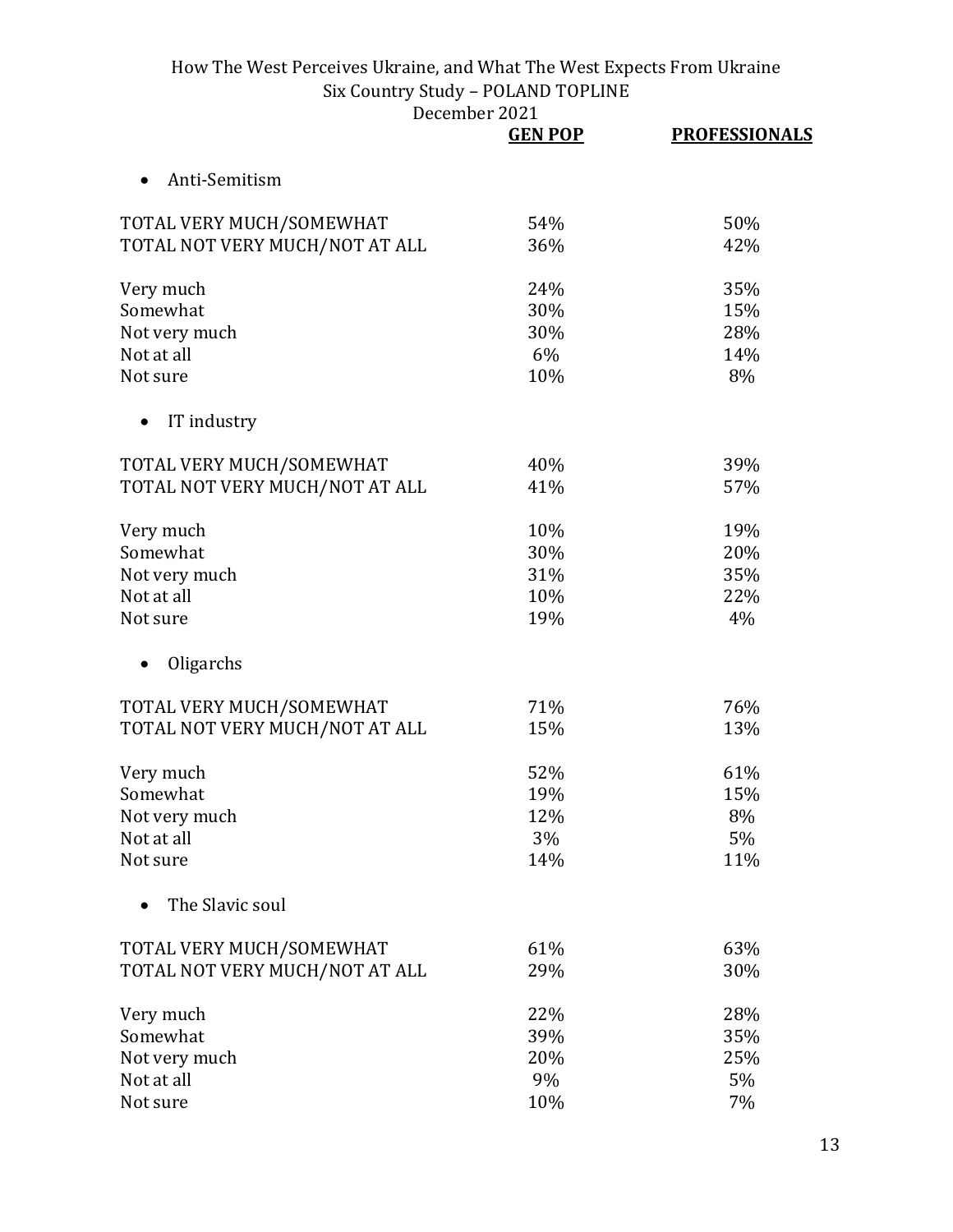|                                | <b>GEN POP</b> | <b>PROFESSIONALS</b> |
|--------------------------------|----------------|----------------------|
| Europe                         |                |                      |
| TOTAL VERY MUCH/SOMEWHAT       | 54%            | 51%                  |
| TOTAL NOT VERY MUCH/NOT AT ALL | 35%            | 48%                  |
| Very much                      | 19%            | 31%                  |
| Somewhat                       | 35%            | 20%                  |
| Not very much                  | 21%            | 29%                  |
| Not at all                     | 14%            | 19%                  |
| Not sure                       | 11%            | 1%                   |
| Aggressive nationalism         |                |                      |
| TOTAL VERY MUCH/SOMEWHAT       | 71%            | 80%                  |
| TOTAL NOT VERY MUCH/NOT AT ALL | 21%            | 20%                  |
| Very much                      | 38%            | 46%                  |
| Somewhat                       | 33%            | 34%                  |
| Not very much                  | 19%            | 19%                  |
| Not at all                     | 2%             | $1\%$                |
| Not sure                       | 8%             |                      |
| Great culture                  |                |                      |
| TOTAL VERY MUCH/SOMEWHAT       | 61%            | 70%                  |
| TOTAL NOT VERY MUCH/NOT AT ALL | 27%            | 22%                  |
| Very much                      | 23%            | 19%                  |
| Somewhat                       | 38%            | 51%                  |
| Not very much                  | 18%            | 15%                  |
| Not at all                     | 9%             | 7%                   |
| Not sure                       | 12%            | 8%                   |
| <b>Emerging markets</b>        |                |                      |
| TOTAL VERY MUCH/SOMEWHAT       | 51%            | 48%                  |
| TOTAL NOT VERY MUCH/NOT AT ALL | 40%            | 51%                  |
| Very much                      | 11%            | 16%                  |
| Somewhat                       | 40%            | 32%                  |
| Not very much                  | 26%            | 39%                  |
| Not at all                     | 14%            | 12%                  |
| Not sure                       | 9%             | 1%                   |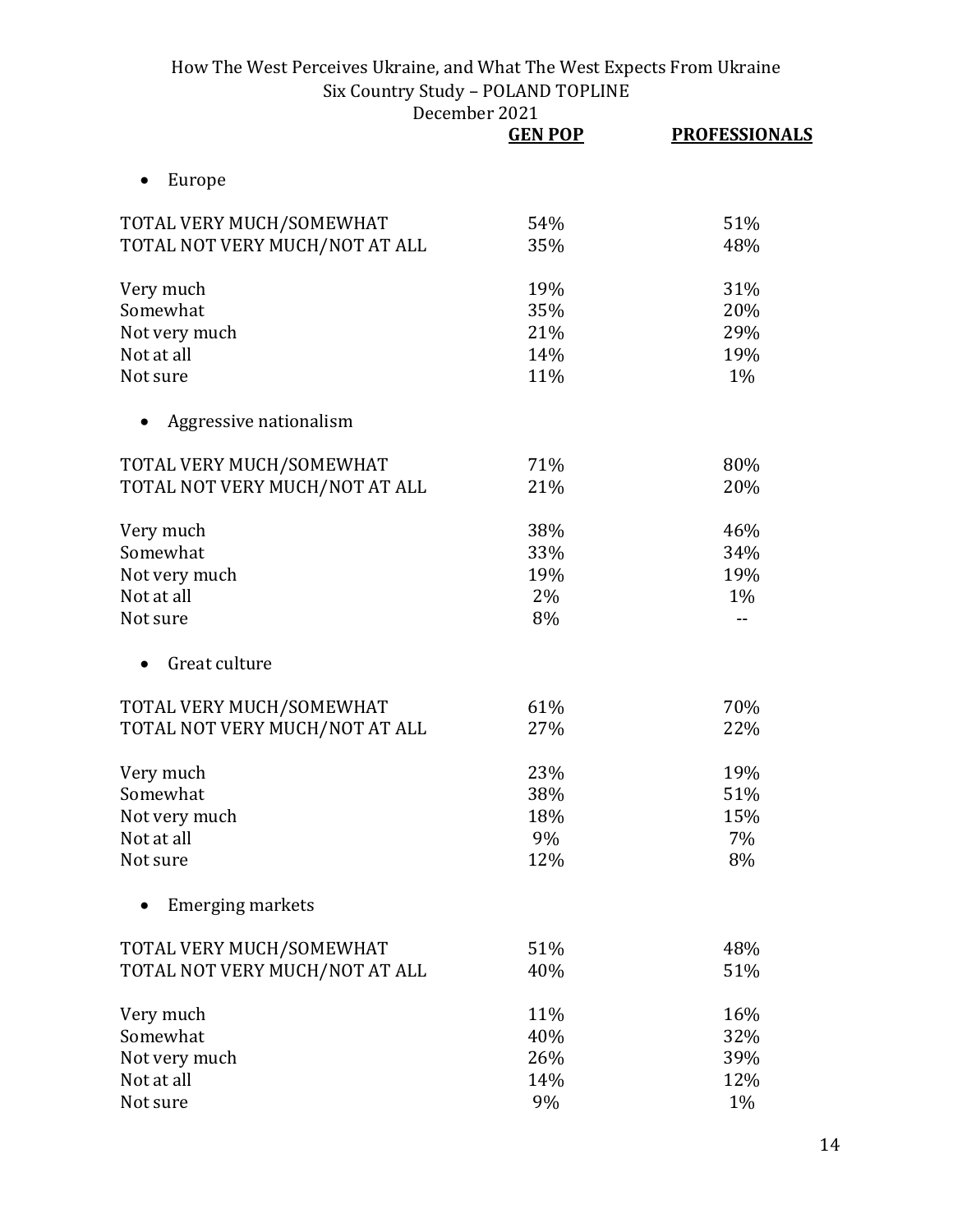|                                | UUMUUL LULI    |                      |
|--------------------------------|----------------|----------------------|
|                                | <b>GEN POP</b> | <b>PROFESSIONALS</b> |
| Frozen conflicts               |                |                      |
| TOTAL VERY MUCH/SOMEWHAT       | 76%            | 70%                  |
| TOTAL NOT VERY MUCH/NOT AT ALL | 16%            | 26%                  |
|                                |                |                      |
| Very much                      | 35%            | 38%                  |
| Somewhat                       | 41%            | 32%                  |
| Not very much                  | 11%            | 9%                   |
| Not at all                     | 5%             | 17%                  |
| Not sure                       | 8%             | 4%                   |
| Imperial/Tsarist history       |                |                      |
| TOTAL VERY MUCH/SOMEWHAT       | 76%            | 81%                  |
| TOTAL NOT VERY MUCH/NOT AT ALL | 15%            | 19%                  |
|                                |                |                      |
| Very much                      | 45%            | 72%                  |
| Somewhat                       | 31%            | 9%                   |
| Not very much                  | 13%            | 19%                  |
| Not at all                     | 2%             |                      |
| Not sure                       | 9%             |                      |
|                                |                |                      |
| Soviet history                 |                |                      |
| TOTAL VERY MUCH/SOMEWHAT       | 72%            | 89%                  |
| TOTAL NOT VERY MUCH/NOT AT ALL | 14%            | 10%                  |
|                                |                |                      |
| Very much                      | 33%            | 57%                  |
| Somewhat                       | 39%            | 32%                  |
| Not very much                  | 11%            | 10%                  |
| Not at all                     | 3%             |                      |
| Not sure                       | 14%            | $1\%$                |
| Clueless                       |                |                      |
| TOTAL VERY MUCH/SOMEWHAT       | 32%            | 51%                  |
| TOTAL NOT VERY MUCH/NOT AT ALL | 51%            | 42%                  |
|                                |                |                      |
| Very much                      | 14%            | 19%                  |
| Somewhat                       | 18%            | 32%                  |
| Not very much                  | 37%            | 30%                  |
| Not at all                     | 14%            | 12%                  |
| Not sure                       | 17%            | 7%                   |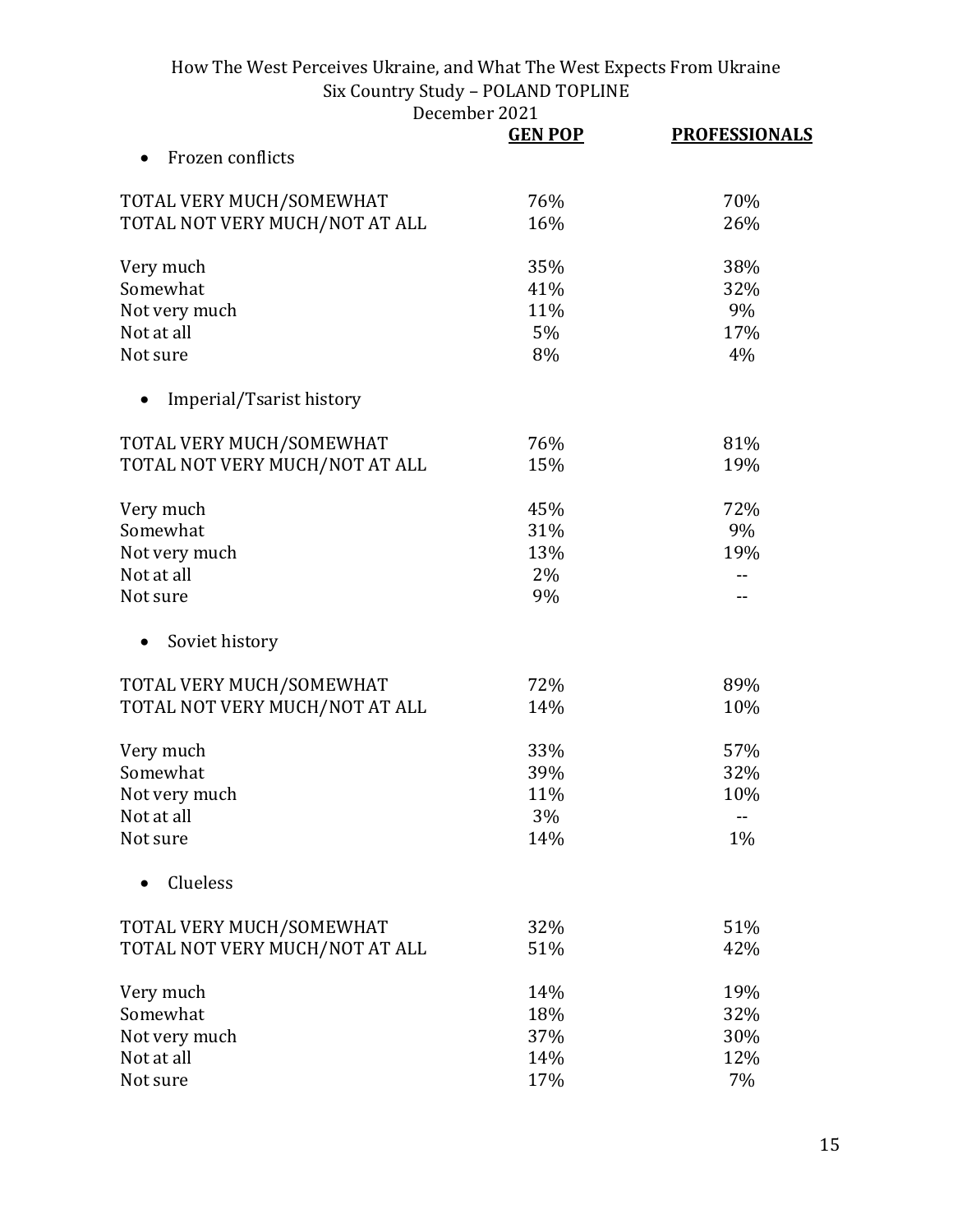December 2021

|                                     | <b>GEN POP</b> | <b>PROFESSIONALS</b> |
|-------------------------------------|----------------|----------------------|
| Pro-democracy protests<br>$\bullet$ |                |                      |
| TOTAL VERY MUCH/SOMEWHAT            | 73%            | 60%                  |
| TOTAL NOT VERY MUCH/NOT AT ALL      | 16%            | 38%                  |
| Very much                           | 30%            | 33%                  |
| Somewhat                            | 43%            | 27%                  |
| Not very much                       | 13%            | 30%                  |
| Not at all                          | 3%             | 8%                   |
| Not sure                            | 11%            | 2%                   |
| Threatening                         |                |                      |
| TOTAL VERY MUCH/SOMEWHAT            | 83%            | 82%                  |
| TOTAL NOT VERY MUCH/NOT AT ALL      | 11%            | 17%                  |
| Very much                           | 55%            | 65%                  |
| Somewhat                            | 28%            | 17%                  |
| Not very much                       | 8%             | 16%                  |
| Not at all                          | 3%             | $1\%$                |
| Not sure                            | 6%             | $1\%$                |

18) On a scale from 1 to 10, with 1 being the least democratic and 10 being the most democratic, how democratic do you believe Russia is?

| 1-3; Less democratic  | 48%             | 53%  |
|-----------------------|-----------------|------|
| 4-6                   | 33 <sup>%</sup> | 22\% |
| 7-10; More democratic | 14%             | 22\% |
| Not sure              | 5%              | 3%   |

19)On a scale from 1 to 10, with 1 being the least corrupt and 10 being the most corrupt, how corrupt do you believe Russia is?

| 1-3; Less corrupt  | 3%              | $- -$ |
|--------------------|-----------------|-------|
| 4-6                | 24 <sub>%</sub> | 24%   |
| 7-10; More corrupt | 68%             | 74%   |
| Not sure           | 5%              | 2%    |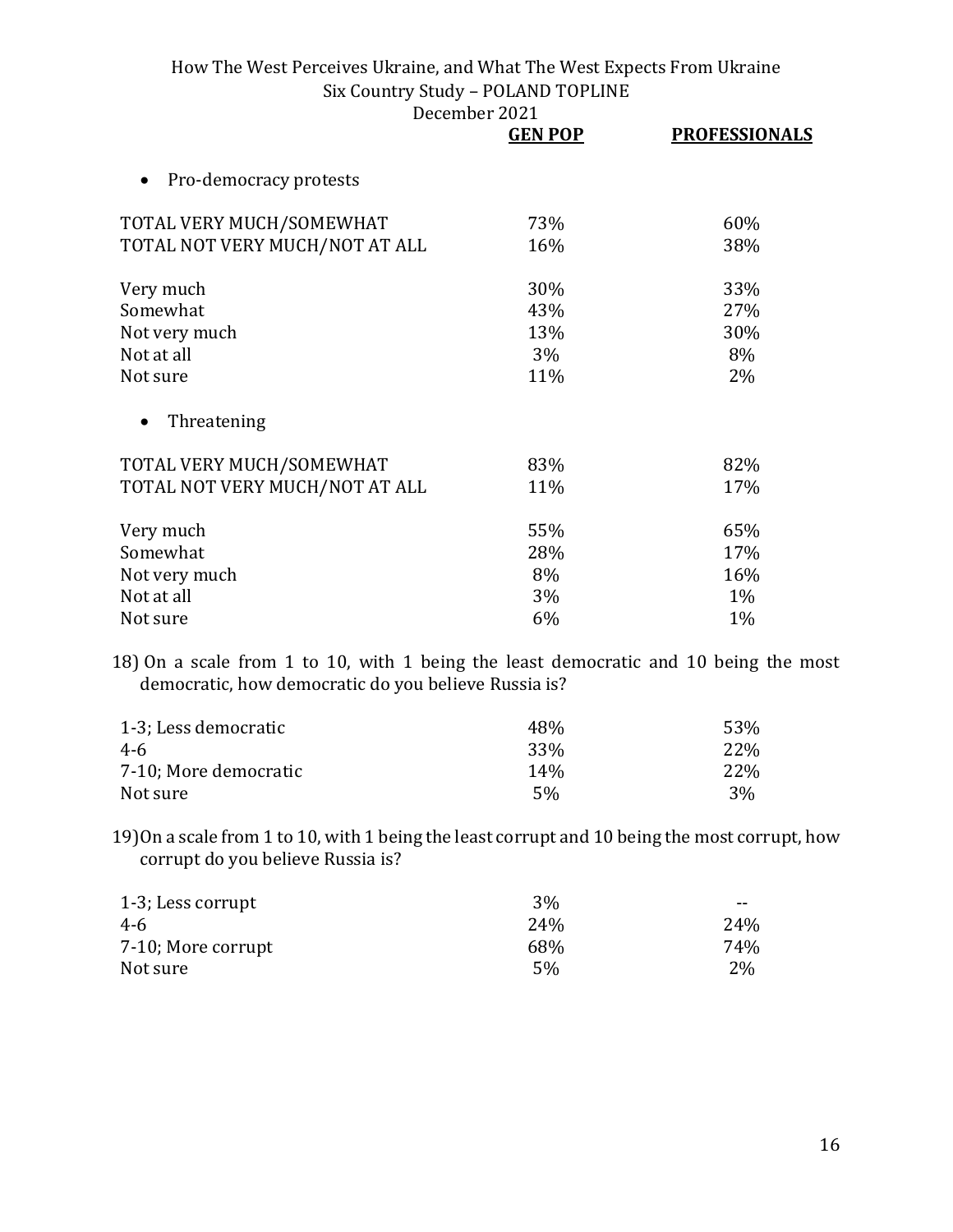# **GEN POP PROFESSIONALS**

20)Generally speaking, how important do you believe a strong partnership with Russia is to the West?

| TOTAL IMPORTANT<br>TOTAL NOT IMPORTANT | 63%<br>24% | 68%<br>26% |
|----------------------------------------|------------|------------|
| Very important                         | 25%        | 31%        |
| Somewhat important                     | 38%        | 37%        |
| Not very important                     | 17%        | 19%        |
| Not important at all                   | 7%         | 7%         |
| Not sure                               | 13%        | 6%         |

21)**[IF IMPORTANT]** Why do you believe that a strong partnership with Russia is important to the West?

| Russia is a big power with a nuclear arsenal – the | 34%   | 28%   |
|----------------------------------------------------|-------|-------|
| West must pay attention and respect                |       |       |
| Russia is key for stability in the region          | 21%   | 23%   |
| Russia has major natural resources, including iron | 17%   | 13%   |
| ore and fossil fuels                               |       |       |
| Russia is the West's best potential partner for    | 10%   | 12%   |
| containing China                                   |       |       |
| Russians are great people                          | $3\%$ | $2\%$ |
| Russia can become a leader of innovation and       | $2\%$ | $2\%$ |
| digital economy in the world                       |       |       |
| Things in Russia are getting better                | 2%    | 4%    |
| Russia has European values                         | $1\%$ | $- -$ |
| Russians are pro-democracy                         | $1\%$ | $2\%$ |
| There are many Russian people who live in          | $1\%$ | 6%    |
| Western countries                                  |       |       |
| Russia is an emerging market economy               | $1\%$ |       |
| Russia has wealthy business leaders and investors  | $1\%$ | 3%    |
| Russia is doing its best to fight corruption       | $-$   | $1\%$ |
| Other (Please specify)                             | $1\%$ | 1%    |
| Not sure                                           | 5%    | 3%    |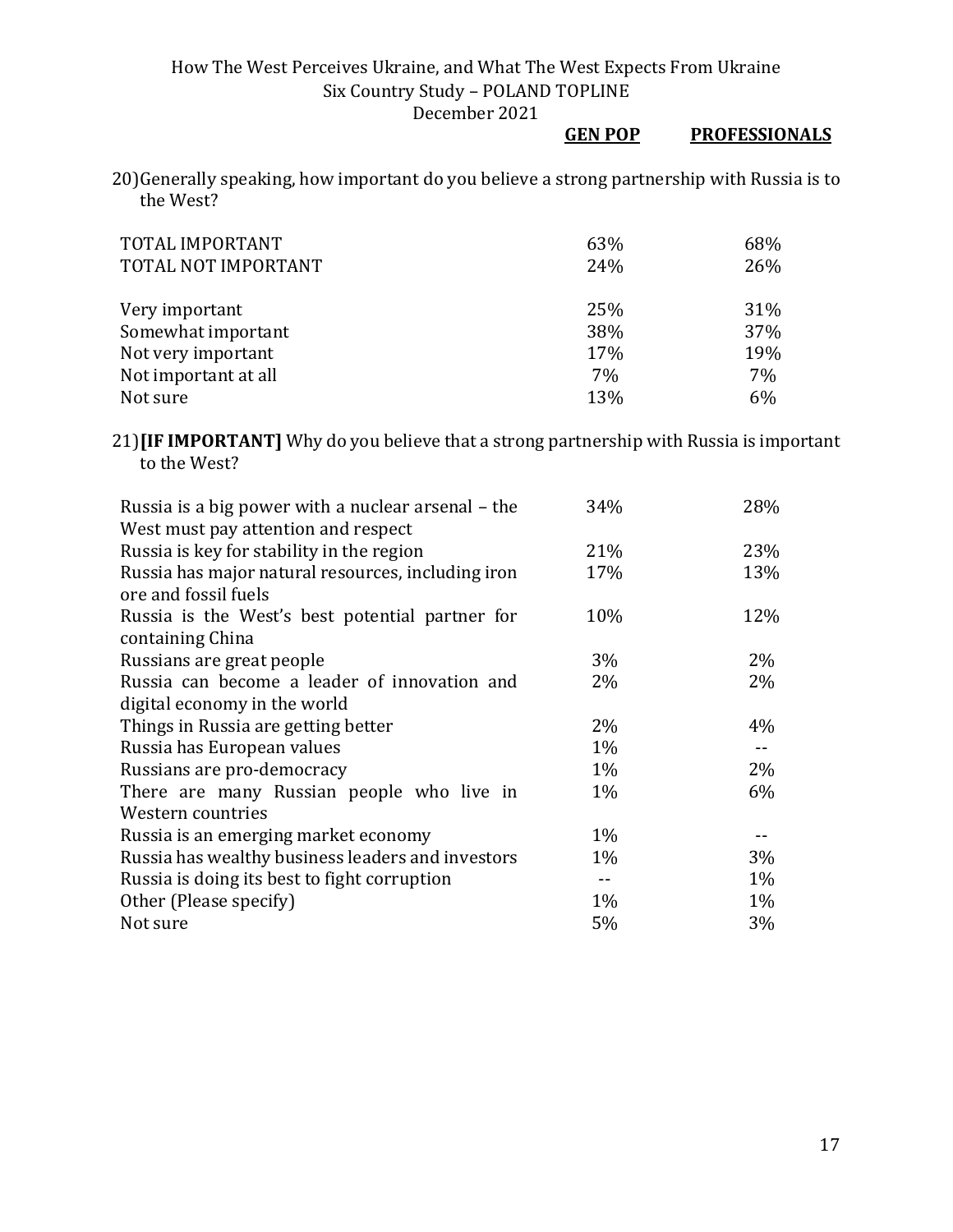December 2021

#### **GEN POP PROFESSIONALS**

22)**[IF NOT IMPORTANT]** Why do you believe that a strong partnership with Russia is NOT important for the West?

| Russia pressures, bullies and invades its<br>neighbors, therefore support or partnership | 42%   | 54%   |
|------------------------------------------------------------------------------------------|-------|-------|
| would be completely wrong                                                                |       |       |
| Russia is corrupt and will always be                                                     | 17%   | 4%    |
| I don't really know what is going on in Russia                                           | 12%   | 2%    |
| Support and offers of partnership for Russia                                             | 8%    | 15%   |
| would entice Russia to pressure and invade                                               |       |       |
| Ukraine                                                                                  |       |       |
| Russia doesn't deserve the support                                                       | 6%    | 11%   |
| I believe it is more important to help countries                                         | 6%    | $5\%$ |
| other than Russia                                                                        |       |       |
| Overall, we should stay away from international                                          | 3%    |       |
| partnerships and cooperation                                                             |       |       |
| Russia's economy is doomed, it has only                                                  | $2\%$ | 7%    |
| corruption and an old style economy to offer                                             |       |       |
| Things in Russia are getting worse                                                       | $1\%$ | $1\%$ |
| Other (Please specify)                                                                   |       | $1\%$ |
| Not sure                                                                                 | 3%    |       |

23)Do you agree or disagree that the West should do more to have a good partnership with Russia and more understanding of their interests and needs?

| <b>TOTAL AGREE</b>    | 60% | 60% |
|-----------------------|-----|-----|
| <b>TOTAL DISAGREE</b> | 18% | 31% |
|                       |     |     |
| Strongly agree        | 19% | 30% |
| Somewhat agree        | 41% | 30% |
| Somewhat disagree     | 10% | 21% |
| Strongly disagree     | 8%  | 10% |
| Not sure              | 22% | 9%  |

24)Generally speaking, which of the following do you believe best describes Russia's overall position in the world?

| Partially Europe, partially Asian | 34%        | 41 <sup>%</sup> |
|-----------------------------------|------------|-----------------|
| A strong independent power        | 34%        | 28%             |
| A European country                | <b>11%</b> | 17%             |
| The leader of the Slavic world    | 6%         | 6%              |
| Not sure                          | 15%        | 8%              |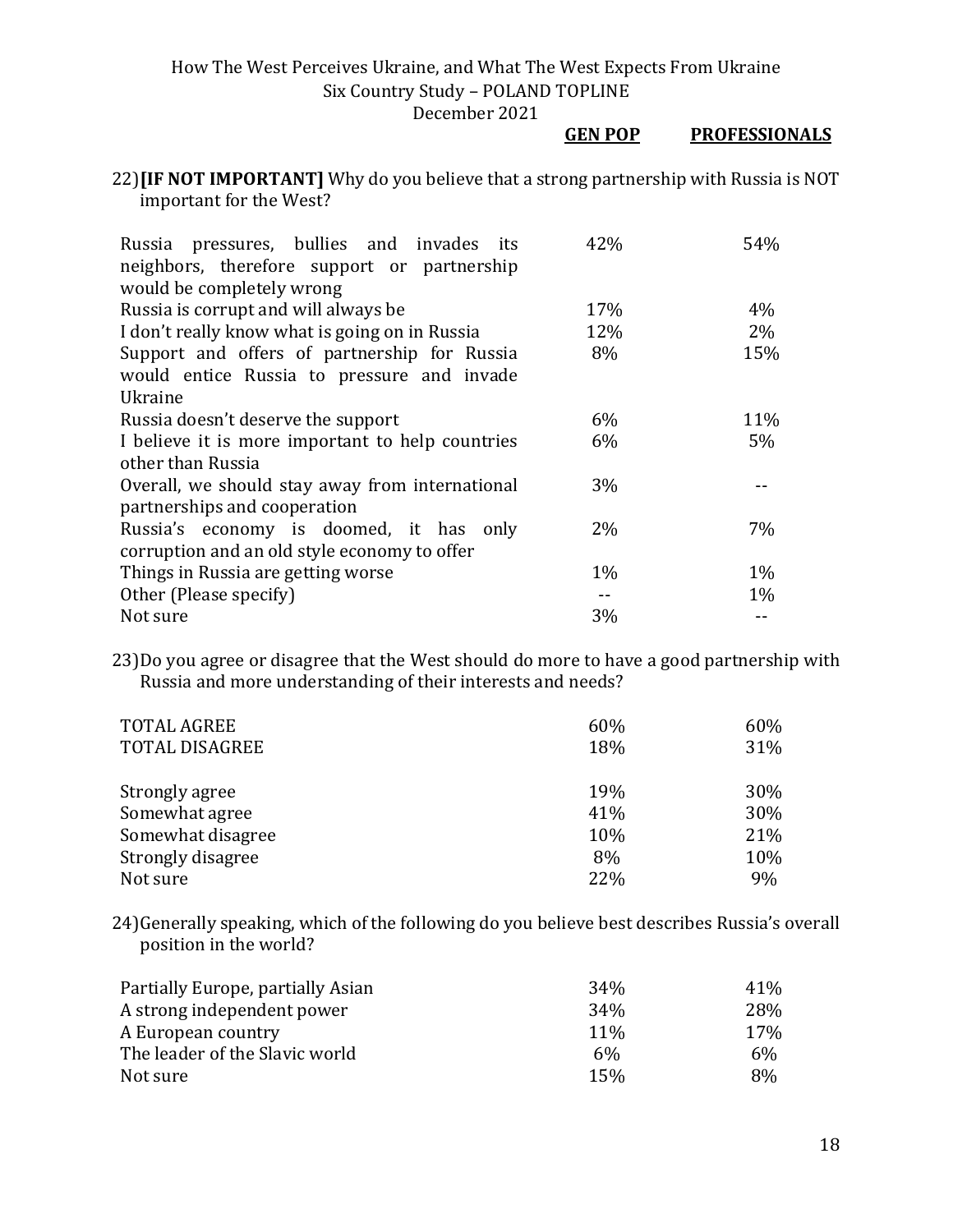### How The West Perceives Ukraine, and What The West Expects From Ukraine Six Country Study – POLAND TOPLINE December 2021 **GEN POP PROFESSIONALS**

25)In Tsarist times and during the Soviet Union, Moscow was the center of an empire that included countries that are independent today, like Georgia, Ukraine, Moldova.

Thinking specifically about Ukraine, do you think that Russia's influence on Ukraine has historically been positive (meaning benevolent, and encouraging of development), negative (meaning a relation of oppression and exploitation), or neutral?

| <b>TOTAL POSITIVE</b> | 16% | 9%  |
|-----------------------|-----|-----|
| <b>TOTAL NEGATIVE</b> | 63% | 79% |
|                       |     |     |
| Very positive         | 4%  | 9%  |
| Somewhat positive     | 12% |     |
| Somewhat negative     | 34% | 38% |
| Very negative         | 29% | 41% |
| Neutral               | 9%  | 8%  |
| Not sure              | 12% | 4%  |

26)How would you describe the relations between the West (meaning EU countries, UK, US, Canada) and Russia?

| <b>TOTAL POSITIVE</b><br><b>TOTAL NEGATIVE</b> | 26%<br>44% | 18%<br>60% |
|------------------------------------------------|------------|------------|
| Very positive                                  | 3%         | 2%         |
| Somewhat positive                              | 23%        | 16%        |
| Somewhat negative                              | 34%        | 44%        |
| Very negative                                  | 10%        | 16%        |
| Neutral                                        | 17%        | 9%         |
| Not sure                                       | 13%        | 13%        |

27)Okay, and do you believe that relations between the West (meaning EU countries, UK, US, Canada) and Russia have gotten better, worse, or stayed the same compared to ten years ago?

| Better          | 10%             | 20% |
|-----------------|-----------------|-----|
| Worse           | 49%             | 48% |
| Stayed the same | 27%             | 28% |
| Not sure        | 14 <sub>%</sub> | 4%  |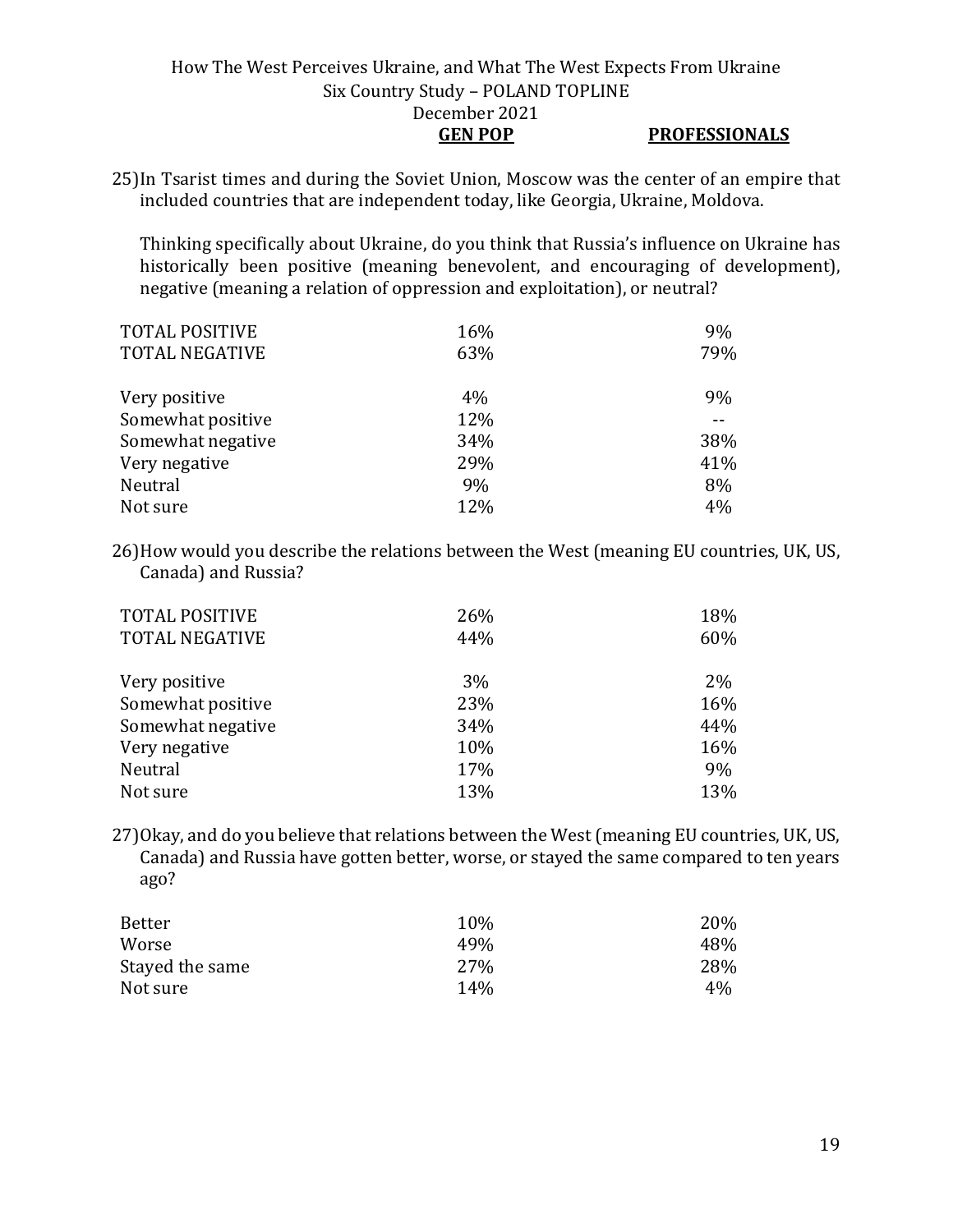December 2021

#### **GEN POP PROFESSIONALS**

28)Many say that relations between the West and Russia have gotten worse over the past ten years. Whose fault do you think this is?

| Russia's fault                  | 46%        | 45%  |
|---------------------------------|------------|------|
| The West's fault                | 5%         | 8%   |
| Both sides are equally at fault | 36%        | 42\% |
| Not sure                        | <b>13%</b> | 5%   |

29)**[IF RUSSIA]** Okay, and why do you think it is Russia's fault that relations between the West and Russia have gotten worse over the past ten years?

| The invasion of Ukraine                | 67% | 73%   |
|----------------------------------------|-----|-------|
| Suppression of internal opposition and | 15% | 11%   |
| other authoritarian tendencies         |     |       |
| Support of Assad regime in Syria       | 8%  | $6\%$ |
| Assassination of opponents abroad      | 5%  | 2%    |
| Other (Please specify)                 | 2%  | 3%    |
| Not sure                               | 3%  | 5%    |

30)**[IF THE WEST]** Okay, and why do you think it is the West's fault that relations between the West and Russia have gotten worse over the past ten years?

| Lack of respect for Russia               | 35% | 16% |
|------------------------------------------|-----|-----|
| Luring Ukraine away from Russia          | 19% | 50% |
| Support of color revolutions in Georgia, | 17% | 20% |
| Ukraine and other places                 |     |     |
| Sanctions against Russia                 | 13% | 4%  |
| Expansion of NATO and EU                 | 10% | 3%  |
| Other (Please specify)                   | 5%  | --  |
| Not sure                                 | 1%  | 7%  |

31)Thinking about your home country's relationship with Russia, which of the following is most important?

| Defending principles is good, but avoiding  | 44%        | 53%        |
|---------------------------------------------|------------|------------|
| escalation is even more important           |            |            |
| Defending democratic principles and values  | 29%        | 23%        |
| rather than improve relations with Russia   |            |            |
| Improving relations with Russia rather than | <b>13%</b> | 11%        |
| defending democratic principles and values  |            |            |
| Not sure                                    | 14%        | <b>13%</b> |
|                                             |            |            |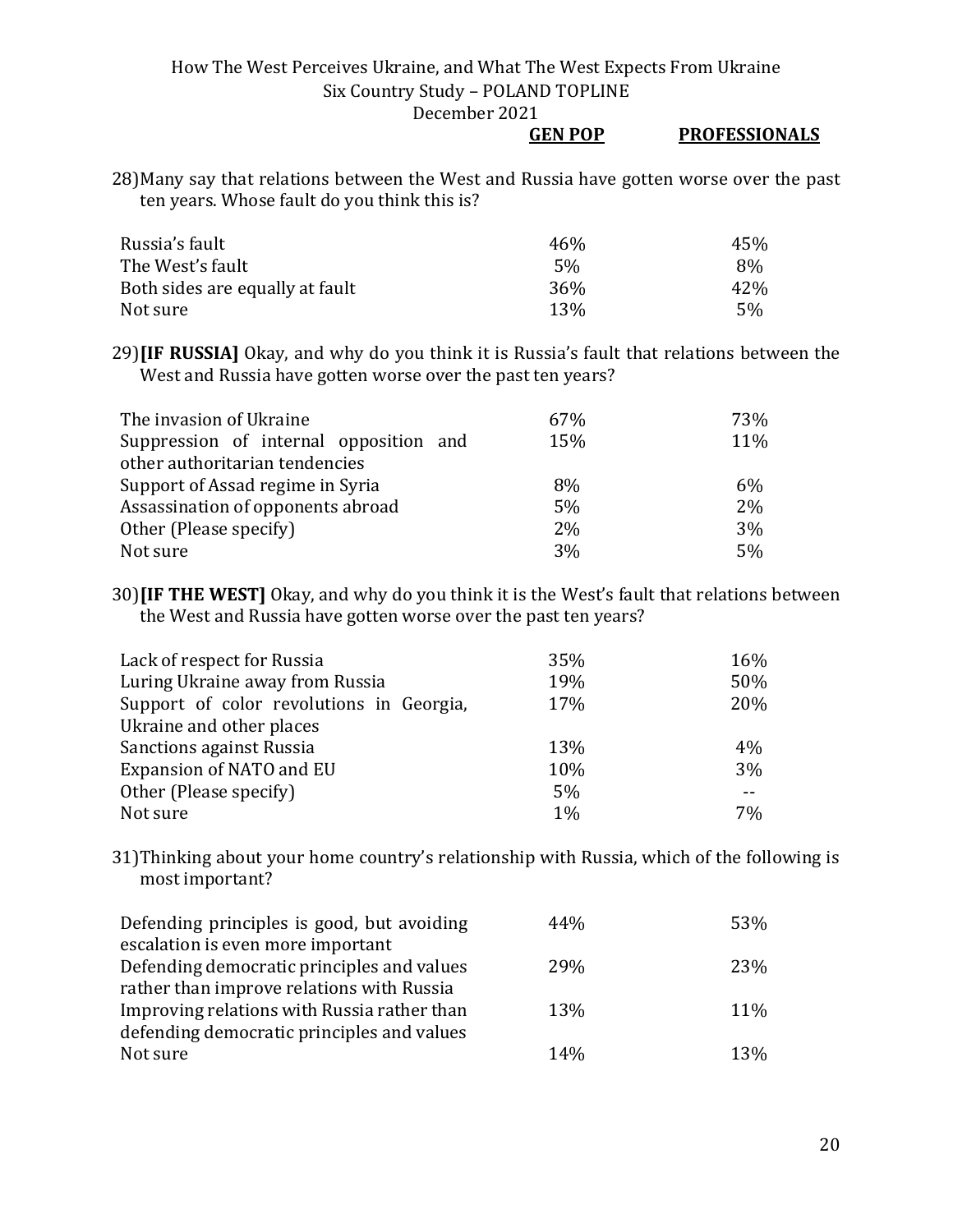#### **GEN POP PROFESSIONALS**

32)In the 1990s, Western countries considered admitting Russia to NATO. Do you think that Russia should become a NATO member at some point in the future?

| Yes      | 22% | 17% |
|----------|-----|-----|
| No       | 34% | 48% |
| Not sure | 44% | 35% |

33)Russia is being accused by Western governments of disinformation and cyberattacks. Which of the following statements best describes your view on the situation?

| The accusations are completely true, and the<br>West is in danger from Russia and should | 36% | 40% |
|------------------------------------------------------------------------------------------|-----|-----|
| defend itself more decisively                                                            |     |     |
| The accusations are true but exaggerated                                                 | 27% | 38% |
| The big tech companies are the ones controlling                                          | 9%  | 5%  |
| and abusing information                                                                  |     |     |
| The accusations are NOT true, Russia is just                                             | 4%  | 3%  |
| defending their interests                                                                |     |     |
| It's actually Ukraine, not Russia, who is trying to                                      | 2%  | 2%  |
| spread disinformation and influence the West                                             |     |     |
| Not sure                                                                                 | 22% | 12% |

34)Do you believe that the West and Russia share the same value systems?

| 37% | 50% |
|-----|-----|
| 8%  | 17% |
| 29% | 33% |
| 45% | 39% |
| 18% | 11% |
|     |     |

35)Who is the key force for good in Russia, pushing in a good direction?

| Civil society                              | <b>19%</b> | 14%        |
|--------------------------------------------|------------|------------|
| Russia's Leadership                        | 18%        | 8%         |
| Western partners pushing Russia            | 16%        | 32%        |
| <b>Business</b>                            | 12%        | 20%        |
| The example of free and democratic Ukraine | 8%         | 15%        |
| Not sure                                   | <b>27%</b> | <b>11%</b> |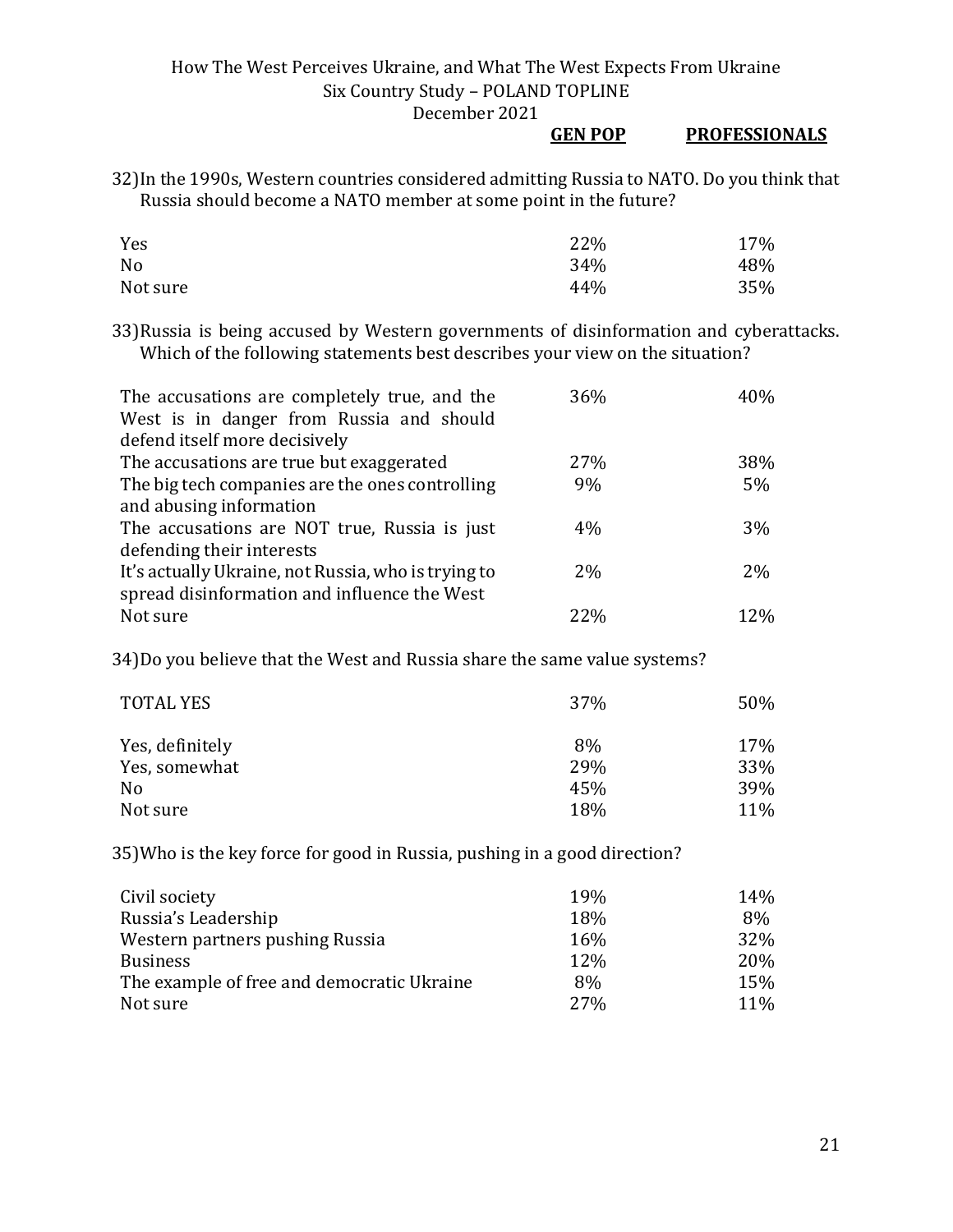### **GEN POP PROFESSIONALS**

36)How do you believe that Western mainstream media depicts Russia?

| Accurately     | 19% | 28% |
|----------------|-----|-----|
| Too positively | 25% | 29% |
| Too negatively | 28% | 24% |
| Not sure       | 28% | 19% |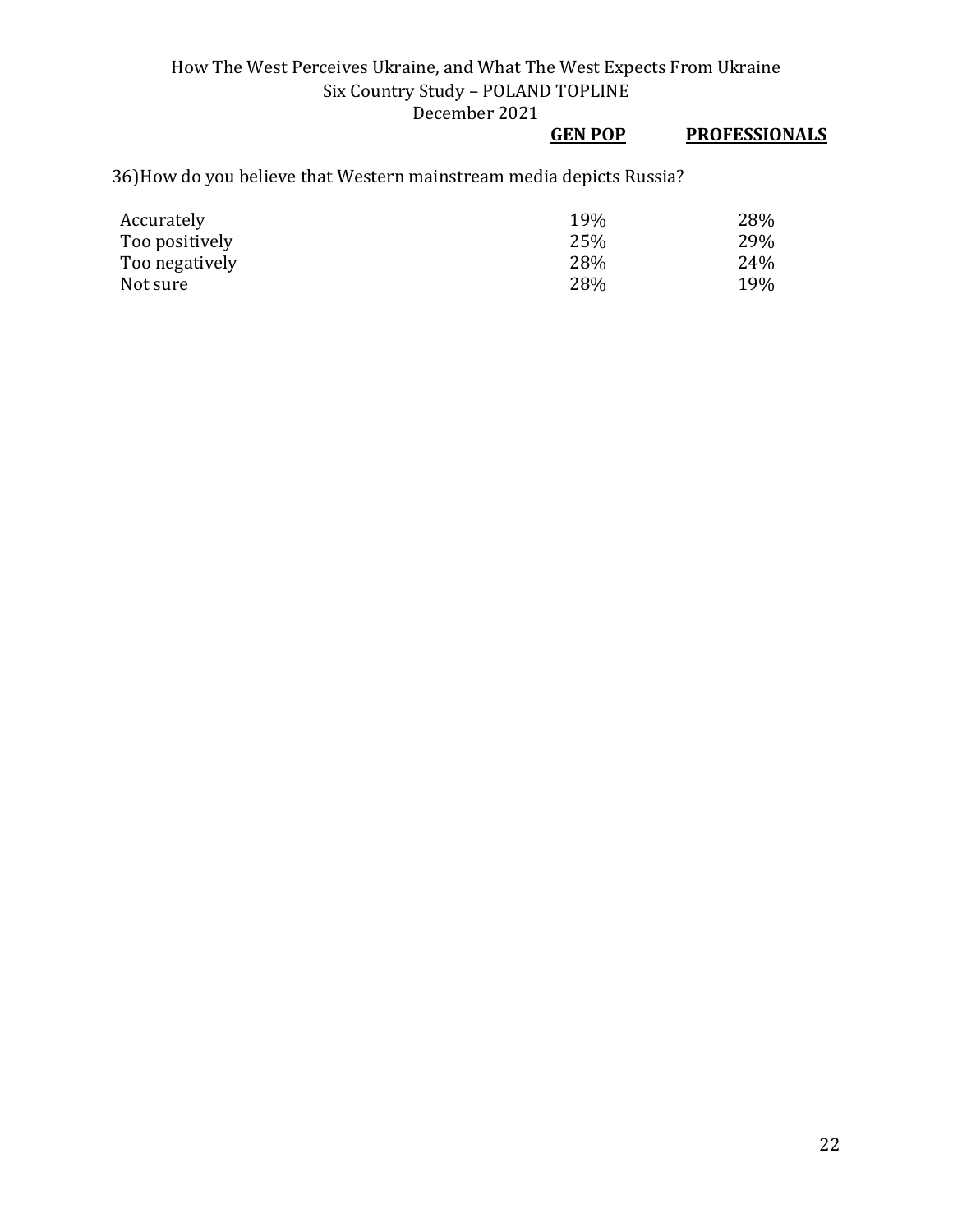### **Perceptions of Ukraine**

**INTRO**: Next, we will ask you some questions about Ukraine and its role in the world today.

|                                                                                                                  | <b>GEN POP</b> | <b>PROFESSIONALS</b> |
|------------------------------------------------------------------------------------------------------------------|----------------|----------------------|
| 37) Generally speaking, do you have a positive, neutral, or negative view of Ukraine?                            |                |                      |
| <b>TOTAL POSITIVE</b>                                                                                            | 40%            | 44%                  |
| <b>TOTAL NEGATIVE</b>                                                                                            | 14%            | 19%                  |
| Very positive                                                                                                    | 9%             | 12%                  |
| Somewhat positive                                                                                                | 31%            | 32%                  |
| Neutral                                                                                                          | 36%            | 32%                  |
| Somewhat negative                                                                                                | 9%             | 14%                  |
| Very negative                                                                                                    | 5%             | 5%                   |
| Not sure                                                                                                         | 10%            | 5%                   |
| 38) Please indicate how much you associate each of the following attributes and<br>characteristics with Ukraine. |                |                      |

• Strength

| TOTAL VERY MUCH/SOMEWHAT       | 38%   | 44%   |
|--------------------------------|-------|-------|
| TOTAL NOT VERY MUCH/NOT AT ALL | 51%   | 53%   |
| Very much                      | 12%   | 16%   |
| Somewhat                       | 26%   | 28%   |
| Not very much                  | 31%   | 38%   |
| Not at all                     | 20%   | 15%   |
| Not sure                       | 11%   | 3%    |
| Nice people                    |       |       |
| TOTAL VERY MUCH/SOMEWHAT       | 66%   | 64%   |
| TOTAL NOT VERY MUCH/NOT AT ALL | 18%   | 29%   |
| Very much                      | 27%   | 37%   |
| Somewhat                       | 39%   | 27%   |
| Not very much                  | 16%   | 22%   |
| Not at all                     | $2\%$ | $7\%$ |
| Not sure                       | 16%   | $7\%$ |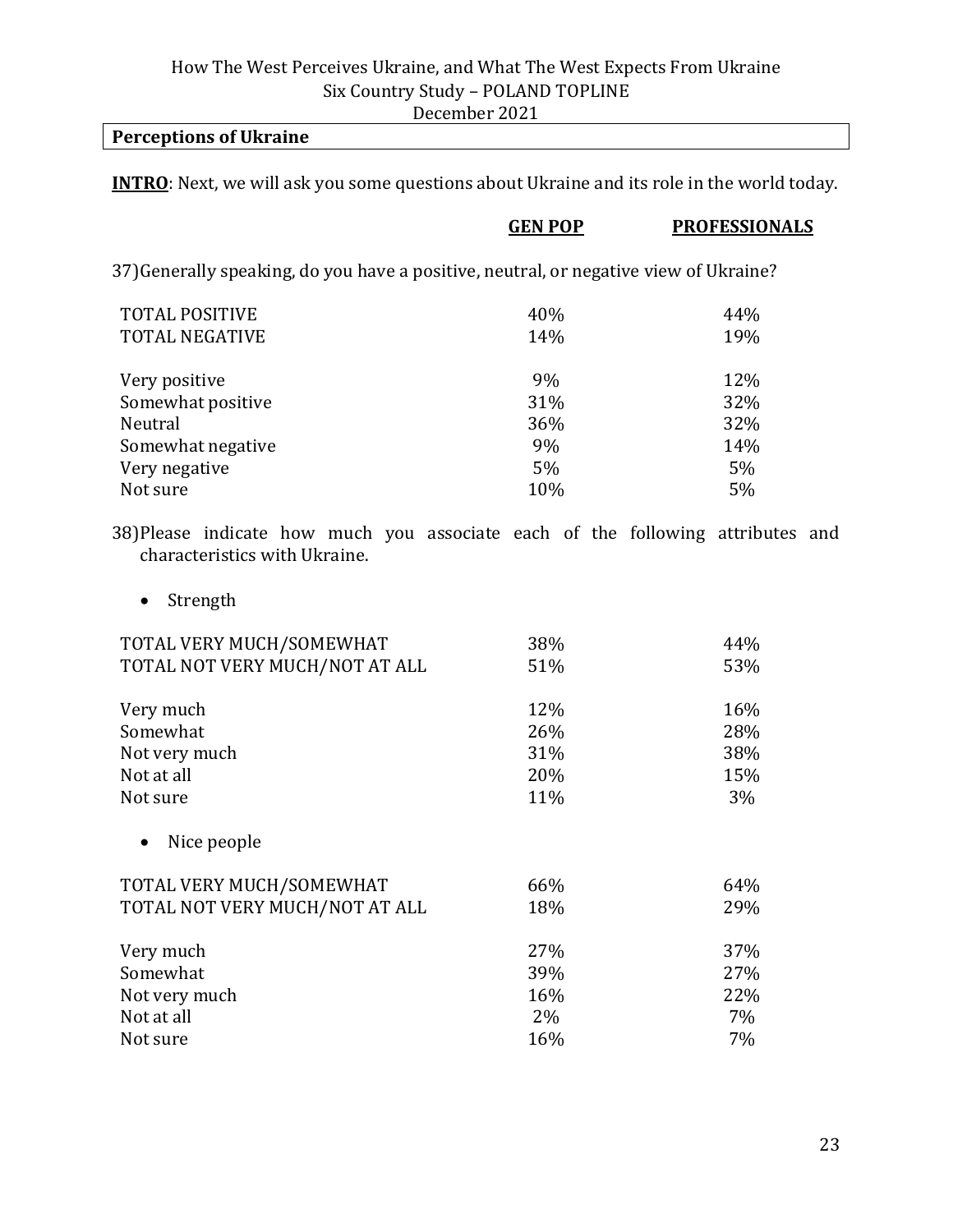|                                | <b>GEN POP</b> | <b>PROFESSIONALS</b> |
|--------------------------------|----------------|----------------------|
| Beautiful nature               |                |                      |
| TOTAL VERY MUCH/SOMEWHAT       | 71%            | 87%                  |
| TOTAL NOT VERY MUCH/NOT AT ALL | 17%            | 12%                  |
| Very much                      | 29%            | 46%                  |
| Somewhat                       | 42%            | 41%                  |
| Not very much                  | 15%            | 8%                   |
| Not at all                     | 2%             | 4%                   |
| Not sure                       | 12%            | 1%                   |
| Freedom                        |                |                      |
| TOTAL VERY MUCH/SOMEWHAT       | 46%            | 56%                  |
| TOTAL NOT VERY MUCH/NOT AT ALL | 42%            | 37%                  |
| Very much                      | 19%            | 13%                  |
| Somewhat                       | 27%            | 43%                  |
| Not very much                  | 26%            | 22%                  |
| Not at all                     | 16%            | 15%                  |
| Not sure                       | 12%            | 7%                   |
| Authoritarian leadership       |                |                      |
| TOTAL VERY MUCH/SOMEWHAT       | 49%            | 50%                  |
| TOTAL NOT VERY MUCH/NOT AT ALL | 36%            | 47%                  |
| Very much                      | 13%            | 18%                  |
| Somewhat                       | 36%            | 32%                  |
| Not very much                  | 30%            | 43%                  |
| Not at all                     | 6%             | 4%                   |
| Not sure                       | 15%            | 3%                   |
| Neo-Nazism                     |                |                      |
| TOTAL VERY MUCH/SOMEWHAT       | 44%            | 48%                  |
| TOTAL NOT VERY MUCH/NOT AT ALL | 39%            | 35%                  |
| Very much                      | 14%            | 27%                  |
| Somewhat                       | 30%            | 21%                  |
| Not very much                  | 31%            | 22%                  |
| Not at all                     | 8%             | 13%                  |
| Not sure                       | 17%            | 17%                  |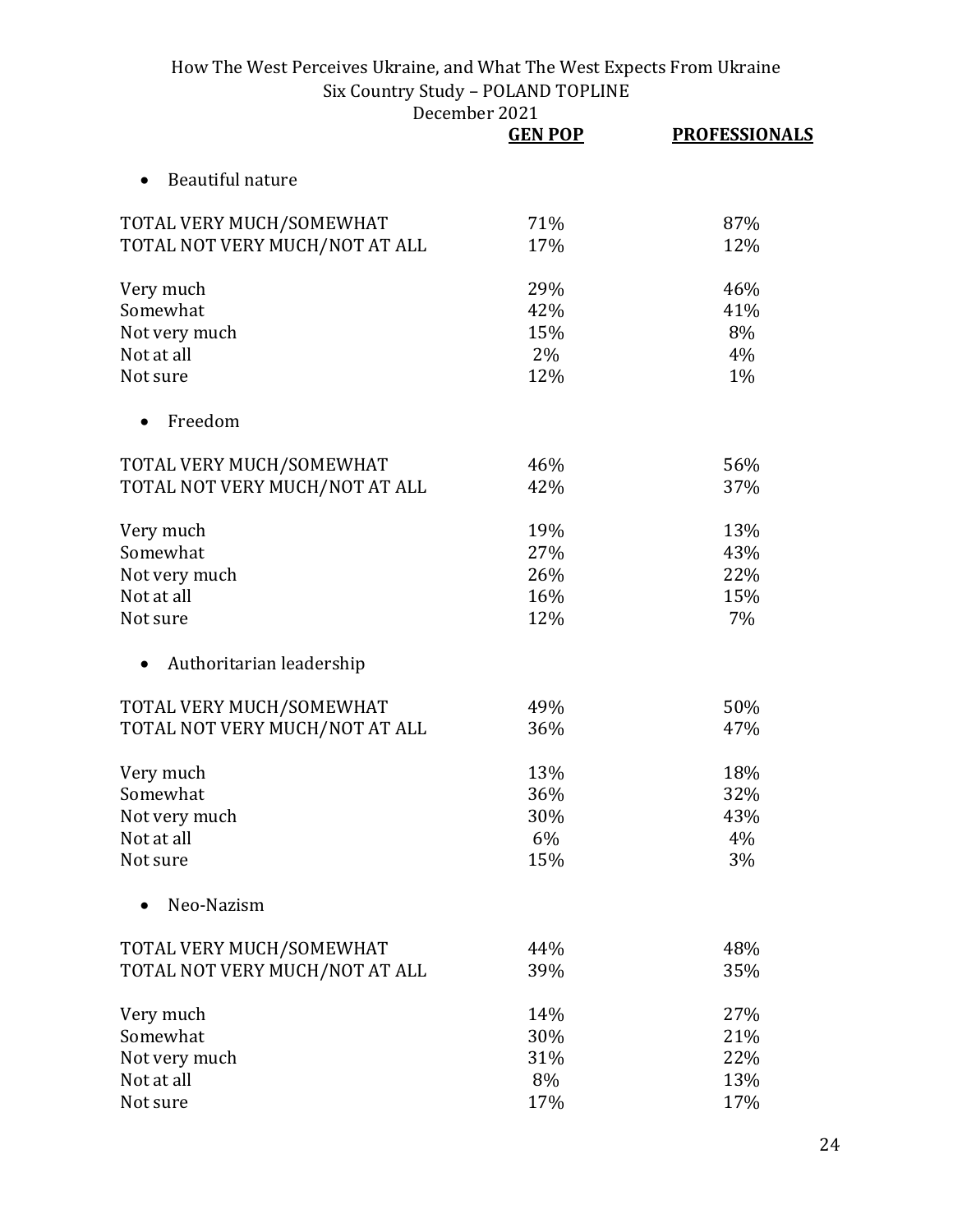|                                     | <b>GEN POP</b> | <b>PROFESSIONALS</b> |
|-------------------------------------|----------------|----------------------|
| Soviet industry<br>$\bullet$        |                |                      |
| TOTAL VERY MUCH/SOMEWHAT            | 55%            | 67%                  |
| TOTAL NOT VERY MUCH/NOT AT ALL      | 32%            | 29%                  |
| Very much                           | 16%            | 19%                  |
| Somewhat                            | 39%            | 48%                  |
| Not very much                       | 30%            | 22%                  |
| Not at all                          | 2%             | 7%                   |
| Not sure                            | 13%            | 4%                   |
| Nuclear power                       |                |                      |
| TOTAL VERY MUCH/SOMEWHAT            | 41%            | 45%                  |
| TOTAL NOT VERY MUCH/NOT AT ALL      | 40%            | 44%                  |
| Very much                           | 11%            | 17%                  |
| Somewhat                            | 30%            | 28%                  |
| Not very much                       | 28%            | 32%                  |
| Not at all                          | 12%            | 12%                  |
| Not sure                            | 19%            | 11%                  |
| Corruption                          |                |                      |
| TOTAL VERY MUCH/SOMEWHAT            | 69%            | 66%                  |
| TOTAL NOT VERY MUCH/NOT AT ALL      | 25%            | 33%                  |
| Very much                           | 31%            | 25%                  |
| Somewhat                            | 38%            | 41%                  |
| Not very much                       | 22%            | 29%                  |
| Not at all                          | 3%             | 4%                   |
| Not sure                            | 6%             | 1%                   |
| Successful fight against corruption |                |                      |
| TOTAL VERY MUCH/SOMEWHAT            | 27%            | 37%                  |
| TOTAL NOT VERY MUCH/NOT AT ALL      | 58%            | 54%                  |
| Very much                           | 5%             | 12%                  |
| Somewhat                            | 22%            | 25%                  |
| Not very much                       | 34%            | 22%                  |
| Not at all                          | 24%            | 32%                  |
| Not sure                            | 15%            | 9%                   |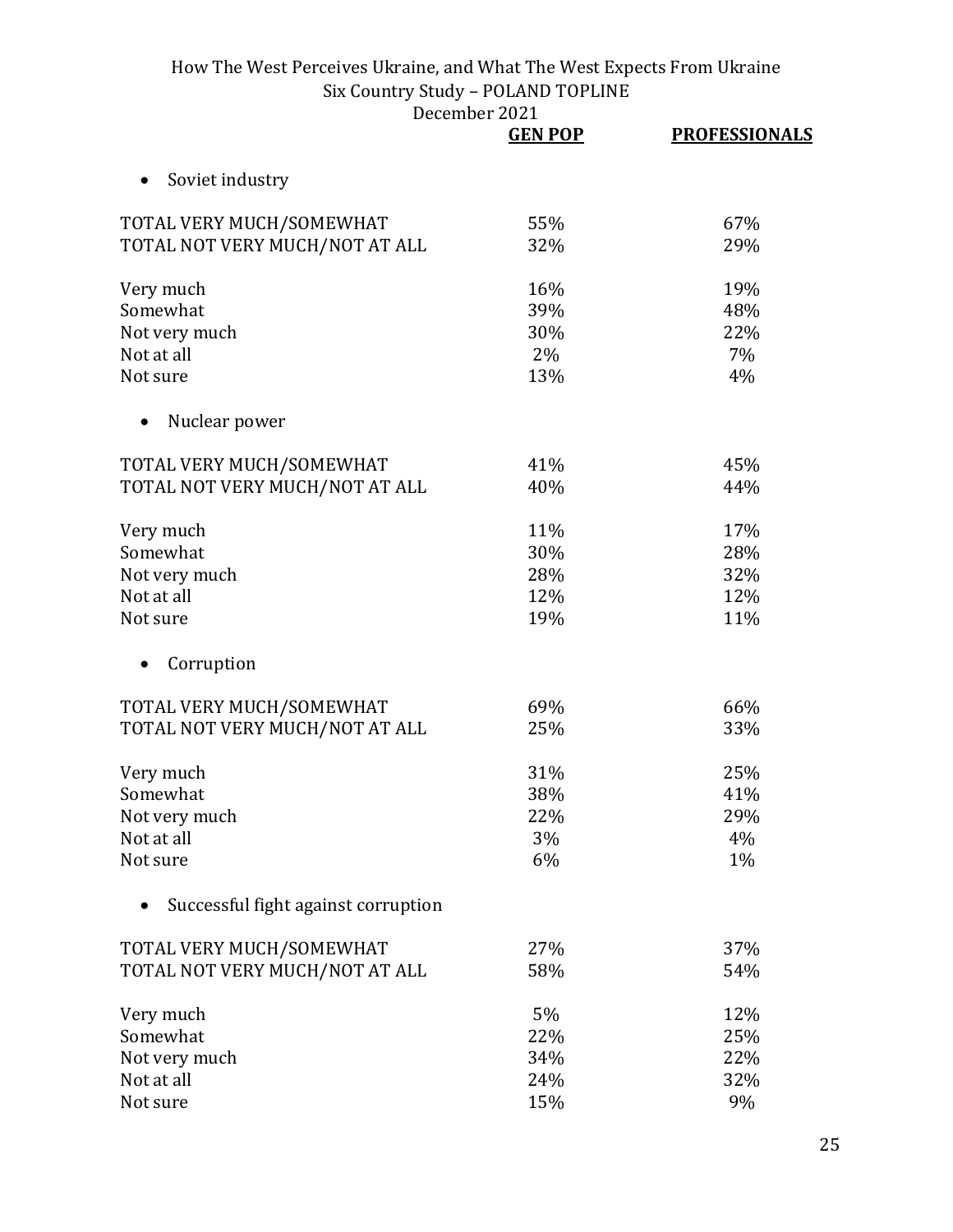|                                | December 2021  |                      |
|--------------------------------|----------------|----------------------|
|                                | <b>GEN POP</b> | <b>PROFESSIONALS</b> |
| Trafficking of women           |                |                      |
| TOTAL VERY MUCH/SOMEWHAT       | 33%            | 29%                  |
| TOTAL NOT VERY MUCH/NOT AT ALL | 47%            | 65%                  |
| Very much                      | 12%            | 12%                  |
| Somewhat                       | 21%            | 17%                  |
| Not very much                  | 31%            | 33%                  |
| Not at all                     | 16%            | 32%                  |
| Not sure                       | 20%            | 6%                   |
| Organized crime                |                |                      |
| TOTAL VERY MUCH/SOMEWHAT       | 68%            | 60%                  |
| TOTAL NOT VERY MUCH/NOT AT ALL | 22%            | 34%                  |
| Very much                      | 32%            | 23%                  |
| Somewhat                       | 36%            | 37%                  |
| Not very much                  | 18%            | 24%                  |
| Not at all                     | 4%             | 10%                  |
| Not sure                       | 10%            | 6%                   |
| Creativity                     |                |                      |
| TOTAL VERY MUCH/SOMEWHAT       | 50%            | 49%                  |
| TOTAL NOT VERY MUCH/NOT AT ALL | 37%            | 42%                  |
| Very much                      | 10%            | 9%                   |
| Somewhat                       | 40%            | 40%                  |
| Not very much                  | 25%            | 20%                  |
| Not at all                     | 12%            | 22%                  |
| Not sure                       | 13%            | 9%                   |
| Anti-Semitism                  |                |                      |
| TOTAL VERY MUCH/SOMEWHAT       | 36%            | 50%                  |
| TOTAL NOT VERY MUCH/NOT AT ALL | 47%            | 40%                  |
| Very much                      | 14%            | 31%                  |
| Somewhat                       | 22%            | 19%                  |
| Not very much                  | 37%            | 37%                  |
| Not at all                     | 10%            | 3%                   |
| Not sure                       | 17%            | 10%                  |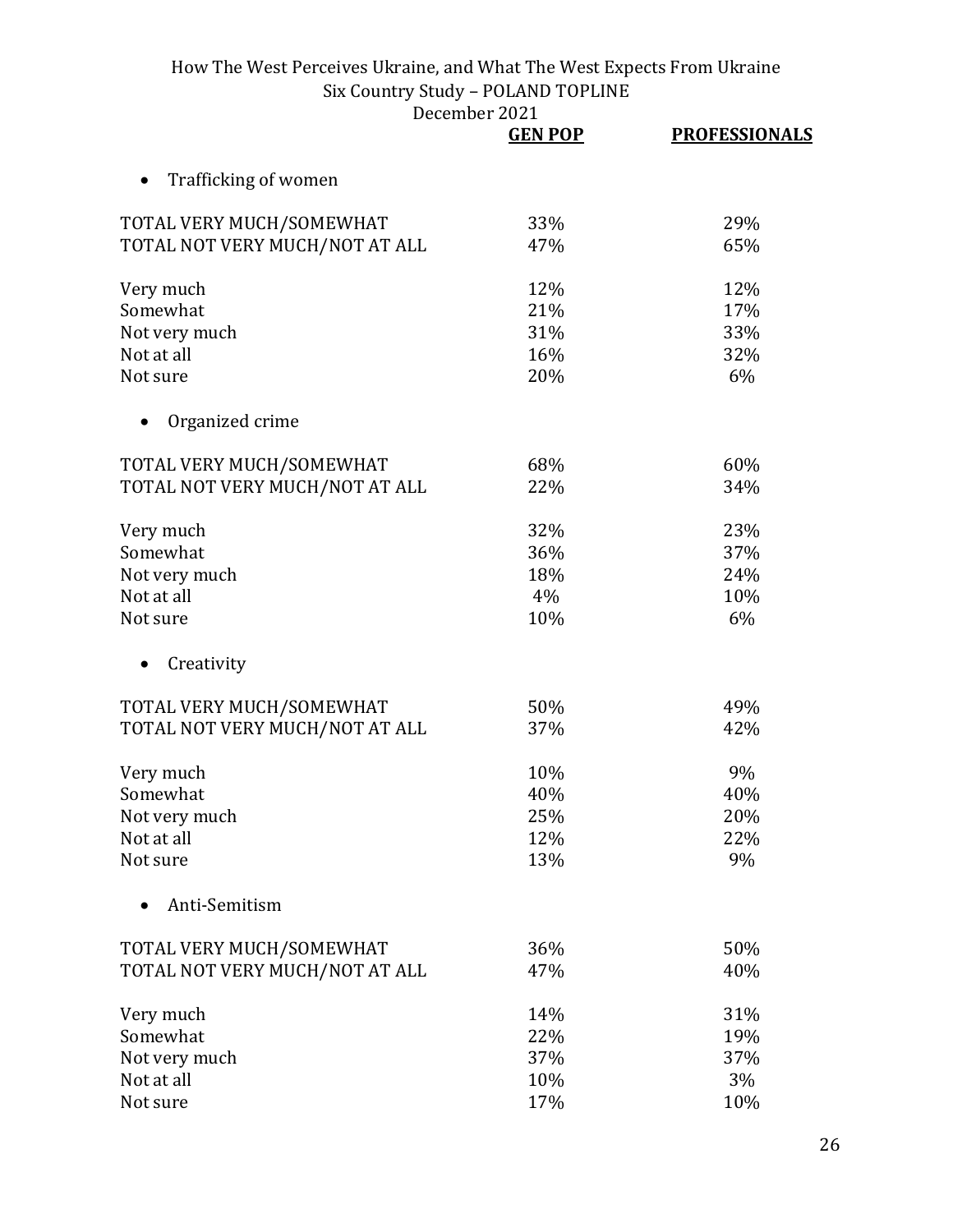|                                | <b>GEN POP</b> | <b>PROFESSIONALS</b> |
|--------------------------------|----------------|----------------------|
| IT industry<br>$\bullet$       |                |                      |
| TOTAL VERY MUCH/SOMEWHAT       | 28%            | 32%                  |
| TOTAL NOT VERY MUCH/NOT AT ALL | 49%            | 63%                  |
| Very much                      | 8%             | 7%                   |
| Somewhat                       | 20%            | 25%                  |
| Not very much                  | 36%            | 33%                  |
| Not at all                     | 13%            | 30%                  |
| Not sure                       | 23%            | 5%                   |
| Aggressive nationalism         |                |                      |
| TOTAL VERY MUCH/SOMEWHAT       | 54%            | 48%                  |
| TOTAL NOT VERY MUCH/NOT AT ALL | 33%            | 47%                  |
| Very much                      | 23%            | 11%                  |
| Somewhat                       | 31%            | 37%                  |
| Not very much                  | 30%            | 22%                  |
| Not at all                     | 3%             | 25%                  |
| Not sure                       | 13%            | 5%                   |
| Europe                         |                |                      |
| TOTAL VERY MUCH/SOMEWHAT       | 58%            | 62%                  |
| TOTAL NOT VERY MUCH/NOT AT ALL | 31%            | 25%                  |
| Very much                      | 20%            | 21%                  |
| Somewhat                       | 38%            | 41%                  |
| Not very much                  | 22%            | 14%                  |
| Not at all                     | 9%             | 11%                  |
| Not sure                       | 11%            | 13%                  |
| Russia                         |                |                      |
| TOTAL VERY MUCH/SOMEWHAT       | 57%            | 65%                  |
| TOTAL NOT VERY MUCH/NOT AT ALL | 29%            | 31%                  |
| Very much                      | 22%            | 34%                  |
| Somewhat                       | 35%            | 31%                  |
| Not very much                  | 19%            | 13%                  |
| Not at all                     | 10%            | 18%                  |
| Not sure                       | 14%            | 4%                   |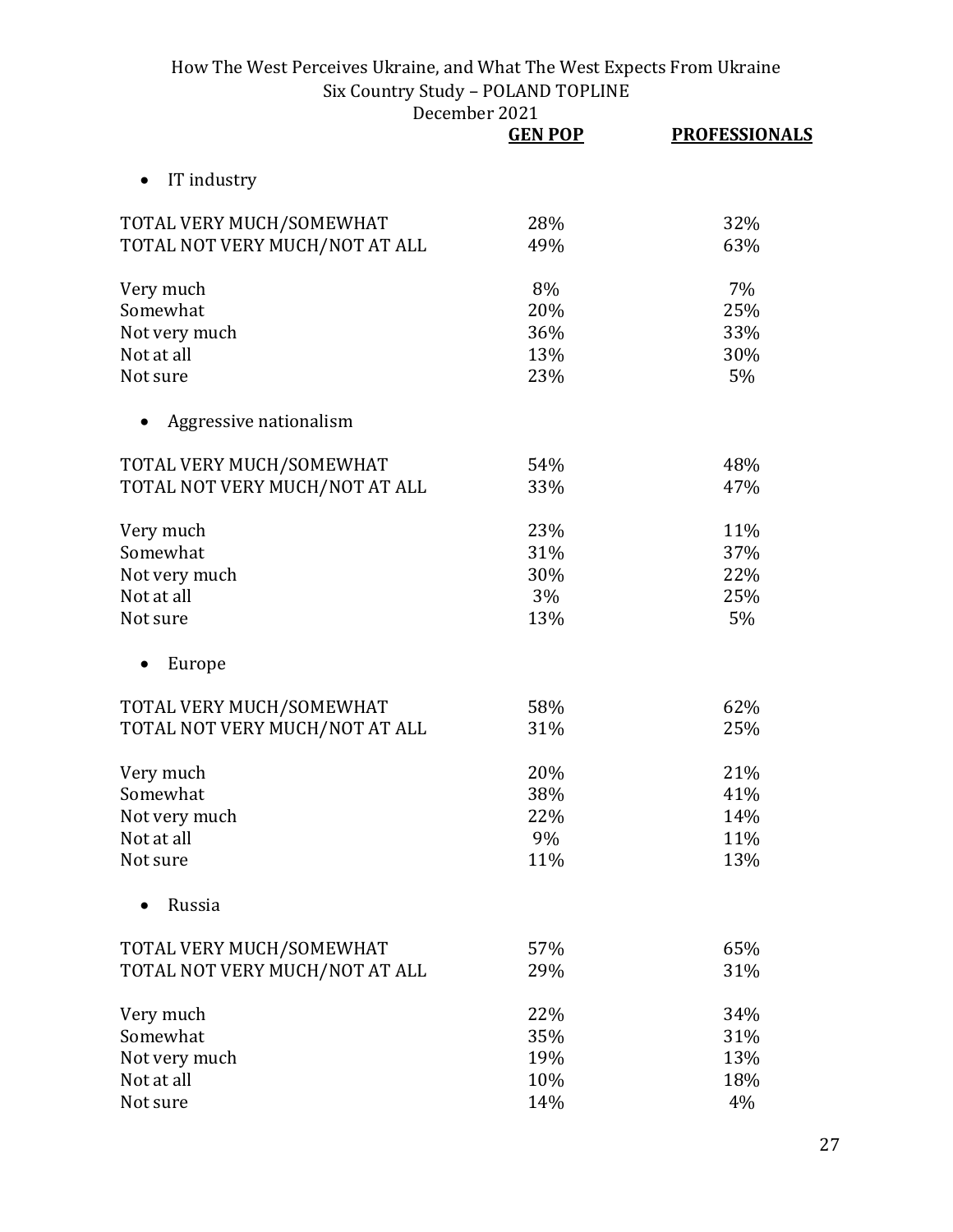|                                | <b>GEN POP</b> | <b>PROFESSIONALS</b> |
|--------------------------------|----------------|----------------------|
| The Slavic Soul                |                |                      |
| TOTAL VERY MUCH/SOMEWHAT       | 72%            | 85%                  |
| TOTAL NOT VERY MUCH/NOT AT ALL | 19%            | 15%                  |
| Very much                      | 27%            | 41%                  |
| Somewhat                       | 45%            | 44%                  |
| Not very much                  | 15%            | 4%                   |
| Not at all                     | 4%             | 11%                  |
| Not sure                       | 9%             |                      |
| Oligarchs                      |                |                      |
| TOTAL VERY MUCH/SOMEWHAT       | 67%            | 68%                  |
| TOTAL NOT VERY MUCH/NOT AT ALL | 18%            | 22%                  |
| Very much                      | 30%            | 38%                  |
| Somewhat                       | 37%            | 30%                  |
| Not very much                  | 17%            | 17%                  |
| Not at all                     | 1%             | 5%                   |
| Not sure                       | 15%            | 10%                  |
| Great culture                  |                |                      |
| TOTAL VERY MUCH/SOMEWHAT       | 63%            | 62%                  |
| TOTAL NOT VERY MUCH/NOT AT ALL | 29%            | 36%                  |
| Very much                      | 22%            | 20%                  |
| Somewhat                       | 41%            | 42%                  |
| Not very much                  | 17%            | 18%                  |
| Not at all                     | 12%            | 18%                  |
| Not sure                       | 8%             | 2%                   |
| <b>Emerging markets</b>        |                |                      |
| TOTAL VERY MUCH/SOMEWHAT       | 61%            | 73%                  |
| TOTAL NOT VERY MUCH/NOT AT ALL | 27%            | 13%                  |
| Very much                      | 15%            | 25%                  |
| Somewhat                       | 46%            | 48%                  |
| Not very much                  | 21%            | 8%                   |
| Not at all                     | 6%             | 5%                   |
| Not sure                       | 12%            | 14%                  |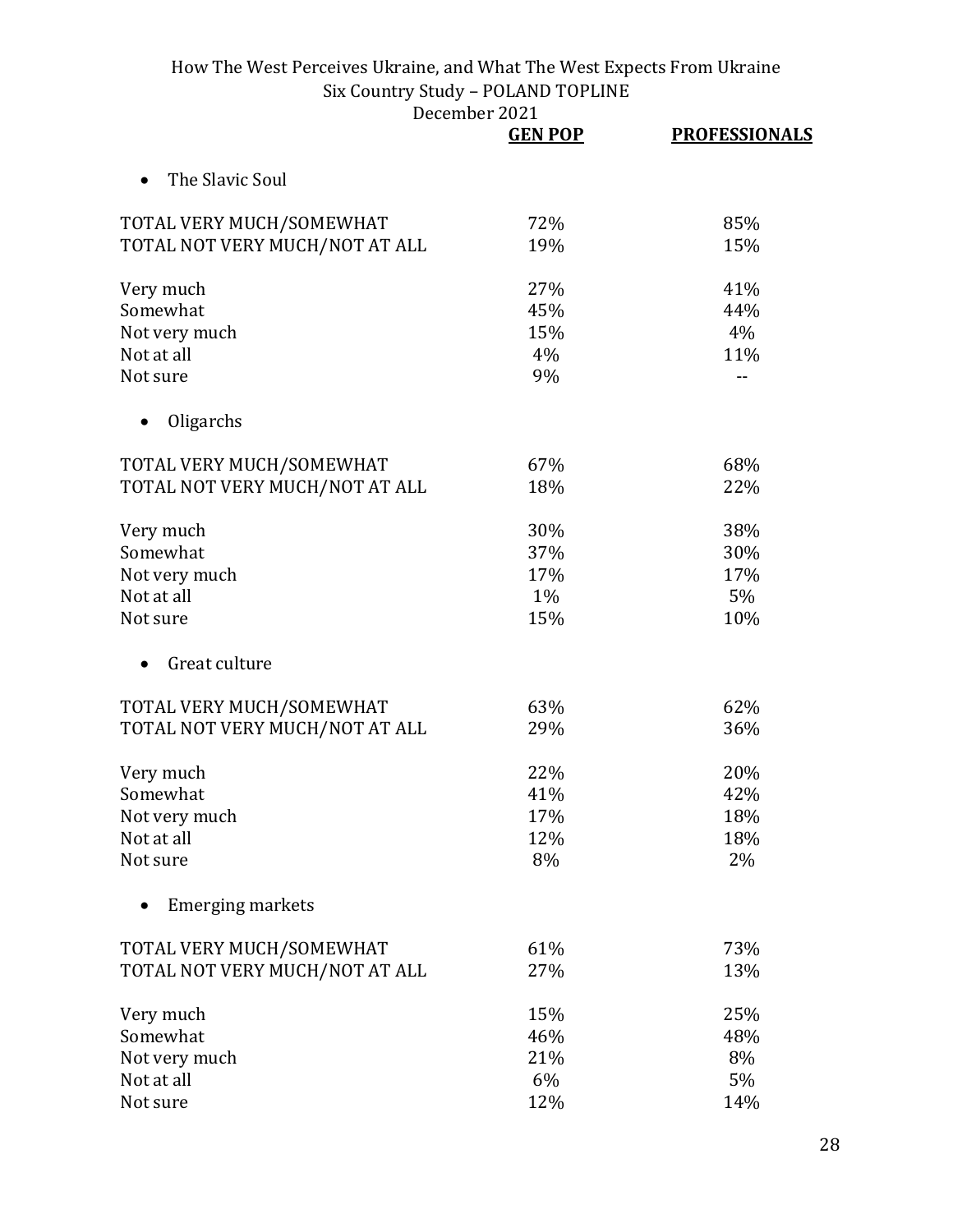|                                | <b>GEN POP</b> | <b>PROFESSIONALS</b> |
|--------------------------------|----------------|----------------------|
| Frozen conflicts               |                |                      |
| TOTAL VERY MUCH/SOMEWHAT       | 54%            | 68%                  |
| TOTAL NOT VERY MUCH/NOT AT ALL | 27%            | 32%                  |
| Very much                      | 20%            | 16%                  |
| Somewhat                       | 34%            | 52%                  |
| Not very much                  | 25%            | 28%                  |
| Not at all                     | 2%             | 4%                   |
| Not sure                       | 19%            |                      |
| Pro-democracy protests         |                |                      |
| TOTAL VERY MUCH/SOMEWHAT       | 69%            | 72%                  |
| TOTAL NOT VERY MUCH/NOT AT ALL | 21%            | 21%                  |
| Very much                      | 28%            | 18%                  |
| Somewhat                       | 41%            | 54%                  |
| Not very much                  | 18%            | 8%                   |
| Not at all                     | 3%             | 13%                  |
| Not sure                       | 10%            | 7%                   |
| Unstable economy               |                |                      |
| TOTAL VERY MUCH/SOMEWHAT       | 71%            | 69%                  |
| TOTAL NOT VERY MUCH/NOT AT ALL | 17%            | 17%                  |
| Very much                      | 35%            | 36%                  |
| Somewhat                       | 36%            | 33%                  |
| Not very much                  | 11%            | 15%                  |
| Not at all                     | 6%             | 2%                   |
| Not sure                       | 12%            | 14%                  |
| Clueless                       |                |                      |
| TOTAL VERY MUCH/SOMEWHAT       | 54%            | 62%                  |
| TOTAL NOT VERY MUCH/NOT AT ALL | 32%            | 35%                  |
| Very much                      | 19%            | 37%                  |
| Somewhat                       | 35%            | 25%                  |
| Not very much                  | 23%            | 20%                  |
| Not at all                     | 9%             | 15%                  |
| Not sure                       | 14%            | 3%                   |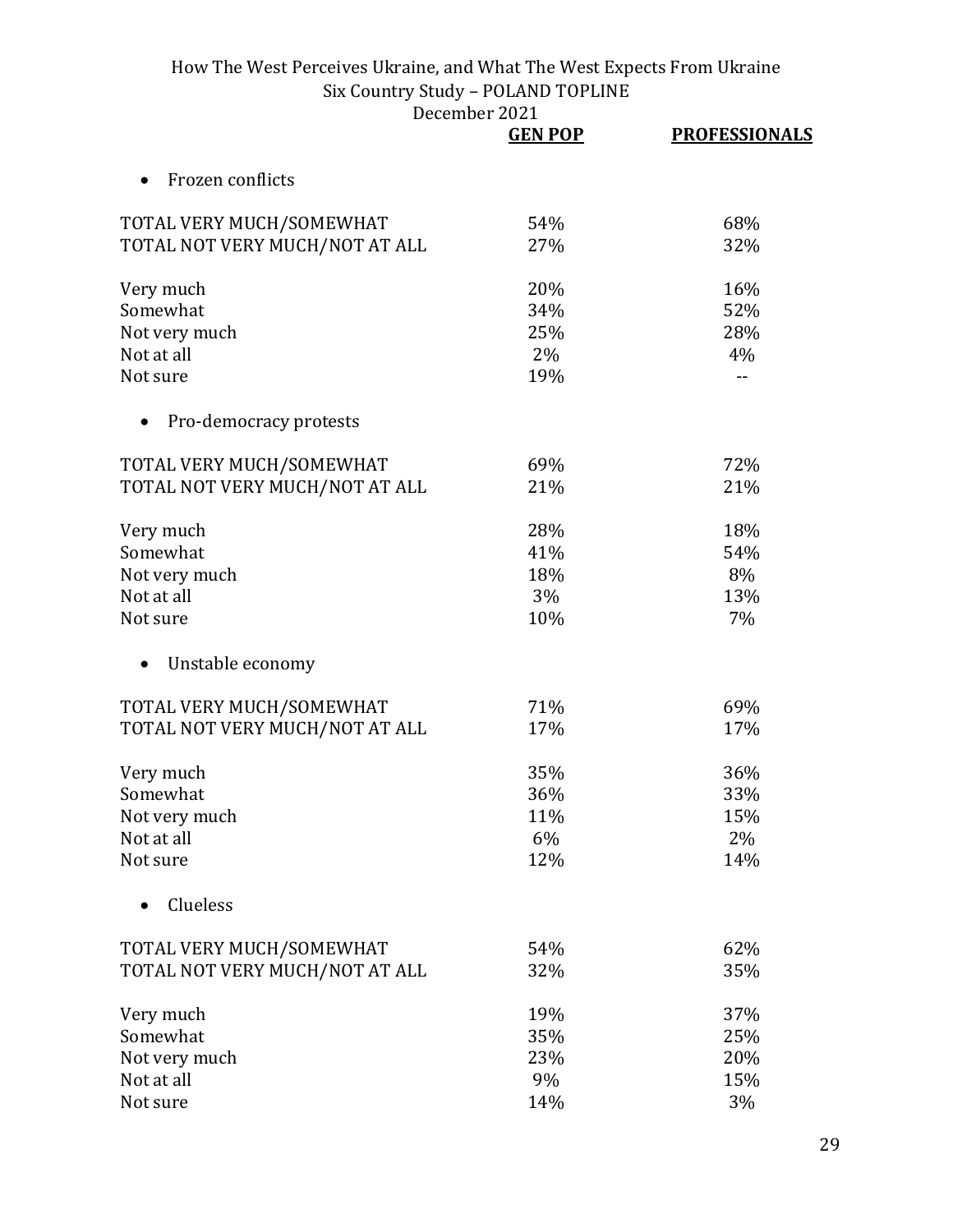|                                | <b>GEN POP</b> | <b>PROFESSIONALS</b> |
|--------------------------------|----------------|----------------------|
| Threatening<br>$\bullet$       |                |                      |
| TOTAL VERY MUCH/SOMEWHAT       | 51%            | 37%                  |
| TOTAL NOT VERY MUCH/NOT AT ALL | 37%            | 60%                  |
| Very much                      | 23%            | 15%                  |
| Somewhat                       | 28%            | 22%                  |
| Not very much                  | 23%            | 49%                  |
| Not at all                     | 14%            | 11%                  |
| Not sure                       | 12%            | 3%                   |

39)On a scale from 1 to 10, with 1 being the least democratic and 10 being the most democratic, how democratic do you believe Ukraine is?

| 1-3; Less democratic  | 23\%            | 21\%  |
|-----------------------|-----------------|-------|
| 4-6                   | 42%             | 43%   |
| 7-10; More democratic | 27 <sub>%</sub> | 32%   |
| Not sure              | 8%              | $4\%$ |

40)On a scale from 1 to 10, with 1 being the least corrupt and 10 being the most corrupt, how corrupt do you believe Ukraine is?

| 1-3; Less corrupt  | $6\%$      | $2\%$ |
|--------------------|------------|-------|
| 4-6                | <b>39%</b> | 42\%  |
| 7-10; More corrupt | 48%        | 55%   |
| Not sure           | 7%         | $1\%$ |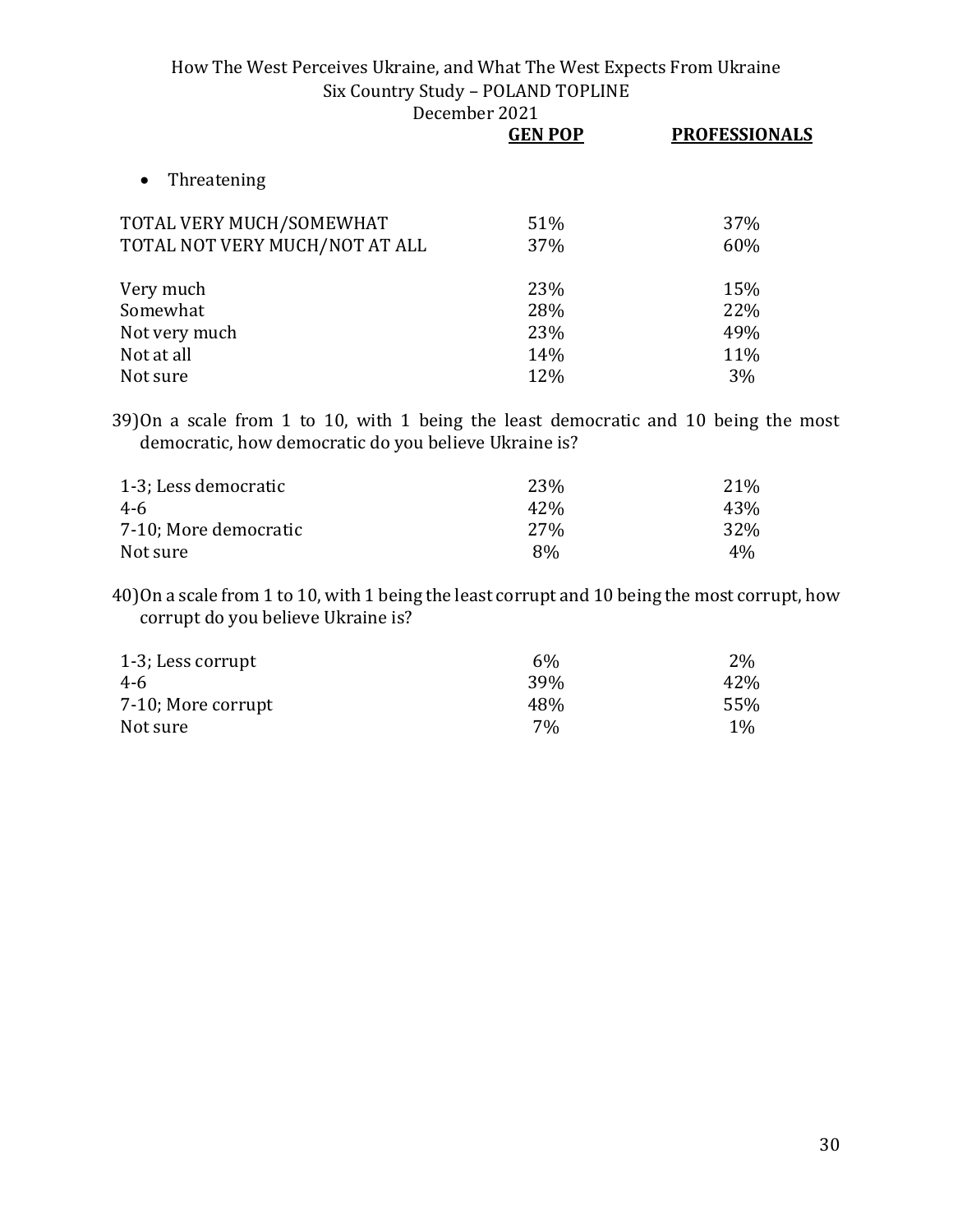December 2021

|                                                            | <b>GEN POP</b> |  | <b>PROFESSIONALS</b> |
|------------------------------------------------------------|----------------|--|----------------------|
| is an interest de cian nos et sans state cuttle III-metres |                |  |                      |

41)Which of the following historical events or places do you most associate with Ukraine? [SELECT ONE]

| The Chernobyl disaster                        | 29%   | 18%   |
|-----------------------------------------------|-------|-------|
| The 2014 Russian invasion of Crimea           | 26%   | 33%   |
| Holodomor, which was a famine between 1932    | 13%   | 13%   |
| and 1933                                      |       |       |
| The 2004 Orange Revolution                    | 6%    | 11%   |
| The occupation of Donetsk by pro-Russian      | 4%    | 4%    |
| forces                                        |       |       |
| The 2014 Euromaidan protests                  | 3%    | 8%    |
| Tourist attractions (Kyiv, Lviv, Odessa)      | 3%    | 4%    |
| Ukrainian sport successes (Klitschko brothers | $2\%$ | 3%    |
| boxing, Andriy Shevchenko)                    |       |       |
| Wins on Eurovision Song Contest (Rusłana,     | $2\%$ | $1\%$ |
| Jamala)                                       |       |       |
| Other (Please specify)                        | 3%    | 3%    |
| Not sure                                      | 9%    | 2%    |

42) Generally speaking, how important do you believe it is for the West, including Poland to support Ukraine?

| TOTAL IMPORTANT      | 71% | 70% |
|----------------------|-----|-----|
| TOTAL NOT IMPORTANT  | 17% | 25% |
| Very important       | 36% | 41% |
| Somewhat important   | 35% | 29% |
| Not very important   | 12% | 19% |
| Not important at all | 5%  | 6%  |
| Not sure             | 12% | 5%  |

43)**[IF IMPORTANT]** Why do you believe that it is important for the West to support Ukraine?

| Ukraine is on the frontlines of containing Russia | 30%  | 34%   |
|---------------------------------------------------|------|-------|
| Ukraine is on the frontlines of defending         | 17%  | 20%   |
| democracy against authoritarianism                |      |       |
| Ukraine can be Europe's bridge to Russia and      | 12\% | $4\%$ |
| Asia                                              |      |       |
| Ukraine can be the example that a free            | 10%  | 8%    |
| democracy in the post-Soviet Slavic world is      |      |       |
| possible                                          |      |       |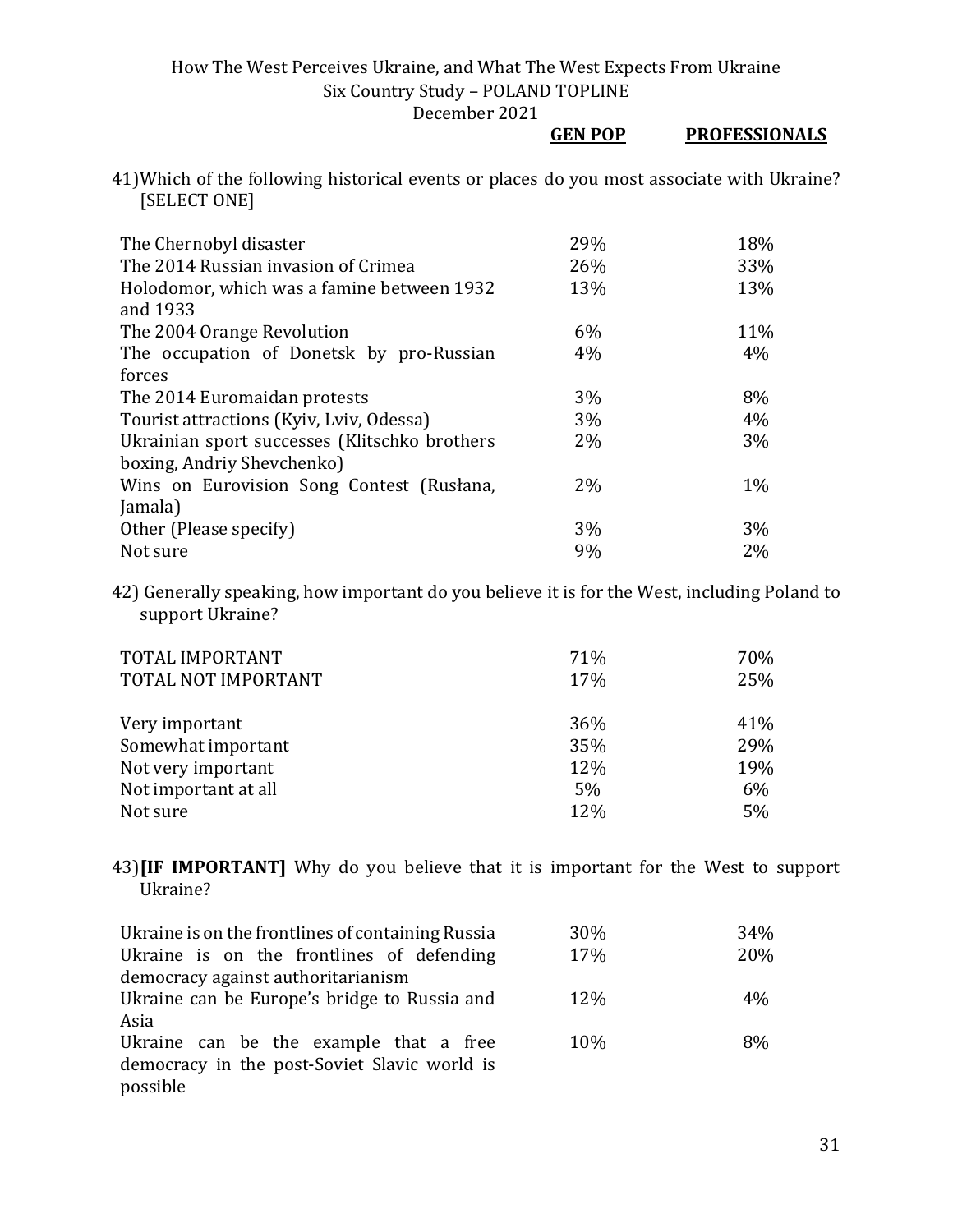| How The West Perceives Ukraine, and What The West Expects From Ukraine |  |
|------------------------------------------------------------------------|--|
| Six Country Study - POLAND TOPLINE                                     |  |
|                                                                        |  |

| December 2021                                                                 |       |       |
|-------------------------------------------------------------------------------|-------|-------|
| Ukraine is on the frontlines of containing Russia<br>and China                | 7%    | 9%    |
| Ukraine has European values                                                   | 4%    | 9%    |
| There are many Ukrainian people who live in                                   | 4%    | 3%    |
| Western countries                                                             |       |       |
| Ukrainians are great people                                                   | $3\%$ | 5%    |
| Ukraine is an emerging market economy                                         | $2\%$ | $2\%$ |
| Ukrainians are pro-democracy                                                  | $1\%$ | 3%    |
| Ukraine has major natural resources, including                                | $1\%$ | $1\%$ |
| iron ore and fossil fuels                                                     |       |       |
| Ukraine is trying its best to fight corruption                                | $1\%$ |       |
| Things in Ukraine are getting better                                          | $1\%$ | $1\%$ |
| Ukraine can become a leader of innovation and<br>digital economy in the world |       |       |
| Ukraine has wealthy business leaders and<br>investors                         |       |       |
| Other (Please specify)                                                        |       |       |
| Not sure                                                                      | 7%    | $1\%$ |

### 44)**[IF NOT IMPORTANT]** Why do you believe that it is **NOT** important for the West to support Ukraine?

**GEN POP PROFESSIONALS**

| I don't really know what is going on in Ukraine  | 17%   | 15% |
|--------------------------------------------------|-------|-----|
| Ukraine is corrupt and will always be            | 11%   | 10% |
| Ukraine is escalating the conflict with Russia,  | 9%    | 11% |
| the West should not support such behavior        |       |     |
| Support for Ukraine could provoke Russia,        | 7%    | 14% |
| which could mean war                             |       |     |
| Ukraine doesn't deserve the support              | 5%    | 5%  |
| I believe it is more important to help countries | 5%    | 4%  |
| other than Ukraine                               |       |     |
| Overall, we should give less support to foreign  | 5%    |     |
| countries                                        |       |     |
| Ukraine's economy is doomed, it has only         | 4%    | 9%  |
| corruption and an old style economy to offer     |       |     |
| Support for Ukraine would mean putting           | 3%    | 5%  |
| sanctions on Russia, and this is against the     |       |     |
| West's economic interests                        |       |     |
| Things in Ukraine are getting worse              | 3%    | 4%  |
| Ukraine is Russia's territory, the West should   | 2%    | 13% |
| stay out                                         |       |     |
| Other (Please specify)                           | $2\%$ | 2%  |
| Not sure                                         | 27%   | 8%  |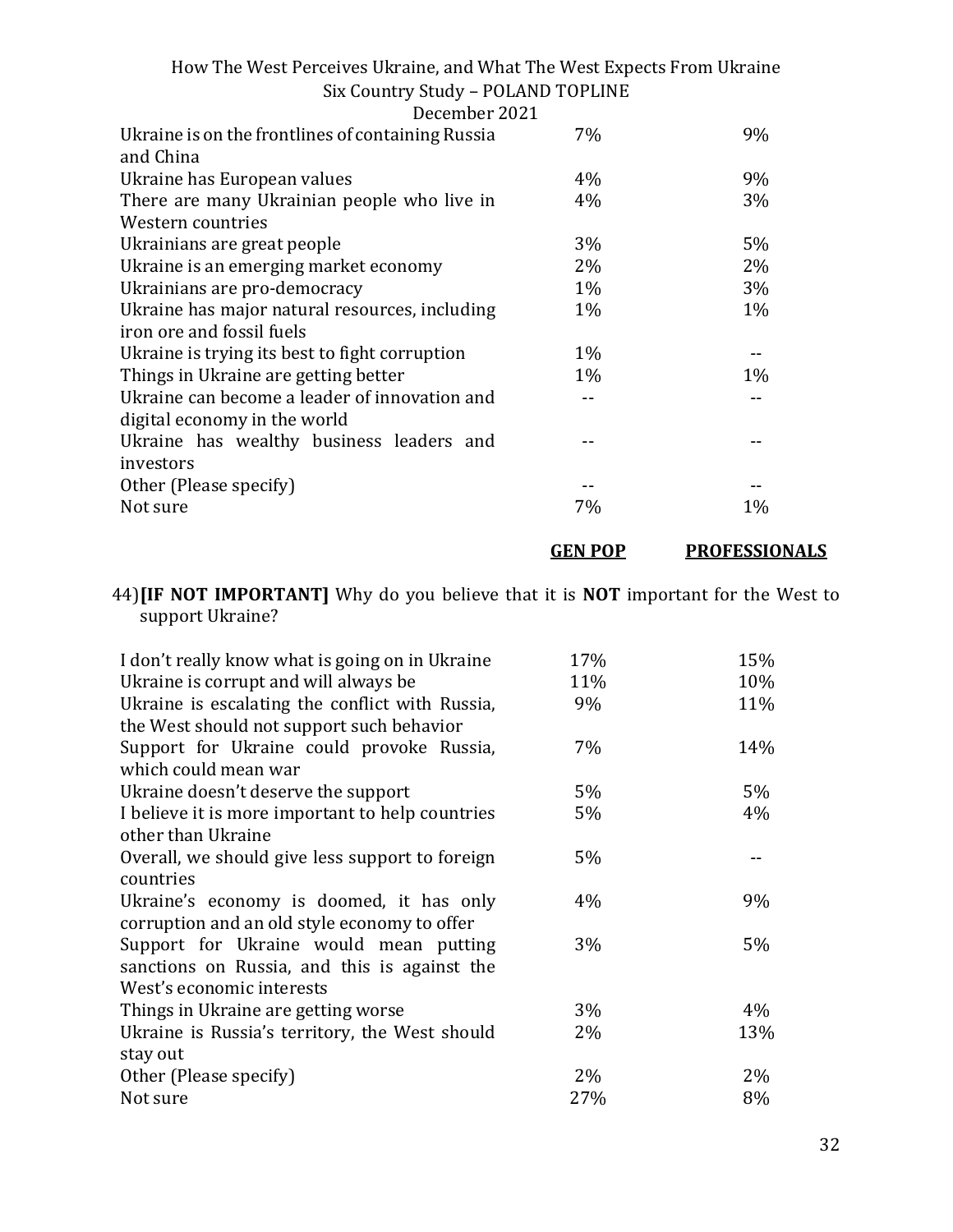December 2021

### **GEN POP PROFESSIONALS**

45)Do you believe that the West needs to better understand how important Ukraine is?

| TOTAL DEFINITELY/POSSIBLY<br>TOTAL NOT REALLY/NO | 71%<br>15% | 83%<br>14% |
|--------------------------------------------------|------------|------------|
| Definitely                                       | 28%        | 55%        |
| Possibly                                         | 43%        | 28%        |
| Not really                                       | 13%        | 12%        |
| Not at all                                       | 2%         | $2\%$      |
| Not sure                                         | 14%        | 3%         |

46)Thinking about Poland's interests, which do you think is more important?

| Defending Ukraine is good, but never at the risk<br>of serious conflict with Russia | 52%             | 59% |
|-------------------------------------------------------------------------------------|-----------------|-----|
| Defending Ukraine rather than improving                                             | 14%             | 18% |
| relations with Russia                                                               |                 |     |
| Improving relations with Russia rather than<br>defending Ukraine                    | 12 <sub>%</sub> | 13% |
| Not sure                                                                            | 2.2%            | 10% |

47)How important do you believe Ukraine is to European security?

| TOTAL IMPORTANT      | 65% | 64% |
|----------------------|-----|-----|
| TOTAL NOT IMPORTANT  | 25% | 32% |
|                      |     |     |
| Very important       | 24% | 36% |
| Somewhat important   | 41% | 28% |
| Not very important   | 16% | 25% |
| Not important at all | 9%  | 7%  |
| Not sure             | 10% | 4%  |

48)Generally speaking, which of the following do you believe best describes Ukraine's overall position in the world?

| An independent country between Europe and | 25% | 9%    |
|-------------------------------------------|-----|-------|
| Russia                                    |     |       |
| A European country                        | 24% | 25%   |
| A Slavic country                          | 16% | 34%   |
| A bridge to Russia                        | 9%  | $5\%$ |
| A part of Russia                          | 6%  | 19%   |
| A part of the West                        | 3%  | 7%    |
| Not sure                                  | 17% | 1%    |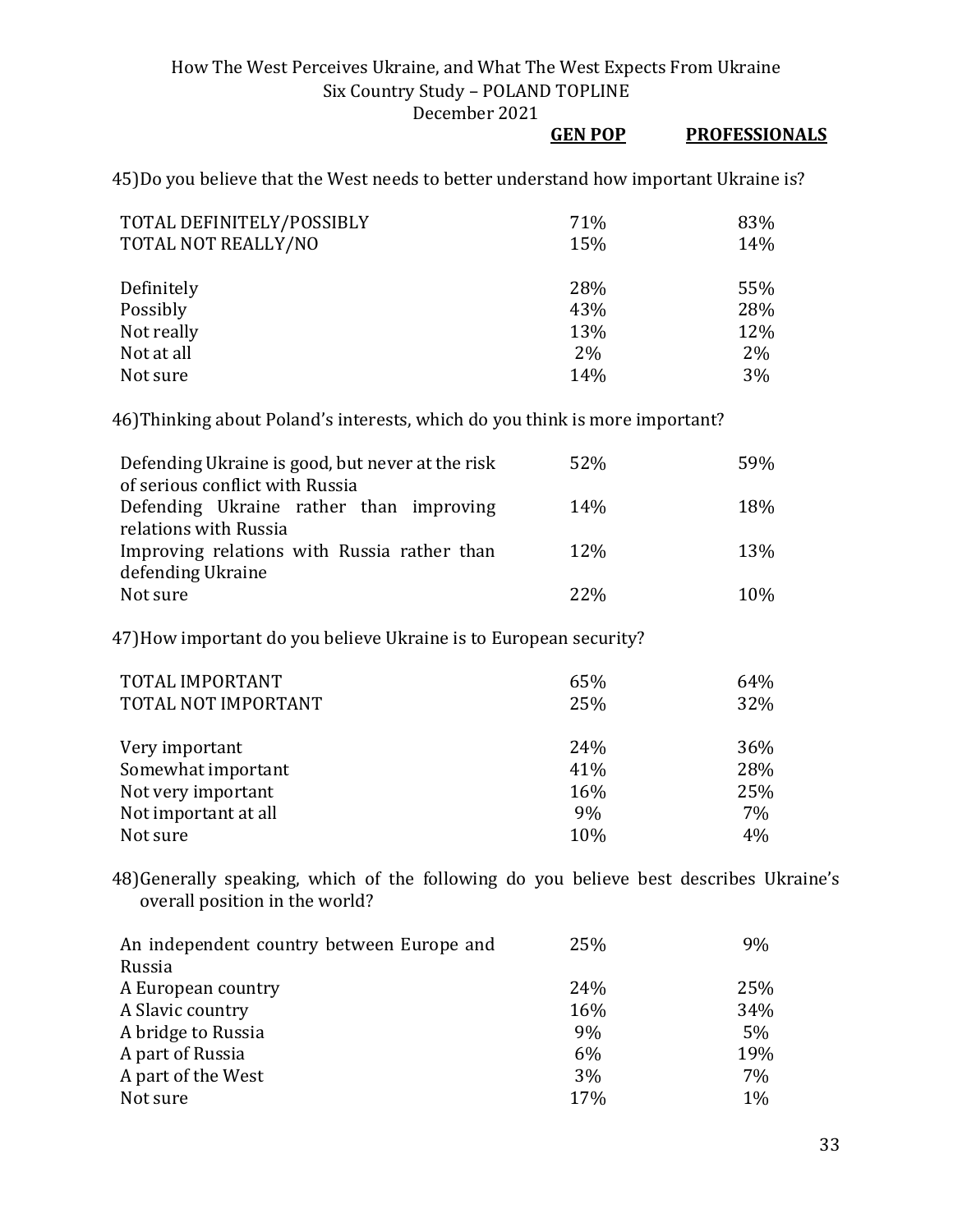### **GEN POP PROFESSIONALS**

49)From what you know, is the Ukrainian language a dialect of Russian or a fully separate language?

| A dialect of Russian,     | 34%             | 30%  |
|---------------------------|-----------------|------|
| A fully separate language | 41 <sup>%</sup> | 48%  |
| Not sure                  | 25%             | 22\% |

50)From what you know, how would you describe the relations between the West (meaning EU countries, UK, US, and Canada) and Ukraine?

| <b>TOTAL STRONG</b> | 31% | 34% |
|---------------------|-----|-----|
| <b>TOTAL WEAK</b>   | 53% | 61% |
|                     |     |     |
| Very strong         | 8%  | 5%  |
| Somewhat strong     | 23% | 29% |
| Somewhat weak       | 41% | 45% |
| Very weak           | 12% | 16% |
| Not sure            | 16% | 5%  |

51)From what you know, do you believe that relations between the West (meaning EU countries, UK, US, and Canada) and Ukraine have gotten better or worse in the past ten years?

| Better          | 26%             | 36% |
|-----------------|-----------------|-----|
| Worse           | 24 <sub>%</sub> | 29% |
| Stayed the same | 30%             | 24% |
| Not sure        | 20 <sub>%</sub> | 11% |

52)**[IF WORSE]** Whose fault do you think this is that relations between the West and Ukraine have gotten worse over the past ten years?

| Ukraine's fault           | 12\%            | 21\% |
|---------------------------|-----------------|------|
| The West's fault          | 27 <sub>%</sub> | 19%  |
| Both sides are equally at | 49%             | 53%  |
| fault                     |                 |      |
| Not sure                  | 12\%            | 7%   |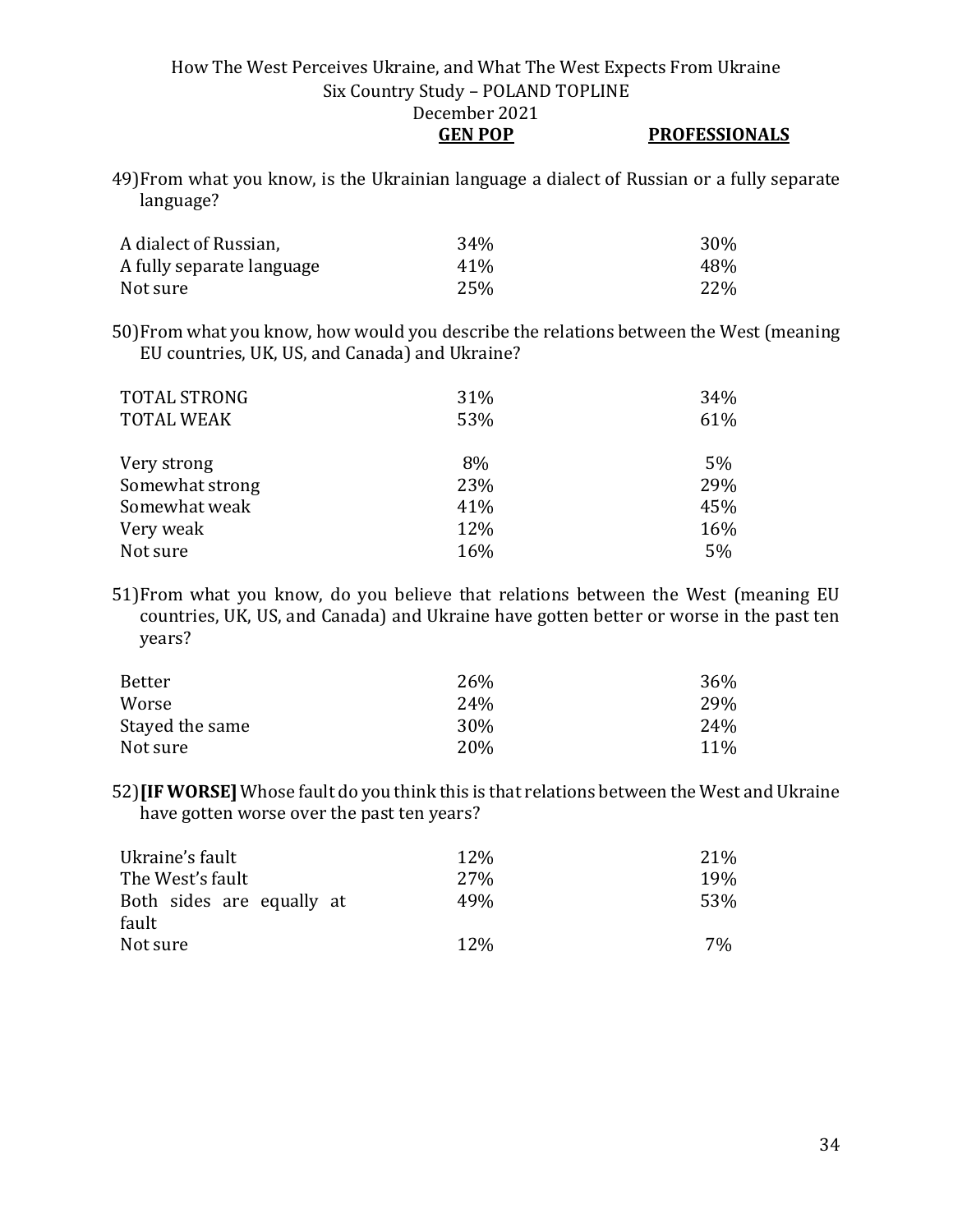### How The West Perceives Ukraine, and What The West Expects From Ukraine Six Country Study – POLAND TOPLINE December 2021 **GEN POP PROFESSIONALS**

53)**[IF UKRAINE]** Why do you believe it is Ukraine's fault that relations between the West and Ukraine have deteriorated in the past 10 years?

| Ukraine always demands        | 22% | 5%  |
|-------------------------------|-----|-----|
| but does not deliver          |     |     |
| Ukraine has had<br>many       | 22% | 27% |
| chances but fails to use them |     |     |
| Ukraine was on a good track   | 19% | 25% |
| but recently things got       |     |     |
| worse                         |     |     |
| Ukraine provokes Russia       | 17% | 21% |
| Ukraine is not serious about  | 11% | 11% |
| democratic reforms            |     |     |
| Corruption                    | 9%  | 10% |
| Other (Please specify)        |     |     |
| Not sure                      |     | 1%  |

54)**[IF THE WEST]** Why do you believe it is the West's fault that relations between the West and Ukraine have deteriorated in the past 10 years?

| The West always promises support but never    | 51%   | 37%   |
|-----------------------------------------------|-------|-------|
| delivers when it counts                       |       |       |
| The West lacks courage to stand up for values | 15%   | 12%   |
| that Ukraine defends                          |       |       |
| Denying a NATO perspective to Ukraine         | 11%   | $6\%$ |
| Trying to lure Ukraine away from Russia       | 10%   | 35%   |
| Not fulfilling the promises made in the       | 6%    |       |
| Budapest Memorandum in 1994, that in          |       |       |
| exchange for giving up nuclear weapons        |       |       |
| Ukraine's security would be assured           |       |       |
| Denying an EU perspective to Ukraine          | 4%    | $4\%$ |
| Support of color revolutions in Georgia,      | $2\%$ | $6\%$ |
| Ukraine and other places                      |       |       |
| Other (Please specify)                        |       |       |
| Not sure                                      | 1%    |       |
|                                               |       |       |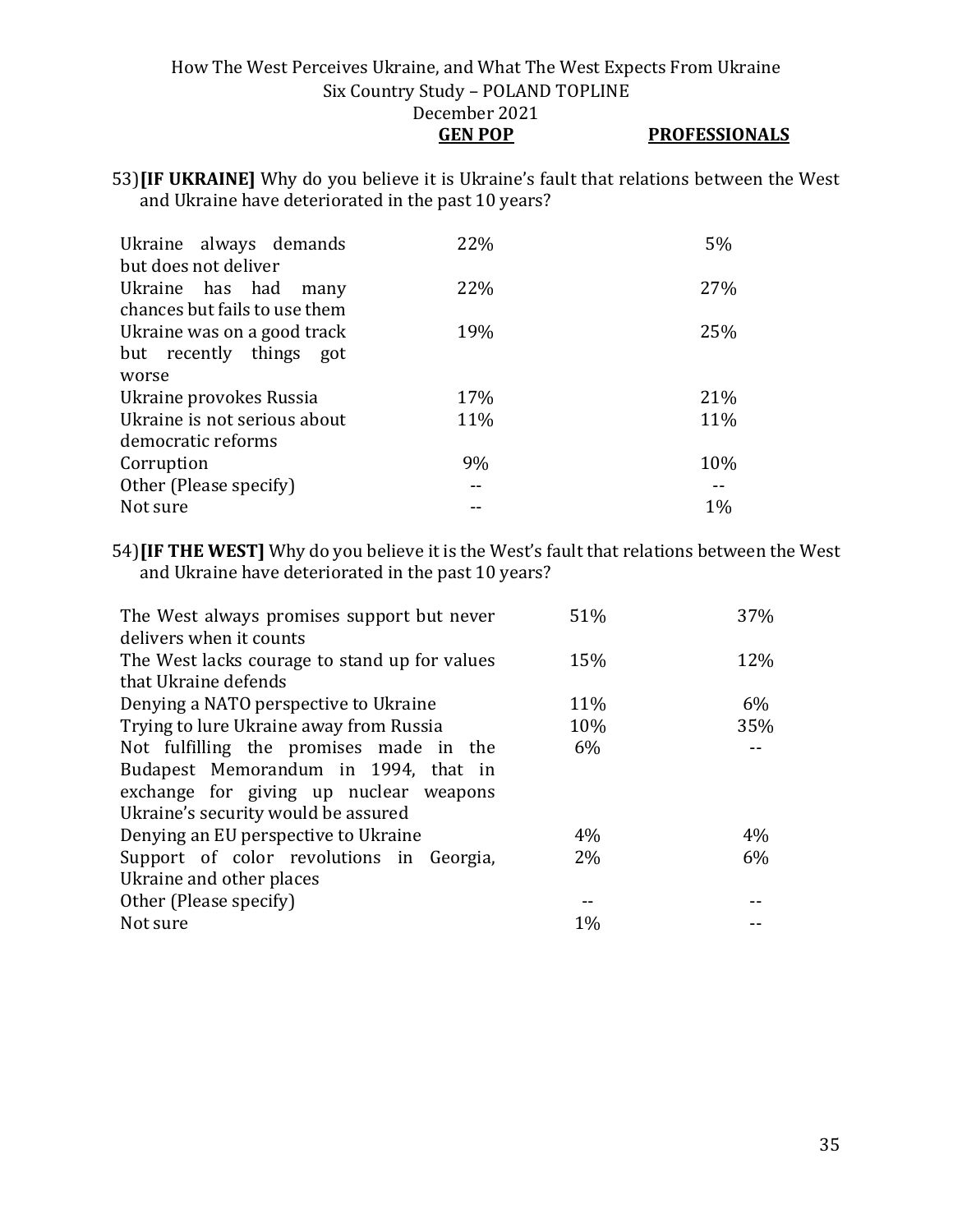December 2021

|                                                                                                | <b>GEN POP</b> | <b>PROFESSIONALS</b> |
|------------------------------------------------------------------------------------------------|----------------|----------------------|
| 55) <b>[IF BETTER]</b> In your view, why have relations between Ukraine and the West improved? |                |                      |

| Because Ukrainians bravely fight for freedom    | 48% | 33% |
|-------------------------------------------------|-----|-----|
| Because Ukrainians defend Europe against        | 18% | 12% |
| Russia                                          |     |     |
| Because we finally learned what is Ukraine,     | 14% | 11% |
| shattering Russian stereotypes and fake stories |     |     |
| Because Ukrainians fought successfully a        | 9%  | 22% |
| previous autocratic regime                      |     |     |
| Because the Ukrainian leadership is impressive  | 4%  | 12% |
| and does the right thing                        |     |     |
| Because Ukrainians try to fight corruption      | 3%  | 7%  |
| Not sure                                        | 4%  | 3%  |

56)Do you think things in Ukraine are moving in the right direction or wrong direction?

| Things are moving in the right direction      | 11% | 15%   |
|-----------------------------------------------|-----|-------|
| Bad as always                                 | 13% | 20%   |
| Things are getting worse recently             | 36% | 34%   |
| I do not follow news from Ukraine             | 8%  | $2\%$ |
| Ukraine is corruption and always will be      | 6%  | 6%    |
| Ukraine would be a great asset for Europe and | 7%  | 6%    |
| the West                                      |     |       |
| Not sure                                      | 19% | 17%   |

57)How do you believe that Western mainstream media depicts Ukraine?

| Accurately     | 19%        | 32% |
|----------------|------------|-----|
| Too positively | <b>22%</b> | 25% |
| Too negatively | 13\%       | 18% |
| Not sure       | 46%        | 25% |

58)If Ukraine and Russia were to take different positions on a major issue, whom would you be more likely to believe?

| Ukraine      | 51% | 54% |
|--------------|-----|-----|
| Russia       | 11% | 5%  |
| Both equally | 10% | 22% |
| Neither      | 11% | 13% |
| Not sure     | 17% | 6%  |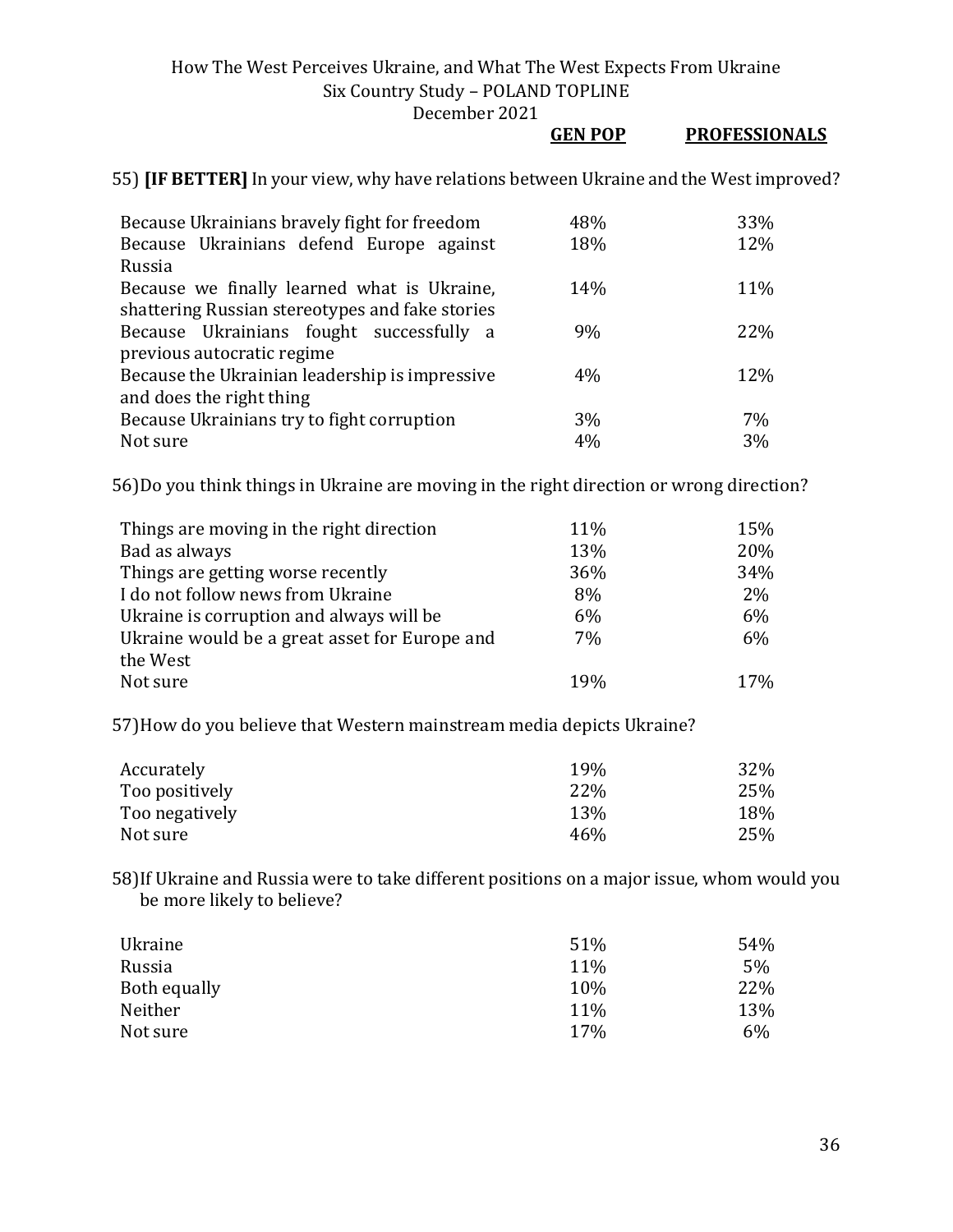December 2021

|                                                                                                                                                                                   | <b>GEN POP</b> | <b>PROFESSIONALS</b> |
|-----------------------------------------------------------------------------------------------------------------------------------------------------------------------------------|----------------|----------------------|
| 59) Which of the following best describes Ukraine's position with relation to Russia?                                                                                             |                |                      |
| Ukraine is under military attack from Russia                                                                                                                                      | 26%            | 33%                  |
| Ukraine is under a multi-front, hybrid attack<br>from Russia                                                                                                                      | 25%            | 22%                  |
| Ukraine is under political and diplomatic attack<br>from Russia                                                                                                                   | 14%            | 22%                  |
| Ukraine is under economic attack from Russia                                                                                                                                      | 8%             | 9%                   |
| Ukraine and Russia are both reckless, this is<br>why there is a conflict                                                                                                          | 6%             | 4%                   |
| Ukraine is not under attack from Russia and its<br>issues are within its own borders, between<br>different parts of its population hostile to each<br>other (a kind of civil war) | 5%             | 6%                   |
| Not sure                                                                                                                                                                          | 16%            | 4%                   |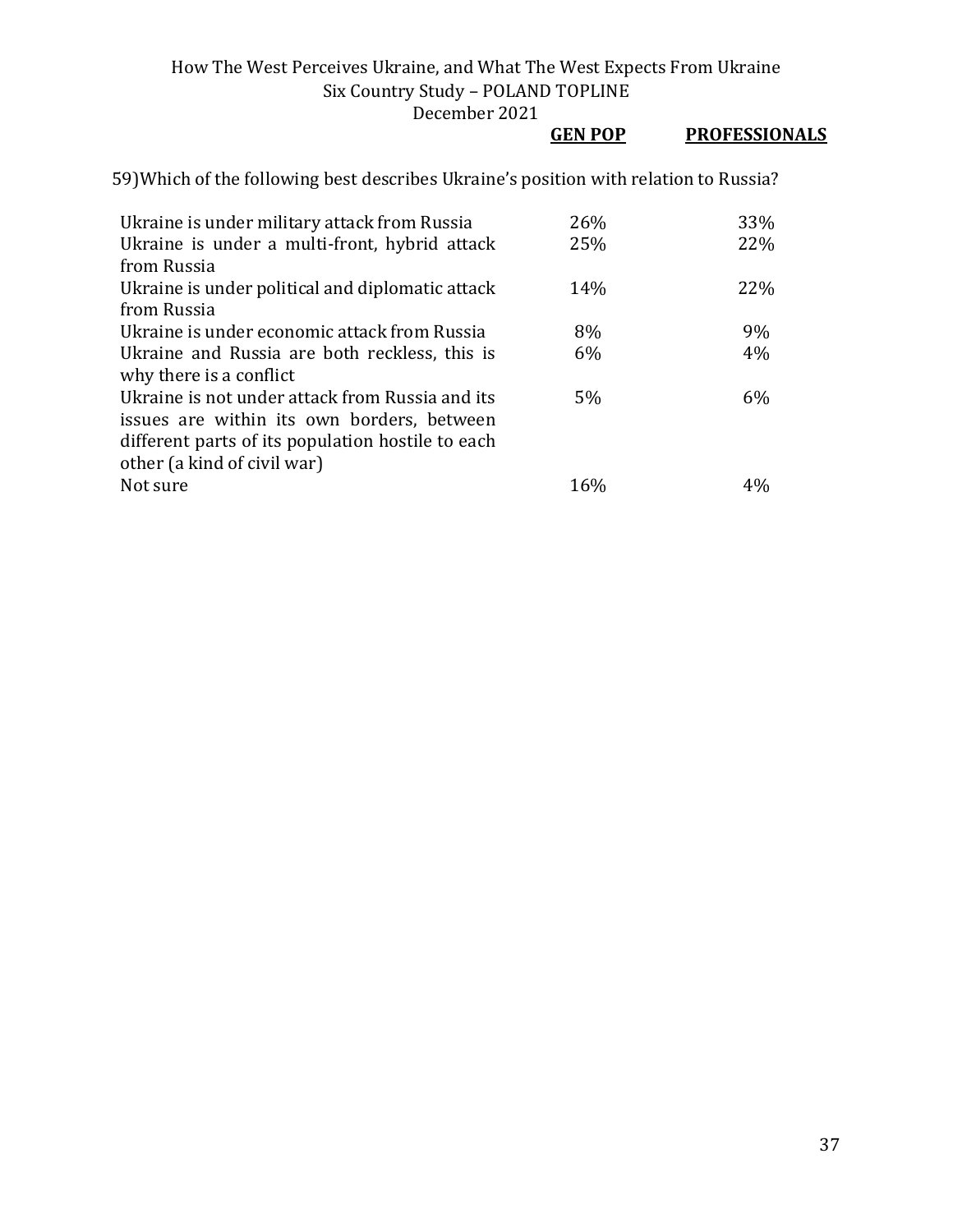# December 2021

### **Ukraine's Geopolitical Alignment & Future**

**INTRO**: Next, we will ask some questions about Ukraine's current position and its future, both as it relates to Russia and their position in the rest of the world.

|                                           | <b>GEN POP</b> | <b>PROFESSIONALS</b> |
|-------------------------------------------|----------------|----------------------|
| 60) Where do you see Ukraine in 10 years? |                |                      |
| A member of the EU and NATO               | 21%            | 29%                  |
| Special relations but no formal alliance  | 20%            | 18%                  |
| either with NATO, EU, Russia or China     |                |                      |
| A member of the EU but not NATO           | 16%            | 24%                  |
| Closely tied to Russia                    | 10%            | 5%                   |
| A member of the NATO but not the EU       | 4%             | 2%                   |
| Part of a Russia-China alliance           | 2%             | $1\%$                |
| None of the above                         | 9%             | 14%                  |
| Not sure                                  | 18%            | 7%                   |
|                                           |                |                      |

61)Do you favor or oppose NATO allies making a commitment to defend Ukraine from Russian aggression?

| <b>TOTAL FAVOR</b><br><b>TOTAL OPPOSE</b> | 68%<br>13% | 72%<br>14% |
|-------------------------------------------|------------|------------|
| Strongly favor                            | 24%        | 29%        |
| Somewhat favor                            | 44%        | 43%        |
| Somewhat oppose                           | 9%         | 8%         |
| Strongly oppose                           | 4%         | 6%         |
| Not sure                                  | 19%        | 14%        |

62)Do you favor or oppose Ukraine becoming a member of the European Union at any point in the future?

| <b>TOTAL FAVOR</b><br><b>TOTAL OPPOSE</b> | 66%<br>17% | 79%<br>11% |
|-------------------------------------------|------------|------------|
| Strongly favor                            | 28%        | 29%        |
| Somewhat favor                            | 38%        | 50%        |
| Somewhat oppose                           | 12%        | 8%         |
| Strongly oppose                           | 5%         | 3%         |
| Not sure                                  | 17%        | 10%        |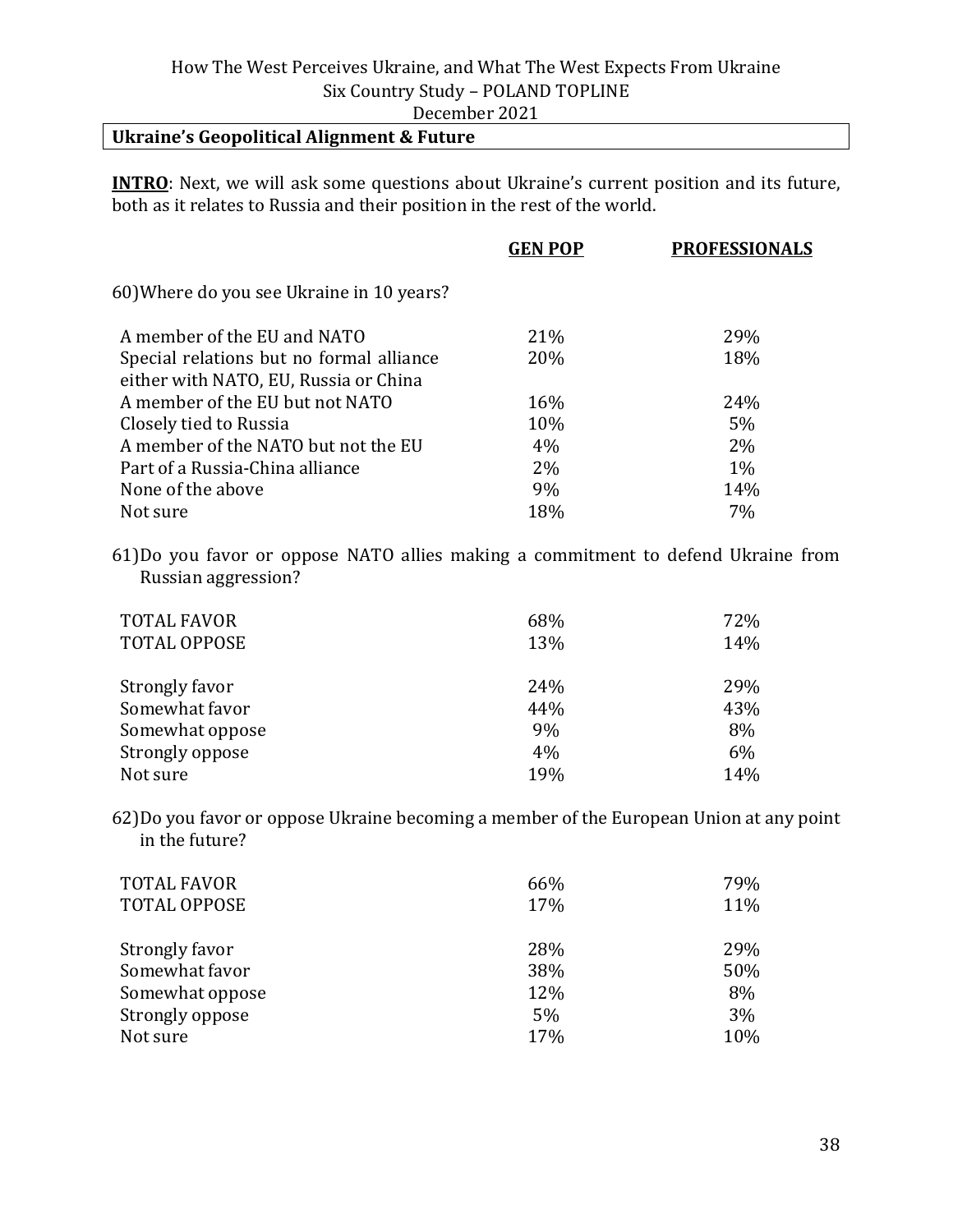December 2021

**GEN POP PROFESSIONALS**

63)Do you favor or oppose Ukraine becoming a member of NATO at any point in the future?

| <b>TOTAL FAVOR</b><br><b>TOTAL OPPOSE</b> | 53%<br>20% | 66%<br>21% |
|-------------------------------------------|------------|------------|
| Strongly favor                            | 13%        | 29%        |
| Somewhat favor                            | 40%        | 37%        |
| Somewhat oppose                           | 13%        | 11%        |
| Strongly oppose                           | 7%         | 10%        |
| Not sure                                  | 27%        | 13%        |

64)From what you know, what are the main obstacles to Ukraine's membership in the EU and NATO? (Select up to 3)

| Weak economy                                    | 27%   | 26% |
|-------------------------------------------------|-------|-----|
| Pro-Russian factions and regions in the country | 26%   | 30% |
| Weak military and unsecure borders              | 24%   | 30% |
| Corruption                                      | 22%   | 26% |
| Oligarchs                                       | 19%   | 15% |
| Russian border                                  | 17%   | 15% |
| Lack of resources                               | 14%   | 21% |
| Unstable government                             | 14%   | 15% |
| Soviet legacy                                   | 13%   | 8%  |
| Geographic distance                             | 10%   | 14% |
| Cultural differences                            | 9%    | 8%  |
| Organized crime                                 | 9%    | 4%  |
| Authoritarian leadership                        | 5%    | 4%  |
| Public protests                                 | 3%    | 2%  |
| Other (Please specify)                          | $2\%$ |     |
| Not sure                                        | 10%   | 5%  |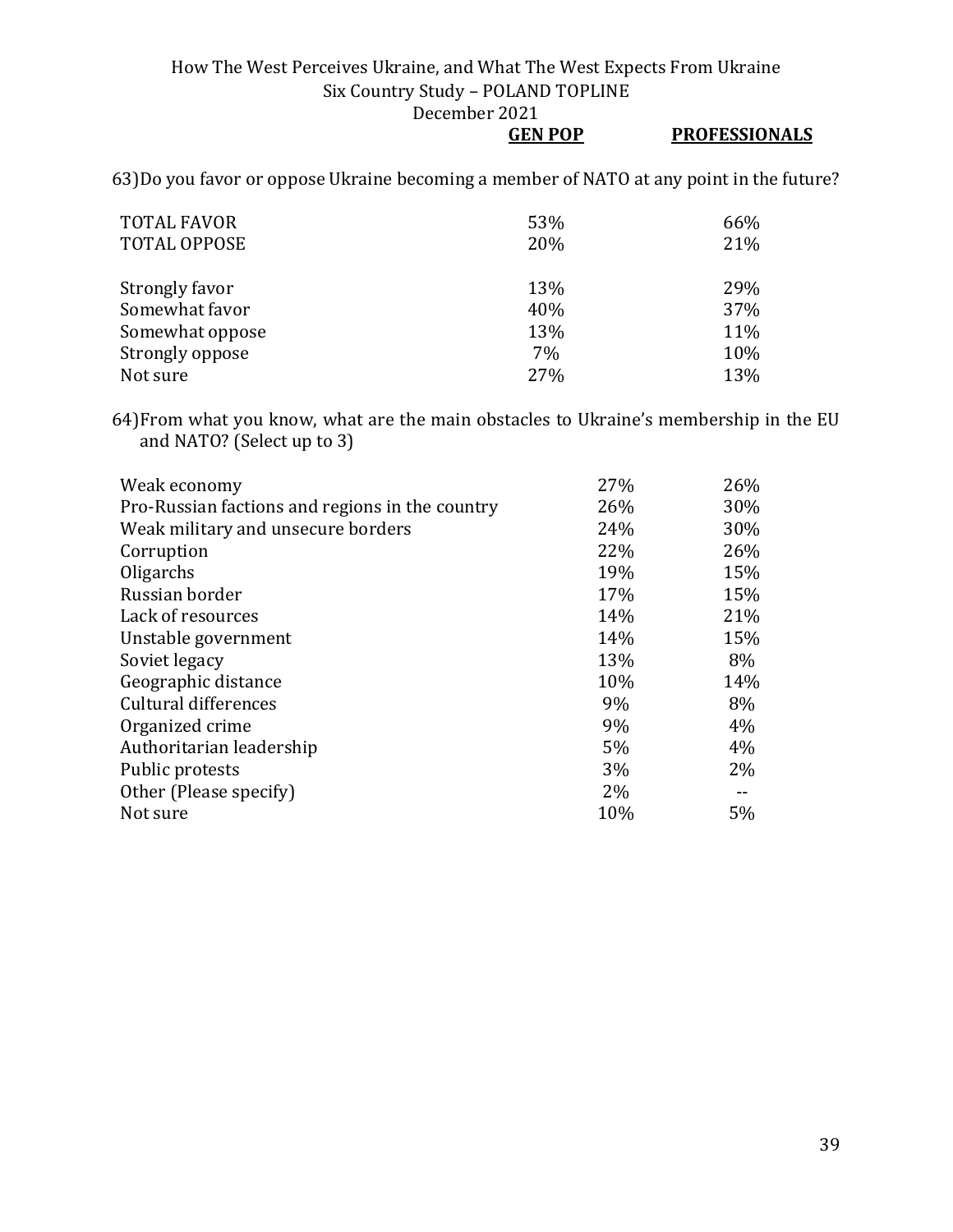### **GEN POP PROFESSIONALS**

- 65) Thinking about how much influence Russia should have over Ukraine's future, please indicate if you agree with any of the following statements.
	- Russia should have influence over major strategic decisions made by Ukraine.

| <b>TOTAL AGREE</b><br><b>TOTAL DISAGREE</b> | 19%<br>72% | 29%<br>68% |
|---------------------------------------------|------------|------------|
| Strongly agree                              | 10%        | 26%        |
| Somewhat agree                              | 9%         | 3%         |
| Somewhat disagree                           | 20%        | 17%        |
| Strongly disagree                           | 52%        | 51%        |
| Not sure                                    | 9%         | 3%         |

• Russia should not have absolute influence over Ukraine, but Ukraine should take Russia's interests into account at every step.

| <b>TOTAL AGREE</b><br><b>TOTAL DISAGREE</b> | 67%<br>20% | 68%<br>27% |
|---------------------------------------------|------------|------------|
| Strongly agree                              | 32%        | 28%        |
| Somewhat agree                              | 35%        | 40%        |
| Somewhat disagree                           | 17%        | 18%        |
| Strongly disagree                           | 3%         | 9%         |
| Not sure                                    | 13%        | 5%         |

• NATO and the EU should not take actions with Ukraine that violate Russia's interests.

| <b>TOTAL AGREE</b>    | 40% | 33% |
|-----------------------|-----|-----|
| <b>TOTAL DISAGREE</b> | 41% | 56% |
|                       |     |     |
| Strongly agree        | 19% | 18% |
| Somewhat agree        | 21% | 15% |
| Somewhat disagree     | 29% | 33% |
| Strongly disagree     | 12% | 23% |
| Not sure              | 19% | 11% |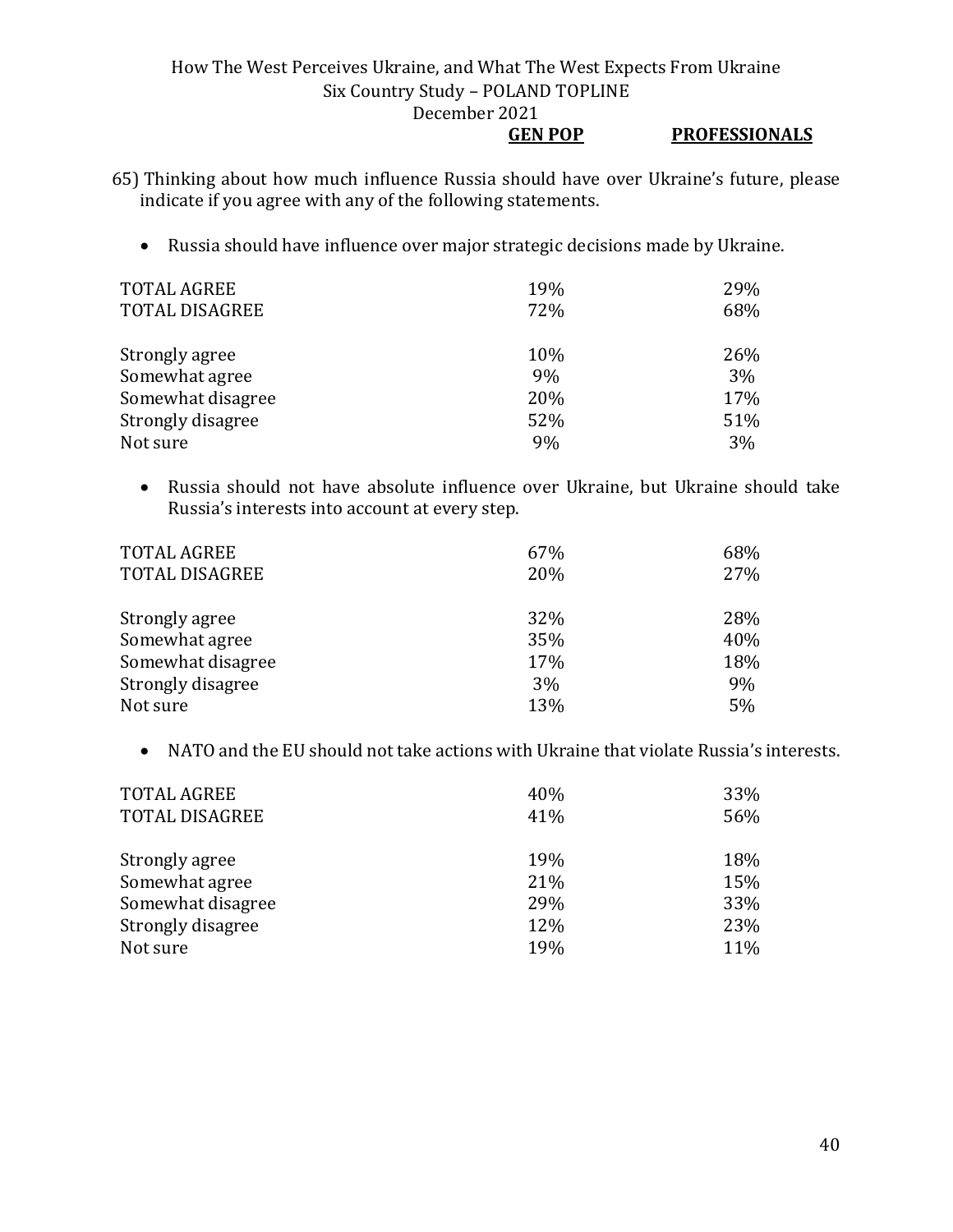December 2021

|                                                           | <b>GEN POP</b> | <b>PROFESSIONALS</b> |
|-----------------------------------------------------------|----------------|----------------------|
| Russia has no right to influence what happens in Ukraine. |                |                      |
| TOTAL AGREE                                               | <b>71%</b>     | 74%                  |
| TOTAL DISAGREE                                            | 24%            | 24%                  |

| Strongly agree    | 53% | 49% |
|-------------------|-----|-----|
| Somewhat agree    | 18% | 25% |
| Somewhat disagree | 15% | 14% |
| Strongly disagree | 9%  | 10% |
| Not sure          | 5%  | 2%  |

66)In the past year or so, have you become more positive and welcoming or more negative and skeptical toward the idea of Ukraine becoming more closely integrated with the EU and the West, or have your views not changed?

| More positive and welcoming          | 34 <sub>%</sub> | 51% |
|--------------------------------------|-----------------|-----|
| More negative and skeptical          | 11 <sup>%</sup> | 15% |
| Nothing changed recently in my views | 44%             | 29% |
| Not sure                             | $11\%$          | 5%  |

67)Do you think that the West and Ukraine share the same value systems?

| <b>TOTAL YES</b> | 61%        | 61% |
|------------------|------------|-----|
| Yes, definitely  | 13%        | 16% |
| Yes, somewhat    | 48%        | 45% |
| N <sub>o</sub>   | 20%        | 19% |
| Not sure         | <b>19%</b> | 20% |

68)Which of the following do you believe is most important for Ukraine to become a successful market economy and democracy?

| 27%   | 27%   |
|-------|-------|
| 23%   | 25%   |
| 15%   | 16%   |
| 7%    | $5\%$ |
| 6%    | $7\%$ |
| 3%    | $7\%$ |
|       |       |
| $2\%$ | $5\%$ |
| $2\%$ | $5\%$ |
|       |       |
| 15%   | 3%    |
|       |       |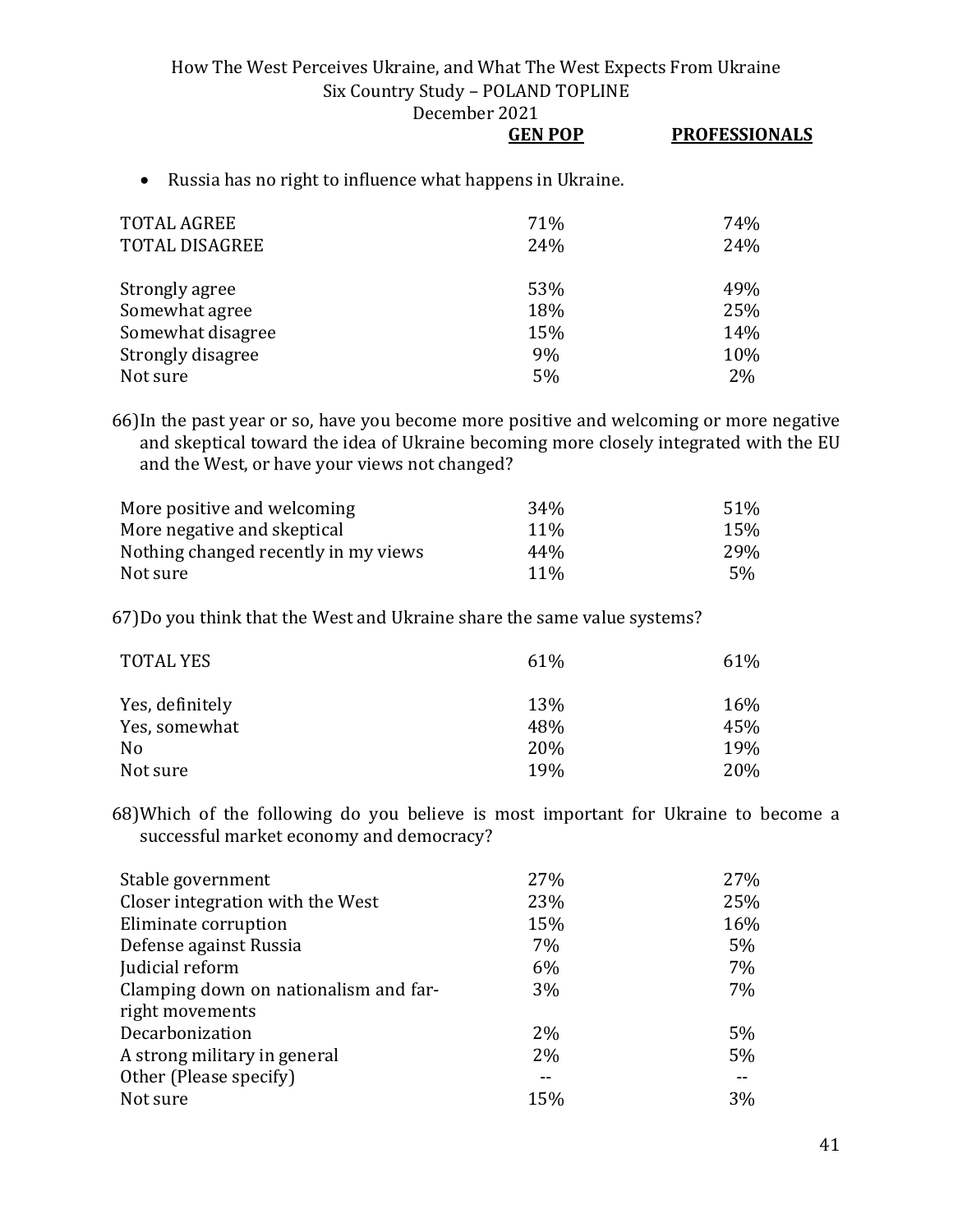#### How The West Perceives Ukraine, and What The West Expects From Ukraine Six Country Study – POLAND TOPLINE December 2021 **GEN POP PROFESSIONALS**

- 69) Thinking about the West's support for Ukraine, please indicate if you agree with any of the following statements.
	- Ukraine can be successful on its own without Western support or Western pressure.

| <b>TOTAL AGREE</b>    | 42% | 44% |
|-----------------------|-----|-----|
| <b>TOTAL DISAGREE</b> | 45% | 44% |
|                       |     |     |
| Strongly agree        | 17% | 15% |
| Somewhat agree        | 25% | 29% |
| Somewhat disagree     | 31% | 28% |
| Strongly disagree     | 14% | 16% |
| Not sure              | 13% | 12% |

• Ukraine needs Western support, but not Western pressure.

| <b>TOTAL AGREE</b><br><b>TOTAL DISAGREE</b> | 78%<br>11% | 87%<br>12% |
|---------------------------------------------|------------|------------|
| Strongly agree                              | 36%        | 52%        |
| Somewhat agree                              | 42%        | 35%        |
| Somewhat disagree                           | 8%         | 4%         |
| Strongly disagree                           | 3%         | 8%         |
| Not sure                                    | 11%        | 1%         |

• Ukraine needs support, pressure, and firm guidance from the West.

| <b>TOTAL AGREE</b><br><b>TOTAL DISAGREE</b> | 75%<br>12% | 85%<br>8% |
|---------------------------------------------|------------|-----------|
| Strongly agree                              | 36%        | 32%       |
| Somewhat agree                              | 39%        | 53%       |
| Somewhat disagree                           | 10%        | $6\%$     |
| Strongly disagree                           | 2%         | 2%        |
| Not sure                                    | 13%        | 7%        |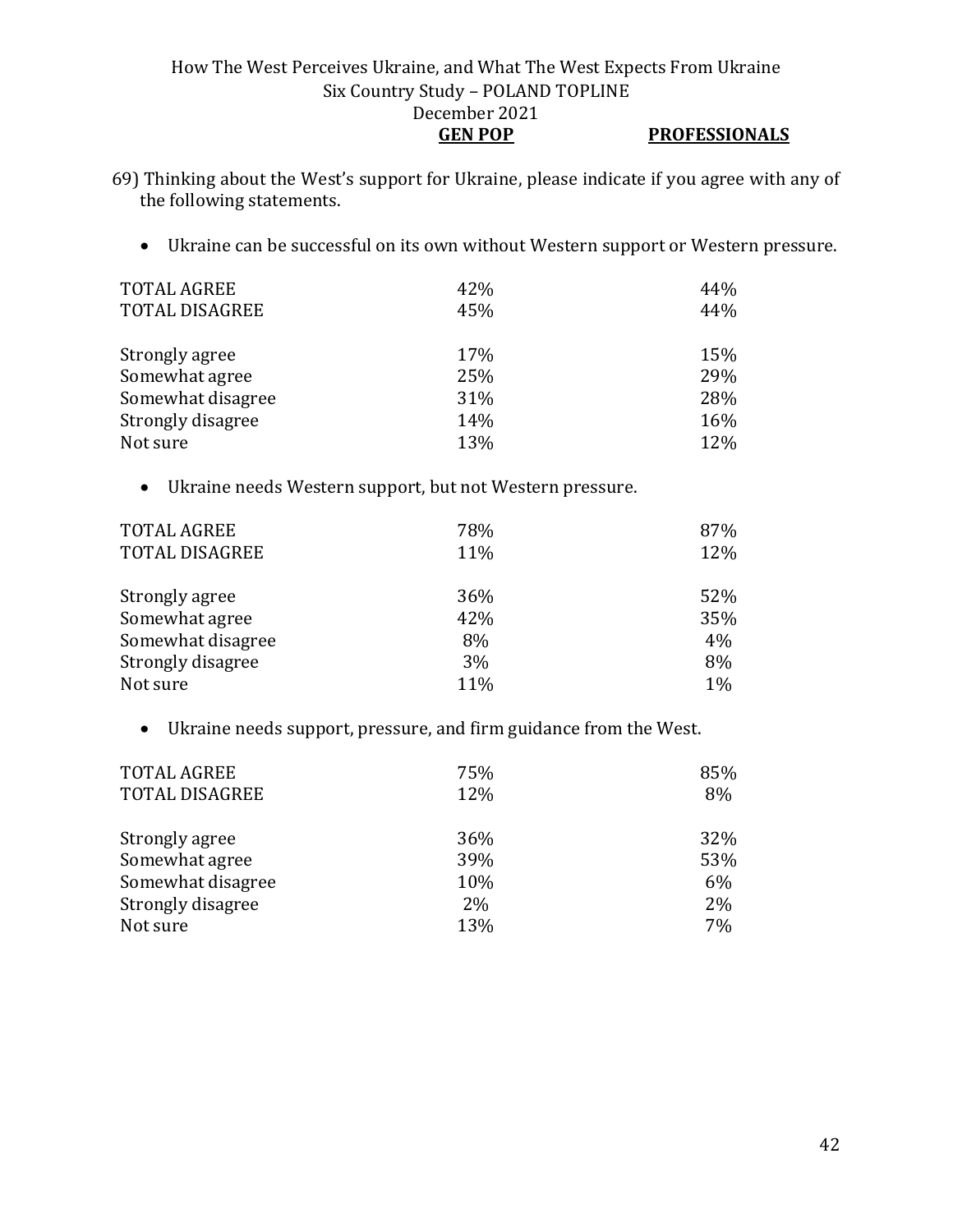December 2021

• Now is a great moment to strengthen support for Ukraine.

| <b>TOTAL AGREE</b><br><b>TOTAL DISAGREE</b> | 58%<br>24% | 72%<br>20% |
|---------------------------------------------|------------|------------|
| Strongly agree                              | 15%        | 36%        |
| Somewhat agree                              | 43%        | 36%        |
| Somewhat disagree                           | 17%        | 14%        |
| Strongly disagree                           | 7%         | 6%         |
| Not sure                                    | 18%        | 8%         |

• Ukraine must first get their act together, then support can be given.

| <b>TOTAL AGREE</b><br><b>TOTAL DISAGREE</b> | 67%<br>17% | 64%<br>32% |
|---------------------------------------------|------------|------------|
|                                             |            |            |
| Strongly agree                              | 23%        | 25%        |
| Somewhat agree                              | 44%        | 39%        |
| Somewhat disagree                           | 10%        | 18%        |
| Strongly disagree                           | 7%         | 14%        |
| Not sure                                    | 16%        | 4%         |

• Western efforts to support and pressure Ukraine will be unsuccessful and a waste of resources.

| <b>TOTAL AGREE</b><br><b>TOTAL DISAGREE</b> | 35%<br>29% | 43%<br>31% |
|---------------------------------------------|------------|------------|
| Strongly agree                              | 10%        | 19%        |
| Somewhat agree                              | 25%        | 24%        |
| Somewhat disagree                           | 19%        | 18%        |
| Strongly disagree                           | 10%        | 13%        |
| Not sure                                    | 36%        | 26%        |

70)Compared to 5 or 10 years ago, are Ukraine's efforts to defend its territorial integrity and freedom to choose its own way more or less important to you today?

| More important    | 23%  | 44%   |
|-------------------|------|-------|
| Equally important | 53%  | 40%   |
| Less important    | 10%  | $4\%$ |
| Not sure          | 14\% | 12%   |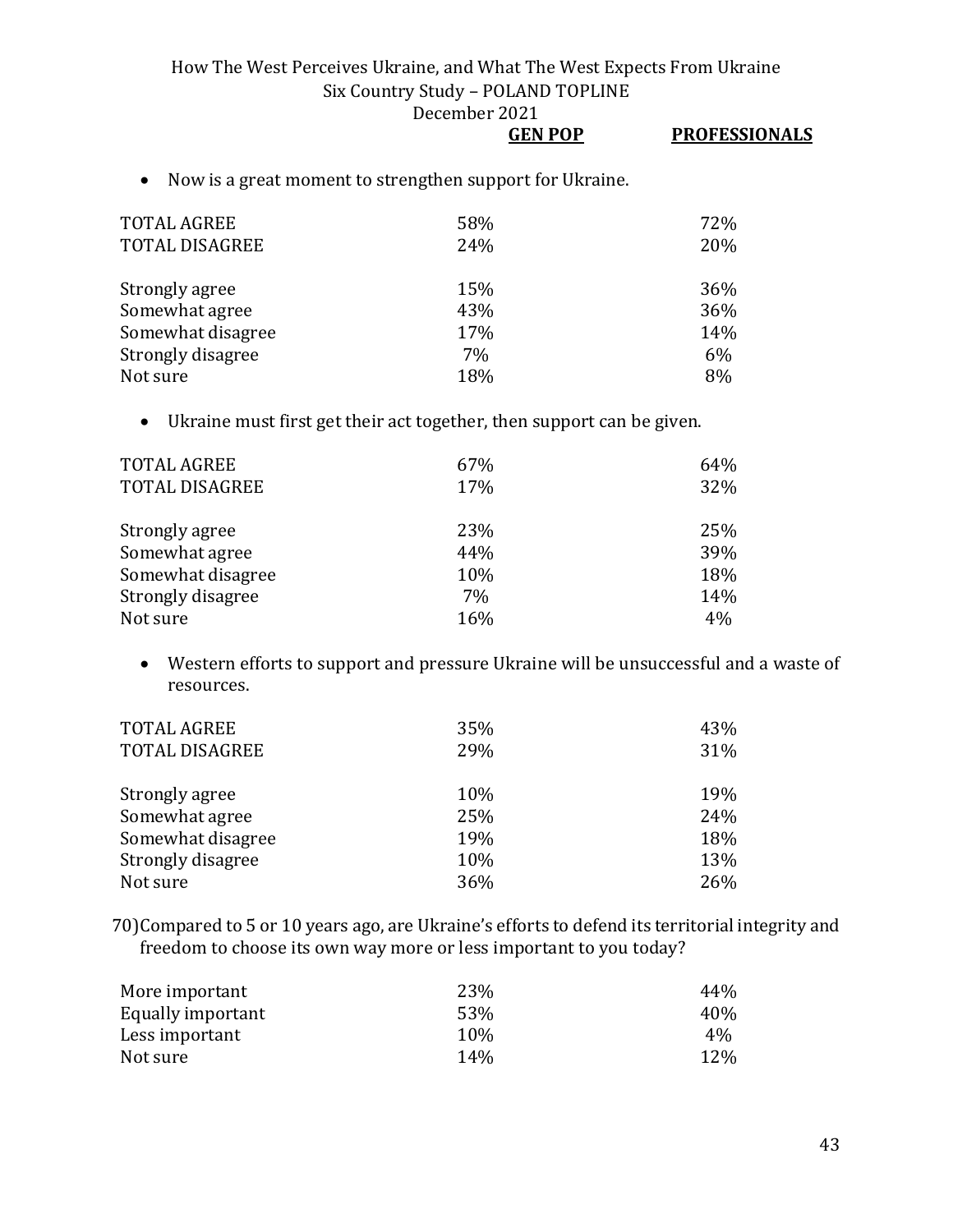**GEN POP PROFESSIONALS**

71)Compared to 10 years ago, are you more or less optimistic that Ukraine will be a successful democracy relatively soon?

| TOTAL MORE OPTIMISTIC<br>TOTAL LESS OPTIMISTIC | 38%<br>42% | 59%<br>38% |
|------------------------------------------------|------------|------------|
| Much more optimistic                           | 11%        | 21%        |
| Somewhat more optimistic                       | 27%        | 38%        |
| Somewhat less optimistic                       | 29%        | 31%        |
| Much less optimistic                           | 13%        | 7%         |
| Not sure                                       | 20%        | 3%         |

72)Who is the key force for good in Ukraine, pushing in the direction you think is best for the country?

| Civil society            | 33% | 35% |
|--------------------------|-----|-----|
| Western partners pushing | 21% | 18% |
| Ukraine                  |     |     |
| Ukraine's Leadership     | 12% | 6%  |
| <b>Business</b>          | 11% | 24% |
| Russia                   | 2%  | 5%  |
| Not sure                 | 21% | 12% |

73)Do you agree or disagree that Ukraine can be a successful market economy without Europe?

| <b>TOTAL AGREE</b><br><b>TOTAL DISAGREE</b> | 35%<br>45% | 45%<br>45% |
|---------------------------------------------|------------|------------|
|                                             |            |            |
| Strongly agree                              | 10%        | 26%        |
| Somewhat agree                              | 25%        | 19%        |
| Somewhat disagree                           | 29%        | 28%        |
| Strongly disagree                           | 16%        | 17%        |
| Not sure                                    | 20%        | 10%        |

74)Do you think that Russia has too much, too little, or the right amount of influence over Ukraine's future today?

| Too much influence   | 53%                     | <b>71%</b> |
|----------------------|-------------------------|------------|
| Too little influence | <b>17%</b>              | 14%        |
| The right amount     | 13 <sub>%</sub><br>ot o | $1\%$      |
| influence            |                         |            |
| Not sure             | <b>17%</b>              | 14%        |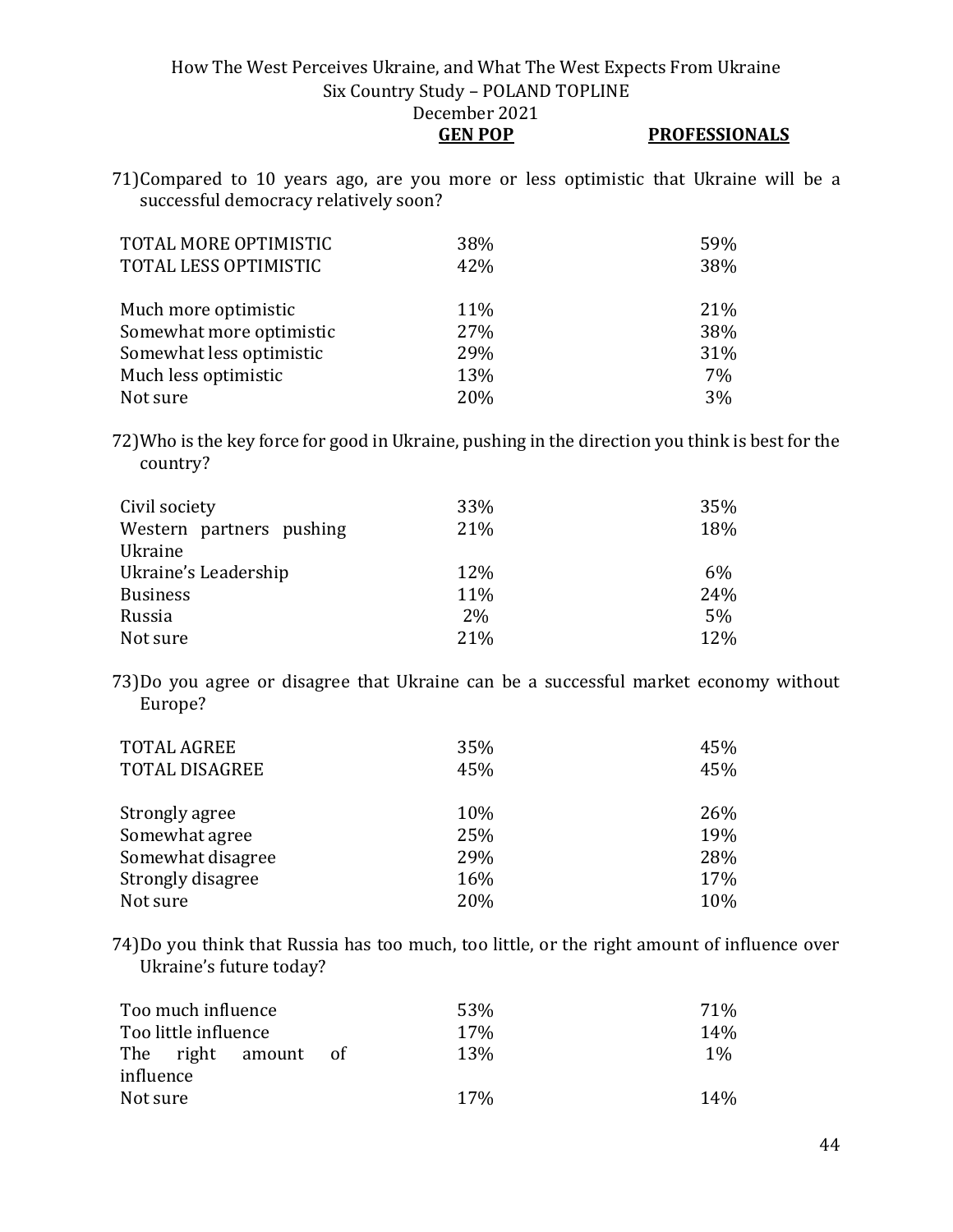#### **2014 Invasion of Ukraine & Relations with Russia**

**INTRO**: Beginning in February 2014, Russian forces and Russian-backed militias invaded Ukraine. The Russian forces proceed to annex Crimea, while the Russian-backed militias took control of the eastern Ukraine region of Donbas.

Following these actions, sanctions were imposed by the West against individuals, financial institutions, energy companies, other businesses, and officials from Russia. These sanctions also prevent some Russian officials and politicians from traveling to Canada, the United States, and the European Union, and also freeze their assets in Western countries.

At the same time, the United States and other Western countries began providing military aid and weapons to Ukraine to counter Russian forces and the Russian-backed militias.

### **GEN POP PROFESSIONALS**

75)In your view, which of the following best describes the sanctions and pressure that the West put on Russia after the Russian invasion of Ukraine in 2014?

| The sanctions and pressure | 44%        | 49% |
|----------------------------|------------|-----|
| were not enough            |            |     |
| The sanctions and pressure | 23%        | 32% |
| were the right amount      |            |     |
| The sanctions and pressure | 11%        | 13% |
| were too much              |            |     |
| Not sure                   | <b>22%</b> |     |

76)Which of the following do you believe should happen with the Russian-controlled territory in Ukraine?

| Russia should return the<br>eastern region of Donbas | 42% | 36% |
|------------------------------------------------------|-----|-----|
| and Crimea to Ukraine                                |     |     |
| Russia should return the                             | 23% | 20% |
| eastern region of Donbas to                          |     |     |
| Ukraine                                              |     |     |
| Russia should return Crimea                          | 14% | 25% |
| to Ukraine                                           |     |     |
| Russia should not return                             | 4%  | 13% |
| territory to Ukraine                                 |     |     |
| Not sure                                             | 17% | 6%  |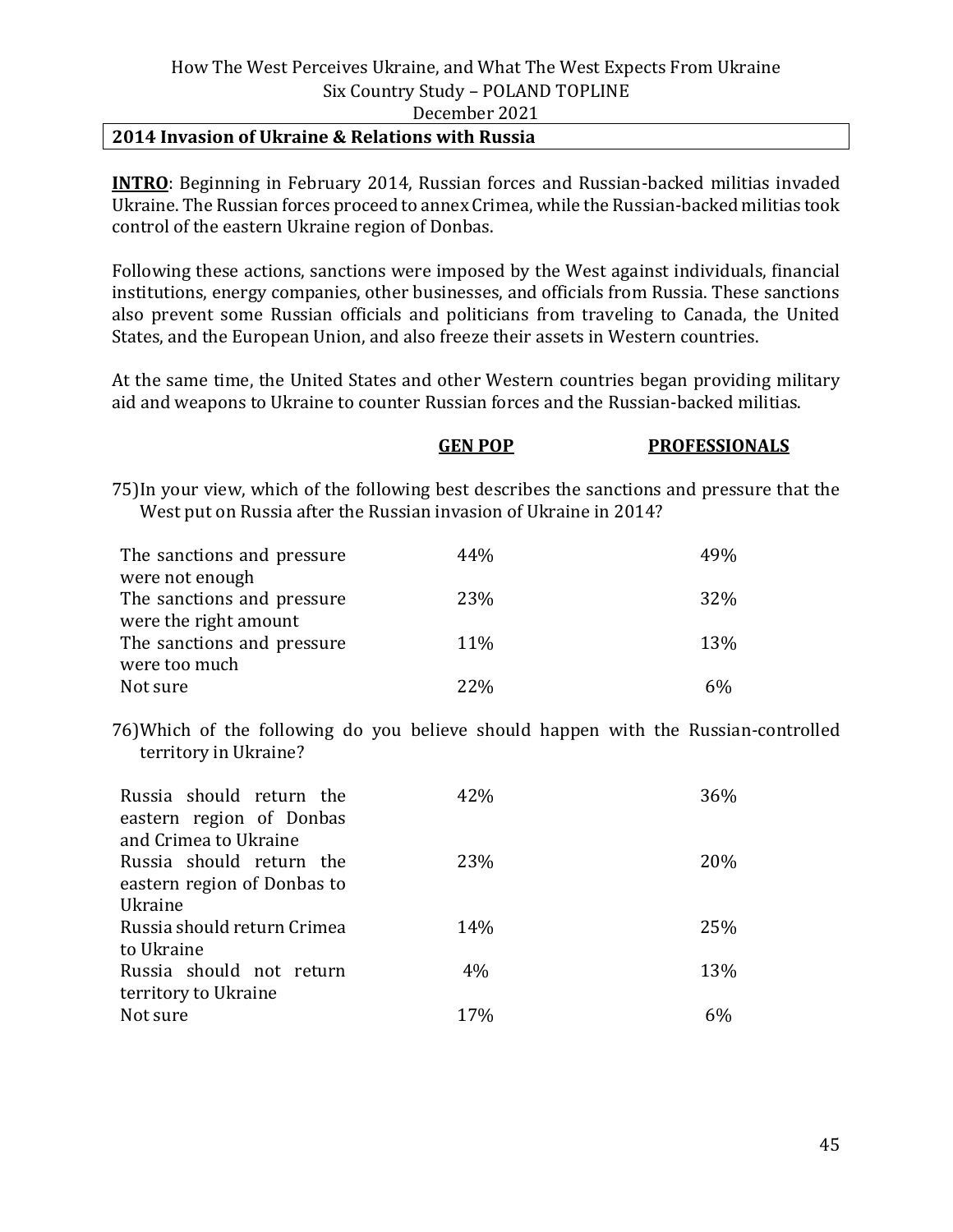### How The West Perceives Ukraine, and What The West Expects From Ukraine Six Country Study – POLAND TOPLINE December 2021 **GEN POP PROFESSIONALS**

77)How likely do you believe it is that Russia would invade Ukraine again?

| <b>TOTAL LIKELY</b><br><b>TOTAL NOT LIKELY</b> | 69%<br>17% | 76%<br>24% |
|------------------------------------------------|------------|------------|
| Very likely                                    | 35%        | 44%        |
| Somewhat likely                                | 34%        | 32%        |
| Not very likely                                | 16%        | 19%        |
| Not likely at all                              | $1\%$      | $5\%$      |
| Not sure                                       | 14%        |            |

78)What, if any, international actions or approaches do you think could influence or change Russian policy toward Ukraine?

|       | 17%               |
|-------|-------------------|
|       | 21%               |
|       |                   |
|       |                   |
|       | 14%               |
|       |                   |
| 12%   | 29%               |
| 11%   | 7%                |
|       |                   |
| $5\%$ | 5%                |
|       |                   |
| $1\%$ | $1\%$             |
|       |                   |
|       |                   |
| 18%   | 6%                |
|       | 21%<br>20%<br>12% |

79)In your view, what should be done to end the war in Ukraine?

| Ukraine should<br>use<br>diplomatic and legal means<br>but no military force to<br>regain its territory | 52% | 58% |
|---------------------------------------------------------------------------------------------------------|-----|-----|
| Ukraine should use military                                                                             | 15% | 20% |
| force to regain its territory                                                                           |     |     |
| Ukraine should make peace<br>with Russia diplomatically<br>and allow<br>Russia<br>its                   | 13% | 15% |
| territory<br>Not sure                                                                                   | 20% | 7%  |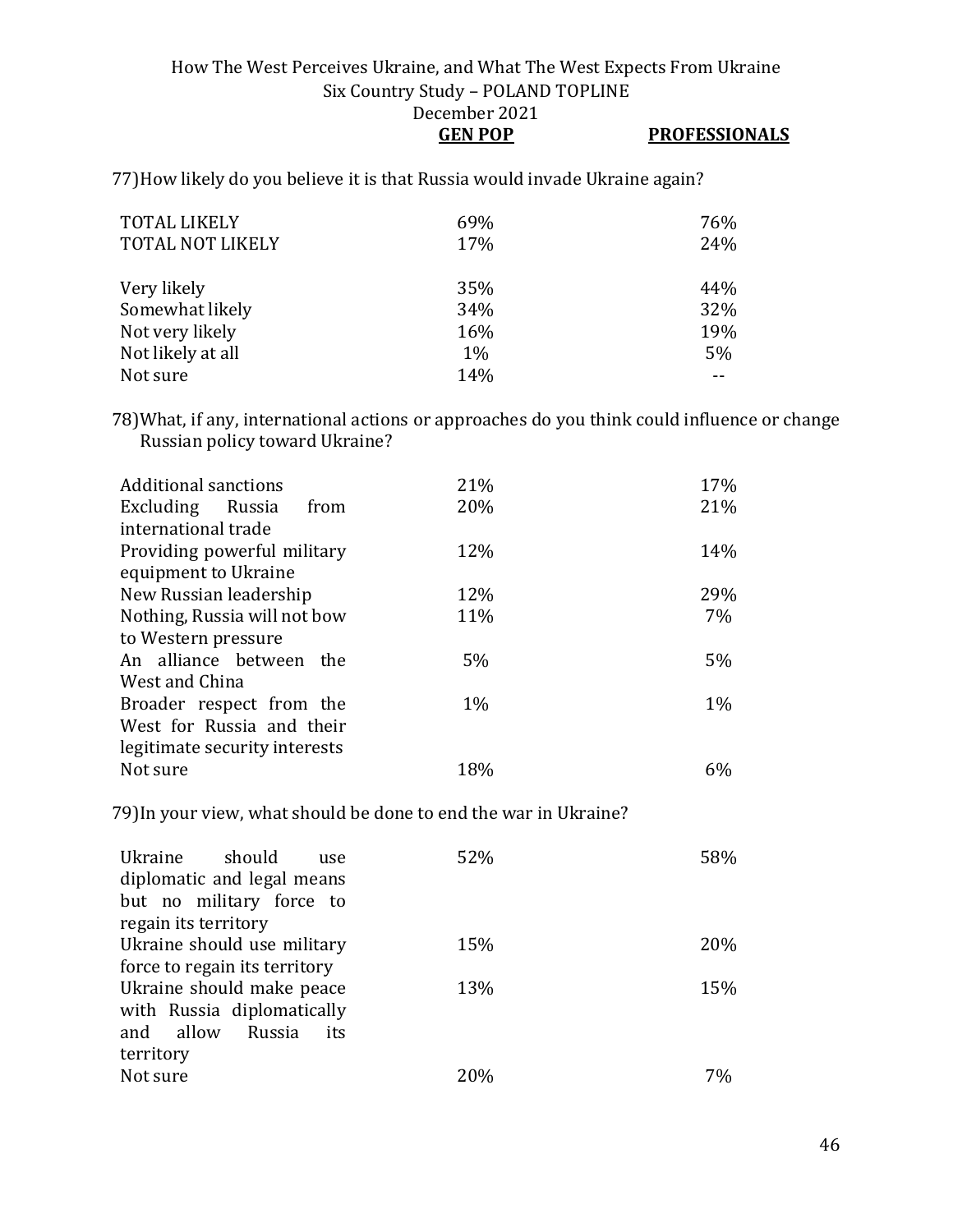### How The West Perceives Ukraine, and What The West Expects From Ukraine Six Country Study – POLAND TOPLINE December 2021 **GEN POP PROFESSIONALS**

80)Which of the following outcomes do you believe that Western support and strong relations with Ukraine would have? (select all that apply)

| Deter Russia in the region<br>and thus strengthen the<br>West and democracy | 46% | 51% |
|-----------------------------------------------------------------------------|-----|-----|
| Be seen as an aggressive                                                    | 31% | 40% |
| sign by Russia and thus                                                     |     |     |
| endanger stability                                                          |     |     |
| Be beneficial for everyone                                                  | 16% | 20% |
| and no problem for Russia                                                   |     |     |
| or anyone else                                                              |     |     |
| Weaken China in the region                                                  | 6%  | 12% |
| Be a waste of time for                                                      | 5%  | 5%  |
| everyone, Ukraine should                                                    |     |     |
| play no role for the West                                                   |     |     |
| Not sure                                                                    | 18% | 5%  |

81)Do agree or disagree that by defending itself against Russian pressure and attacks, Ukraine is also defending Europe and the West?

| <b>TOTAL AGREE</b>    | 63% | 69% |
|-----------------------|-----|-----|
| <b>TOTAL DISAGREE</b> | 21% | 30% |
|                       |     |     |
| Strongly agree        | 28% | 40% |
| Somewhat agree        | 35% | 29% |
| Somewhat disagree     | 13% | 19% |
| Strongly disagree     | 8%  | 11% |
| Not sure              | 16% | 1%  |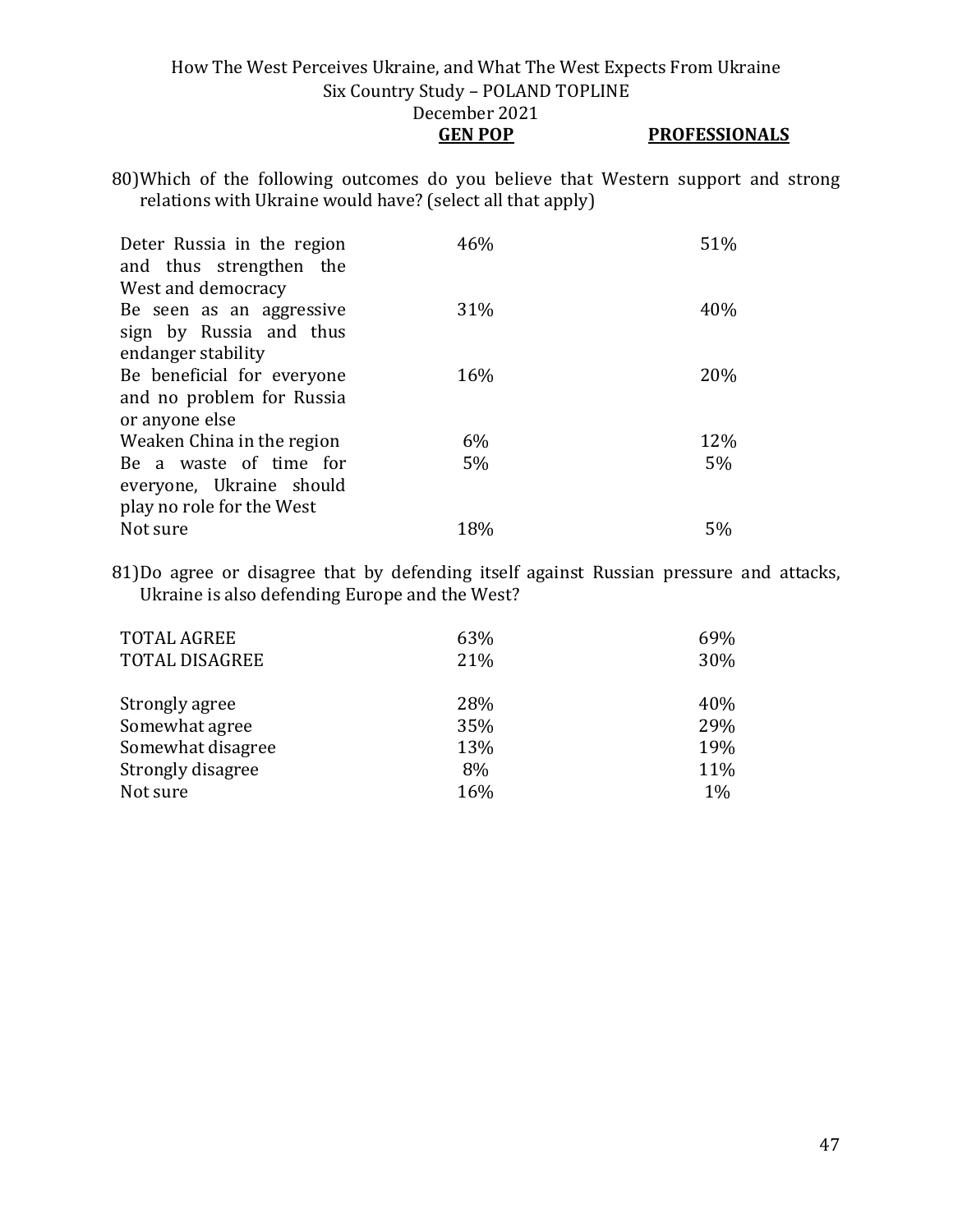December 2021

|                                                                                                                   | <b>GEN POP</b> | <b>PROFESSIONALS</b> |
|-------------------------------------------------------------------------------------------------------------------|----------------|----------------------|
| 82)Do you favor or oppose Poland selling weapons to Ukraine?                                                      |                |                      |
| Yes, but only in case that Russia invades again<br>Ukraine                                                        | 22%            | 20%                  |
| Yes, so Ukraine can gain back Crimea and<br>Donbas with a strong military                                         | 21%            | 18%                  |
| Yes, but only defensive weapons                                                                                   | 15%            | 19%                  |
| No, neither my country nor anyone else from<br>the West should under any circumstances sell<br>weapons to Ukraine | 14%            | 21%                  |
| Poland should not sell weapons to Ukraine, but<br>other Western countries should                                  | 7%             | 6%                   |
| Not sure                                                                                                          | 21%            | 16%                  |

83) Would you favor or oppose NATO deploying soldiers into Ukraine now as a deterrent to Russian aggression against Ukraine?

| <b>TOTAL FAVOR</b><br><b>TOTAL OPPOSE</b> | 44%<br>36% | 60%<br>24% |
|-------------------------------------------|------------|------------|
| Strongly favor                            | 20%        | 36%        |
| Somewhat favor                            | 24%        | 24%        |
| Somewhat oppose                           | 19%        | 15%        |
| Strongly oppose                           | 17%        | 9%         |
| Not sure                                  | 20%        | 16%        |

84)If Russia would invade Ukraine, would you favor or oppose NATO helping defend Ukraine by sending soldiers?

| <b>TOTAL FAVOR</b><br><b>TOTAL OPPOSE</b> | 56%<br>28% | 48%<br>39% |
|-------------------------------------------|------------|------------|
| Strongly favor                            | 17%        | 28%        |
| Somewhat favor                            | 39%        | 20%        |
| Somewhat oppose                           | 22%        | 25%        |
| Strongly oppose                           | 6%         | 14%        |
| Not sure                                  | 16%        | 13%        |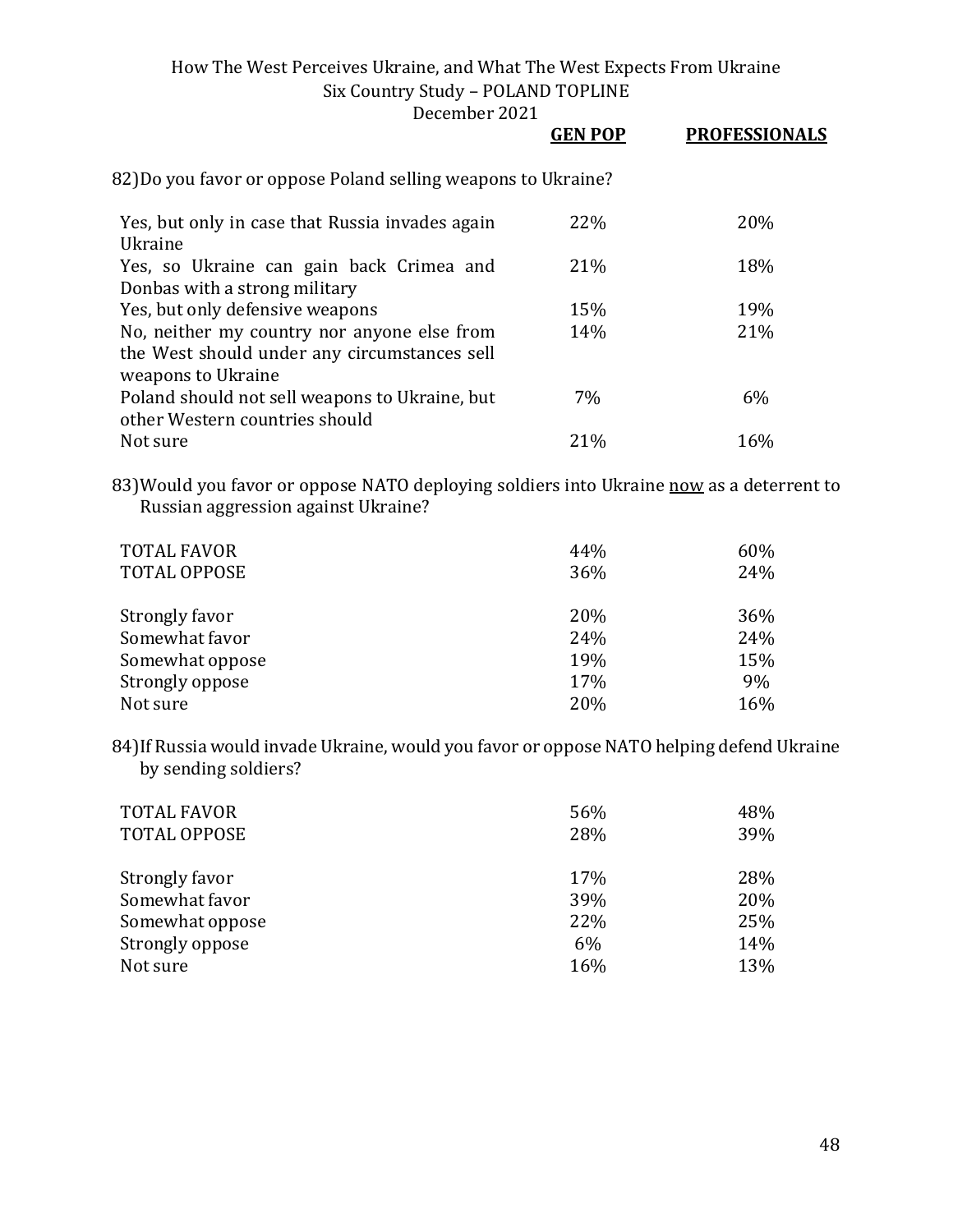#### **Analysis of Nord Stream 2**

**INTRO**: Next, we will ask some questions about a project called Nord Stream 2, which is a system of offshore natural gas pipelines in Europe.

The Russian-owned Nord Stream 2 Pipeline is designed to transport natural gas from Russia under the Baltic Sea to Germany. From Germany, the natural gas is then transported to other the European Union countries.

This pipeline would be the first time that Russia supplies gas to Europe without going over land through Ukraine. By moving away from Ukraine and going under the Baltic Sea, critics say this will hurt Ukraine's economy and destabilize Ukraine because Ukraine will no longer be needed for business with Europe and Russia will be the primary gas provider.

|                                            | <b>GEN POP</b> | <b>PROFESSIONALS</b>                                                                 |
|--------------------------------------------|----------------|--------------------------------------------------------------------------------------|
| natural gas from Russia via Nord Stream 2? |                | 85) From what you know, do you favor or oppose Germany opening the transportation of |
| <b>TOTAL FAVOR</b>                         | 23%            | 33%                                                                                  |
| <b>TOTAL OPPOSE</b>                        | 50%            | 48%                                                                                  |
| Strongly favor                             | 7%             | 13%                                                                                  |
| Somewhat favor                             | 16%            | 20%                                                                                  |
| Somewhat oppose                            | 21%            | 21%                                                                                  |
| Strongly oppose                            | 29%            | 27%                                                                                  |
| Not sure                                   | 27%            | 19%                                                                                  |

86)From what you know, please indicate if you agree or disagree with each of the following statements.

• By allowing and building Nord Stream 2, Germany made itself and Europe more vulnerable to blackmail by Russia than before.

| <b>TOTAL AGREE</b>    | 72% | 72% |
|-----------------------|-----|-----|
| <b>TOTAL DISAGREE</b> | 18% | 26% |
| Strongly agree        | 34% | 34% |
| Somewhat agree        | 38% | 38% |
| Somewhat disagree     | 12% | 15% |
| Strongly disagree     | 6%  | 11% |
| Not sure              | 10% | 2%  |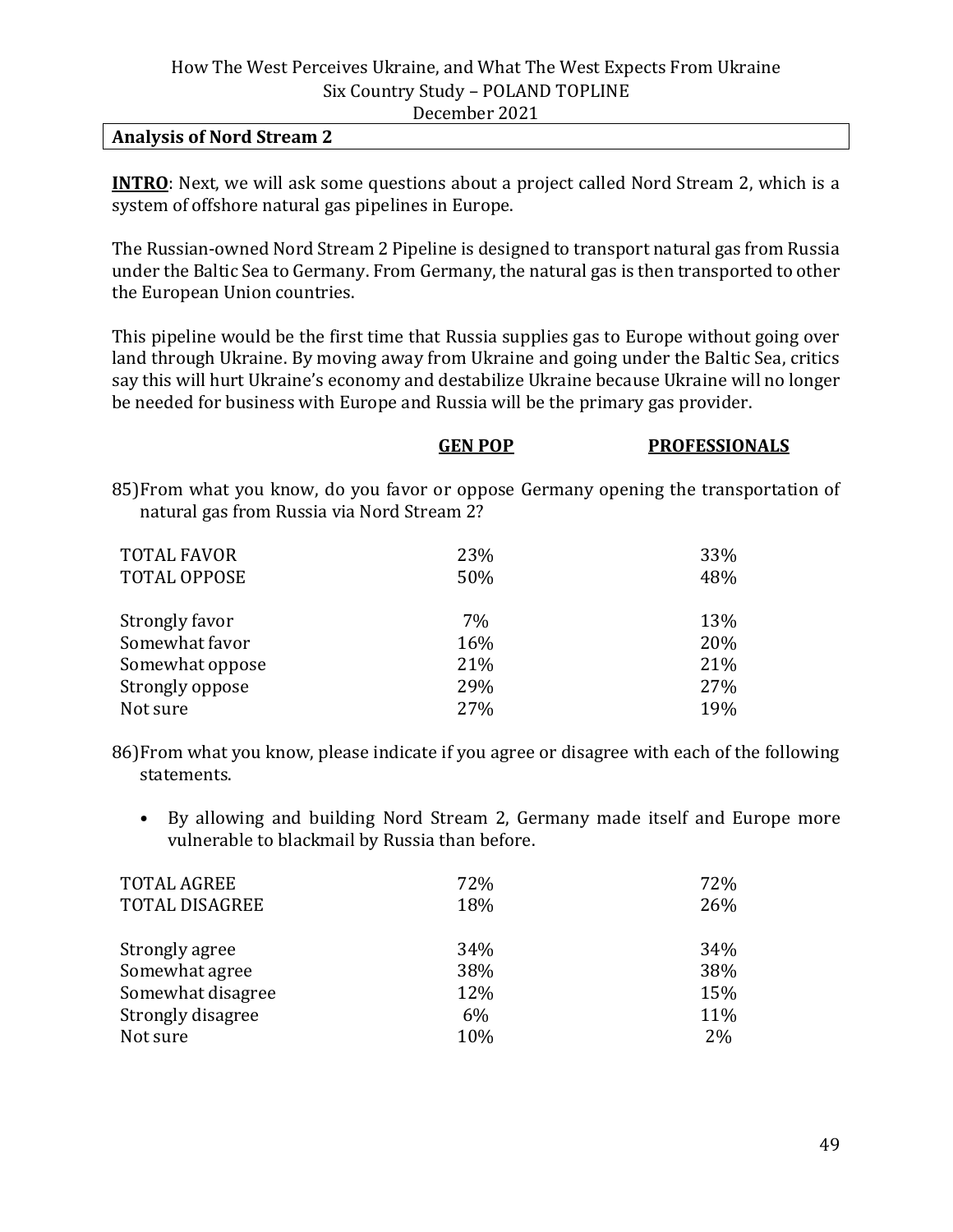- **GEN POP PROFESSIONALS**
- By allowing and building Nord Stream 2, Germany put Ukraine at risk.

| 65%<br>18% | 67%<br>13% |
|------------|------------|
| 37%        | 30%        |
| 28%        | 37%        |
| 13%        | 8%         |
| 5%         | $5\%$      |
| 17%        | 20%        |
|            |            |

• By allowing and building Nord Stream 2, Germany created an overall helpful long term bridge of economic cooperation between countries in the European Union and Russia.

| 57% | 68% |
|-----|-----|
| 27% | 23% |
|     |     |
|     | 25% |
| 35% | 43% |
| 18% | 9%  |
| 9%  | 14% |
| 16% | 9%  |
|     | 22% |

• It is dangerous to be dependent on supplies of oil and gas from Russia.

| <b>TOTAL AGREE</b>    | 84%   | 89%   |
|-----------------------|-------|-------|
| <b>TOTAL DISAGREE</b> | 6%    | 6%    |
|                       |       |       |
| Strongly agree        | 55%   | 57%   |
| Somewhat agree        | 29%   | 32%   |
| Somewhat disagree     | 5%    | $1\%$ |
| Strongly disagree     | $1\%$ | 5%    |
| Not sure              | 10%   | 5%    |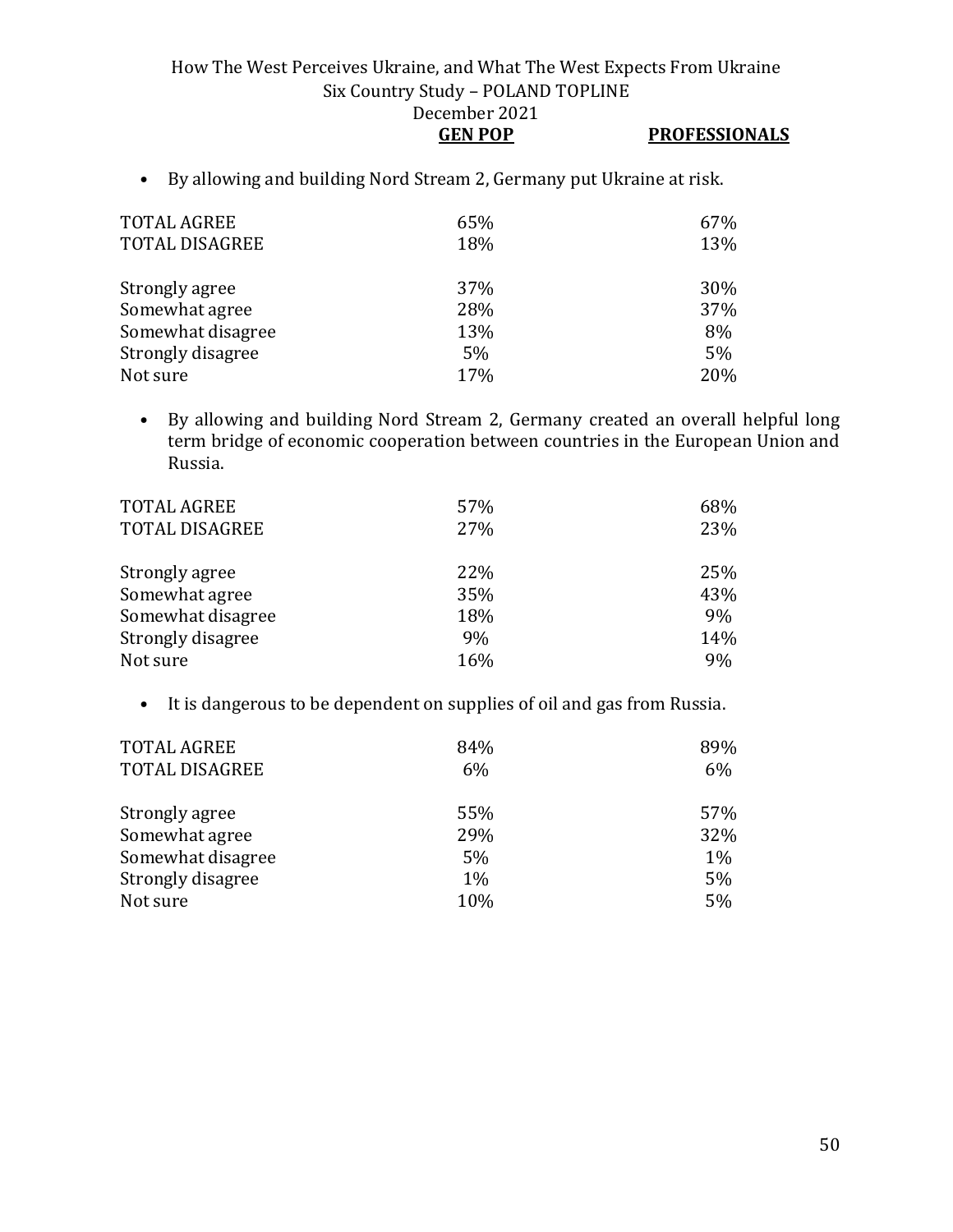| <b>GEN POP</b> | <b>PROFESSIONALS</b> |
|----------------|----------------------|
|----------------|----------------------|

• Russia is a reliable supplier of oil and gas to the world.

| <b>TOTAL AGREE</b><br><b>TOTAL DISAGREE</b> | 48%<br>38% | 44%<br>45% |
|---------------------------------------------|------------|------------|
| Strongly agree                              | 18%        | 22%        |
| Somewhat agree                              | 30%        | 22%        |
| Somewhat disagree                           | 25%        | 29%        |
| Strongly disagree                           | 13%        | 16%        |
| Not sure                                    | 14%        | 11%        |

87)Would you favor or oppose Germany and its allies retaliating with sanctions if Russia uses Nord Stream 2 to blackmail Europe?

| <b>TOTAL FAVOR</b>  | 68% | 71% |
|---------------------|-----|-----|
| <b>TOTAL OPPOSE</b> | 9%  | 16% |
|                     |     |     |
| Strongly favor      | 41% | 58% |
| Somewhat favor      | 27% | 13% |
| Somewhat oppose     | 7%  | 8%  |
| Strongly oppose     | 2%  | 8%  |
| Not sure            | 23% | 13% |

88) Germany and the US have stated that if Russia uses Nord Stream 2 as an instrument to exert pressure, they will take strong countermeasures.

Do you believe that these statements are credible?

| Yes, Germany and the US<br>will take strong steps to | 29% | 26%             |
|------------------------------------------------------|-----|-----------------|
| push back against Russia in<br>this case             |     |                 |
|                                                      |     |                 |
| No, this is only words,                              | 38% | <b>23%</b>      |
| nothing will really happen if                        |     |                 |
| Russia uses Nord Stream 2                            |     |                 |
| to blackmail Europe and the                          |     |                 |
| West                                                 |     |                 |
| The US may do something                              | 15% | 30%             |
| serious, Germany will do                             |     |                 |
| nothing                                              |     |                 |
| Not sure                                             | 18% | 21 <sup>%</sup> |
|                                                      |     |                 |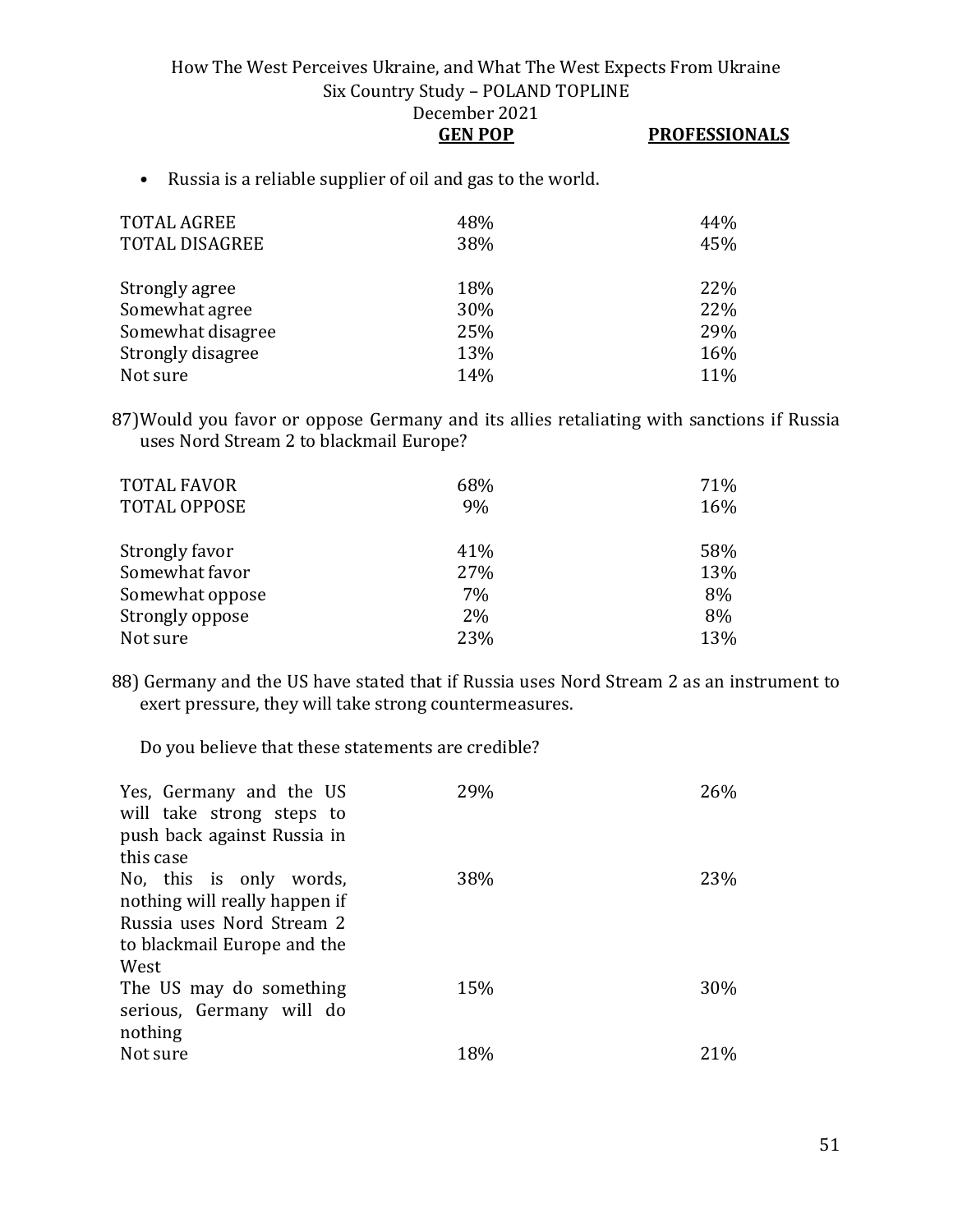89)If Russian were to invade Ukraine at any point in the coming years, should Germany close Nord Stream 2 immediately?

| Yes      | 56% | 68%   |
|----------|-----|-------|
| No       | 14% | $7\%$ |
| Not sure | 30% | 25%   |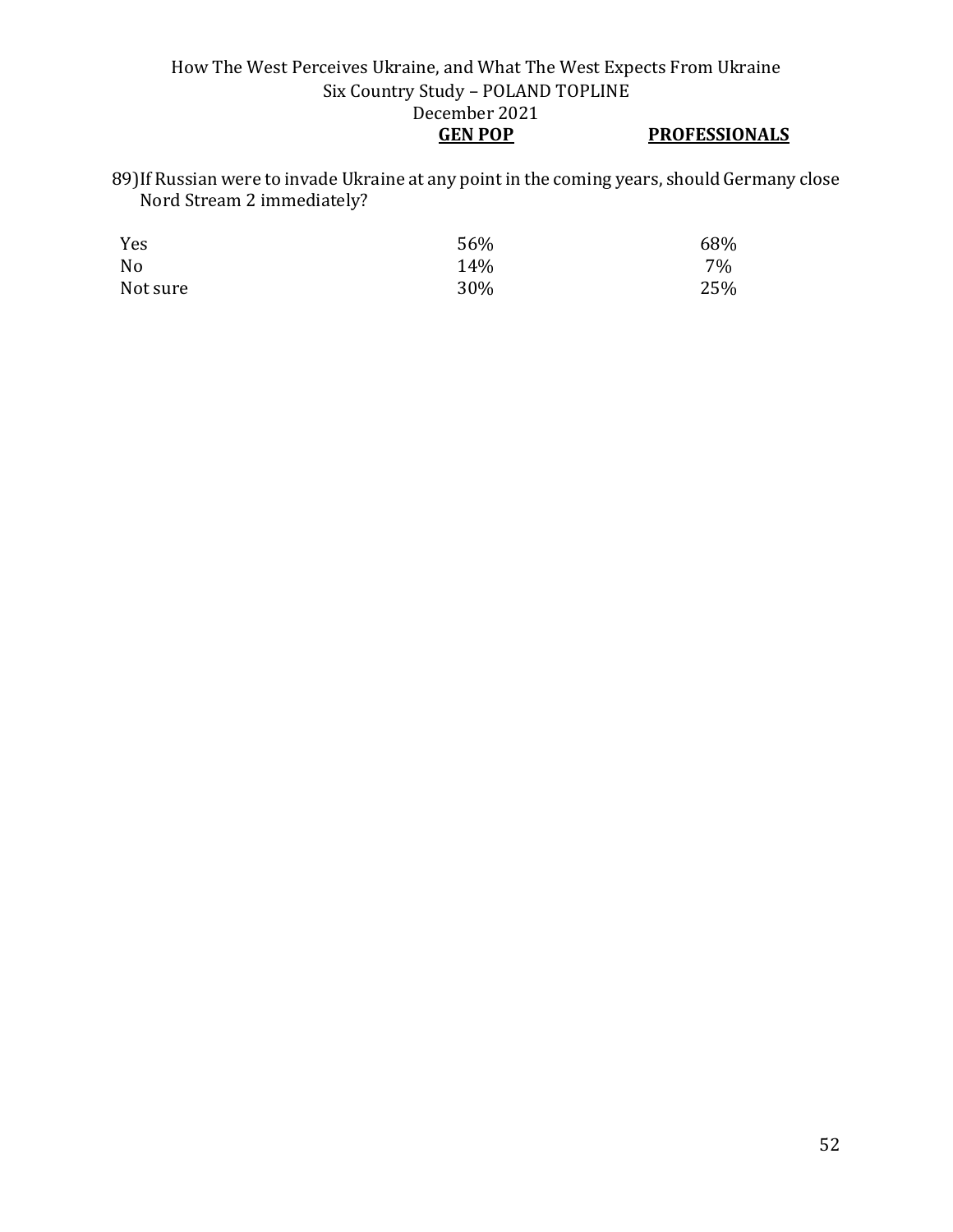December 2021

## **Personal Feelings & Demographics**

**INTRO**: We're almost finished! We will conclude with some standard questions about your personal views, demographics, and habits.

|                                                            | <b>GEN POP</b> | <b>PROFESSIONALS</b> |
|------------------------------------------------------------|----------------|----------------------|
| 90) How important are each of the following values to you? |                |                      |
| Religion                                                   |                |                      |
| TOTAL IMPORTANT                                            | 67%            | 47%                  |
| TOTAL NOT IMPORTANT                                        | 28%            | 50%                  |
| Very important                                             | 41%            | 29%                  |
| Somewhat important                                         | 26%            | 18%                  |
| Not very important                                         | 15%            | 27%                  |
| Not important at all                                       | 13%            | 23%                  |
| Not sure                                                   | 5%             | 3%                   |
| Freedom<br>$\bullet$                                       |                |                      |
| TOTAL IMPORTANT                                            | 93%            | 93%                  |
| TOTAL NOT IMPORTANT                                        | 4%             | 6%                   |
| Very important                                             | 87%            | 84%                  |
| Somewhat important                                         | 6%             | 9%                   |
| Not very important                                         | 3%             | 4%                   |
| Not important at all                                       | $1\%$          | 2%                   |
| Not sure                                                   | 3%             | 1%                   |
| Solidarity<br>$\bullet$                                    |                |                      |
| TOTAL IMPORTANT                                            | 91%            | 84%                  |
| TOTAL NOT IMPORTANT                                        | 6%             | 14%                  |
| Very important                                             | 68%            | 62%                  |
| Somewhat important                                         | 23%            | 22%                  |
| Not very important                                         | 4%             | 12%                  |
| Not important at all                                       | 2%             | 2%                   |
| Not sure                                                   | 3%             | 2%                   |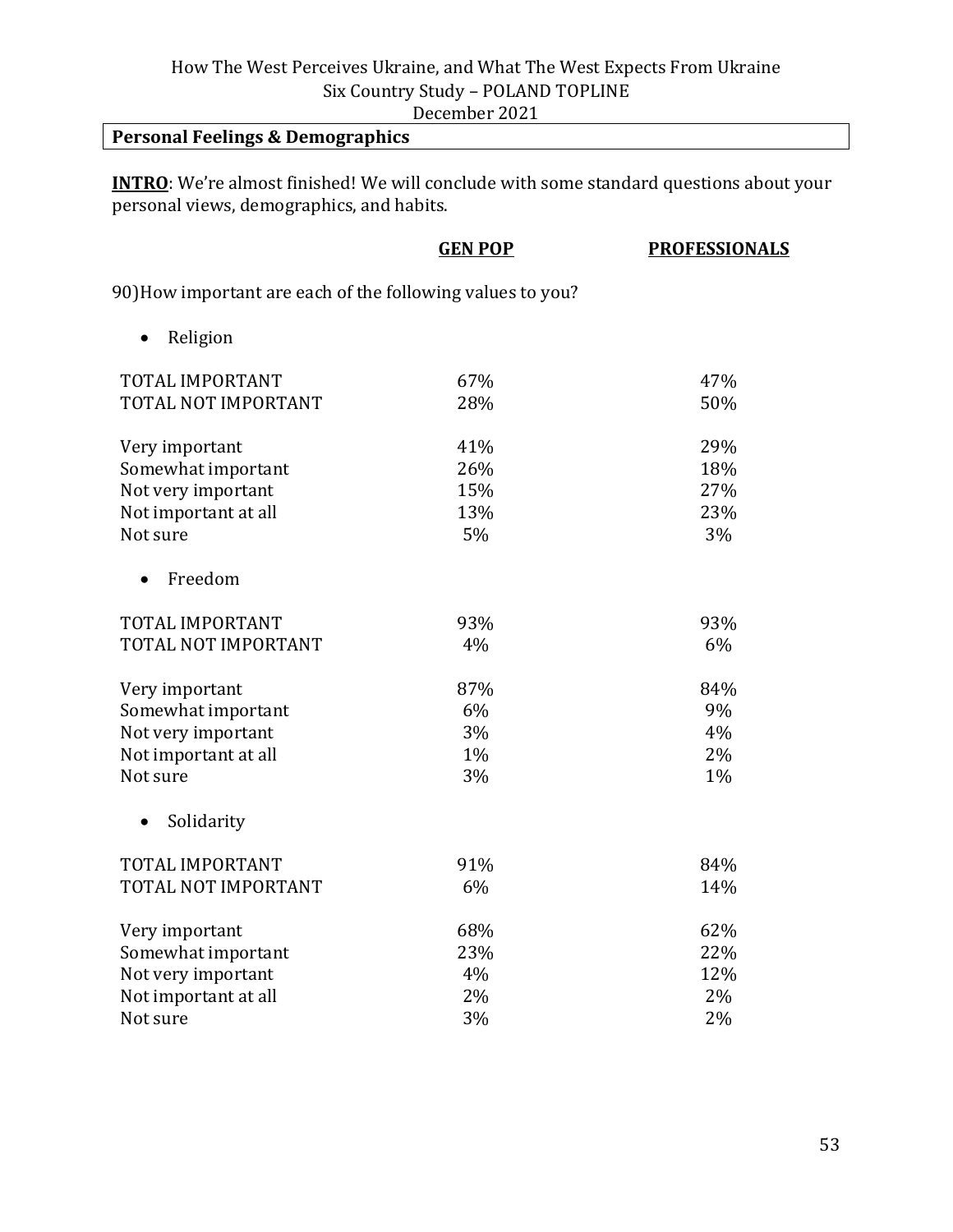|  | December 2021 |
|--|---------------|
|  |               |

|                                           | <b>GEN POP</b> | <b>PROFESSIONALS</b> |
|-------------------------------------------|----------------|----------------------|
| Environmental sustainability<br>$\bullet$ |                |                      |
| <b>TOTAL IMPORTANT</b>                    | 88%            | 86%                  |
| TOTAL NOT IMPORTANT                       | 10%            | 13%                  |
| Very important                            | 61%            | 59%                  |
| Somewhat important                        | 27%            | 27%                  |
| Not very important                        | 6%             | 7%                   |
| Not important at all                      | 4%             | 6%                   |
| Not sure                                  | 2%             | 1%                   |
| Fairness                                  |                |                      |
| TOTAL IMPORTANT                           | 94%            | 89%                  |
| TOTAL NOT IMPORTANT                       | 4%             | 10%                  |
| Very important                            | 86%            | 81%                  |
| Somewhat important                        | 8%             | 8%                   |
| Not very important                        | 2%             | 4%                   |
| Not important at all                      | 2%             | 6%                   |
| Not sure                                  | 2%             | 1%                   |
| My country                                |                |                      |
| TOTAL IMPORTANT                           | 91%            | 85%                  |
| TOTAL NOT IMPORTANT                       | 5%             | 11%                  |
| Very important                            | 76%            | 66%                  |
| Somewhat important                        | 15%            | 19%                  |
| Not very important                        | 4%             | 9%                   |
| Not important at all                      | 1%             | 2%                   |
| Not sure                                  | 4%             | 4%                   |
| Human rights                              |                |                      |
| TOTAL IMPORTANT                           | 92%            | 88%                  |
| TOTAL NOT IMPORTANT                       | 5%             | 9%                   |
| Very important                            | 84%            | 78%                  |
| Somewhat important                        | 8%             | 10%                  |
| Not very important                        | 3%             | 3%                   |
| Not important at all                      | 2%             | 6%                   |
| Not sure                                  | 3%             | 3%                   |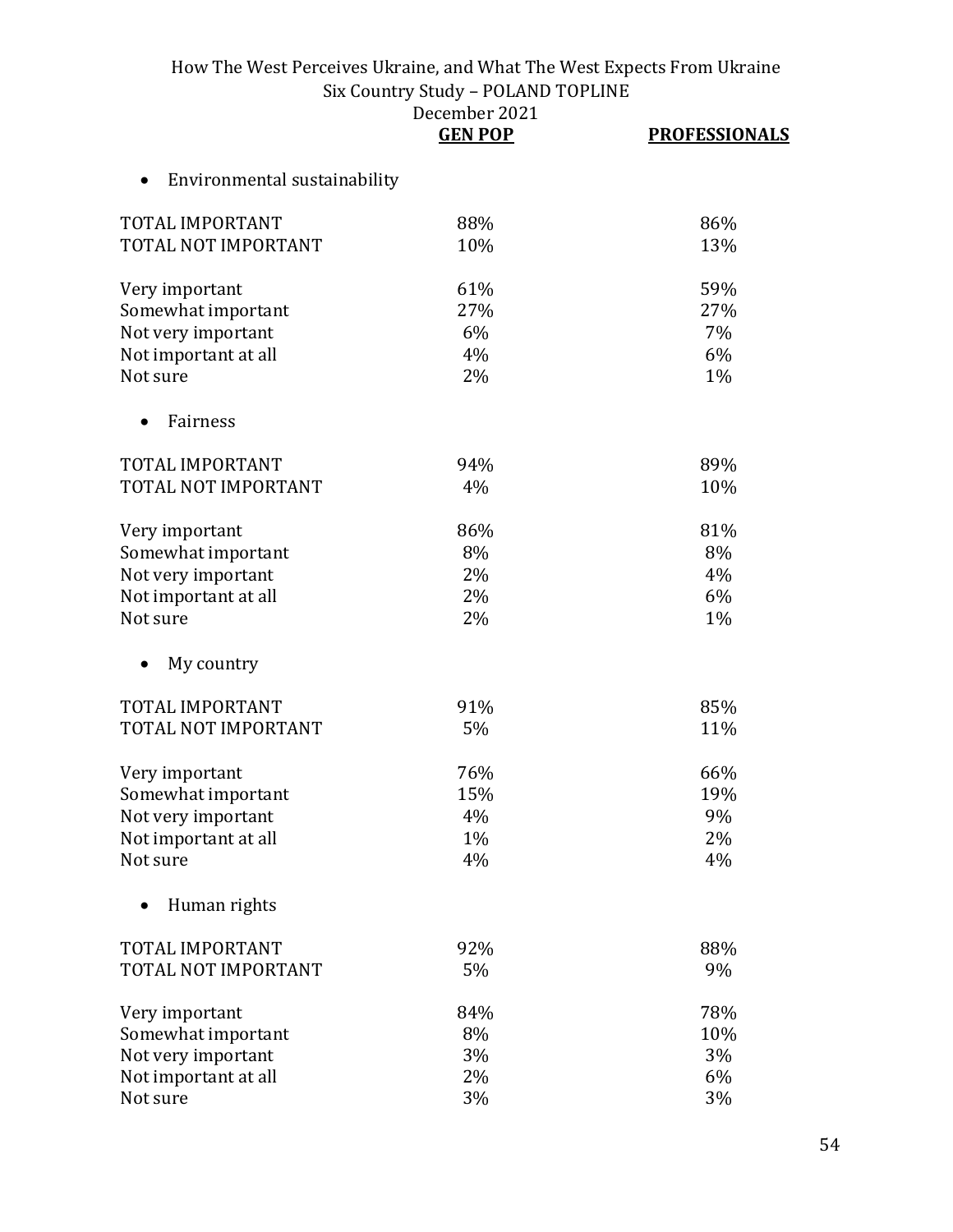#### **GEN POP PROFESSIONALS**

91)In Europe and the West, personal and family identities have changed in recent decades. Which of the following best describes your views on these changes?

| We need to fight for full equality for women,  | 39% | 39% |
|------------------------------------------------|-----|-----|
| LGBTQ people, and people of color              |     |     |
| Traditional personal and family values are     | 35% | 25% |
| under attack now by liberation movements and   |     |     |
| I would like to see them protected             |     |     |
| It is good that much has been achieved for     | 18% | 26% |
| women, LGBTQ people, and people of color, but  |     |     |
| it is enough for now and there are more urgent |     |     |
| tasks                                          |     |     |
| Not sure                                       | 8%  | 10% |

92)Thinking about some of the biggest challenges facing the world, with which group of people do you feel the greatest empathy and wish to help? (Select up to 3)

| Those dying of hunger and diseases worldwide  | 47%   | 44%   |
|-----------------------------------------------|-------|-------|
| Simple hardworking people who are given no    | 39%   | 33%   |
| chance by a system run by PROFESSIONALS       |       |       |
| The poor in my own country                    | 33%   | 28%   |
| Women suffering repression                    | 28%   | 31%   |
| Ukrainian soldiers defending their country    | 14%   | 13%   |
| Activists fighting climate change             | 12%   | 13%   |
| Refugees trying to cross the Mediterranean to | 9%    | 13%   |
| get to Europe                                 |       |       |
| Religious movements and ethnic minorities     | 8%    | 9%    |
| suppressed in China                           |       |       |
| Afghan citizens under the new Taliban regime  | 8%    | 22%   |
| Central American migrants trying to gain      | 4%    | $7\%$ |
| asylum in the US                              |       |       |
| Other (Please specify)                        |       |       |
| Not sure                                      | 9%    | 3%    |
|                                               |       |       |
| 93) What is your gender?                      |       |       |
| Male                                          | 48%   | 56%   |
| Female                                        | 50%   | 43%   |
| <b>Other</b>                                  | $2\%$ |       |
| Don't want to disclose                        |       | $1\%$ |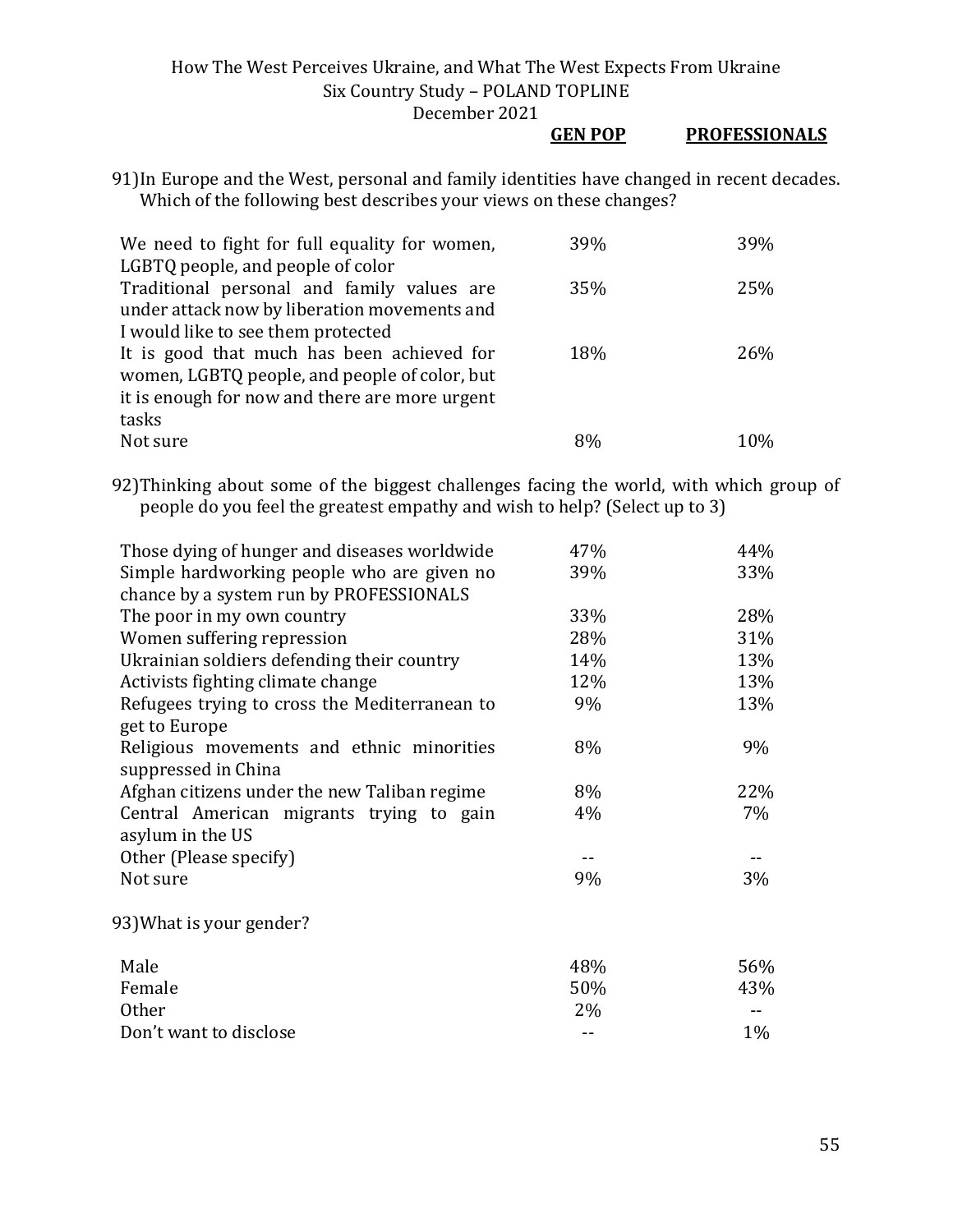|                                                                   | DECENIDEI 2021<br><b>GEN POP</b> | <b>PROFESSIONALS</b> |
|-------------------------------------------------------------------|----------------------------------|----------------------|
| 94) What is your religion?                                        |                                  |                      |
|                                                                   |                                  |                      |
| Catholic                                                          | 82%                              | 57%                  |
| Atheist or Agnostic                                               | 6%                               | 15%                  |
| Eastern orthodox                                                  | 2%                               | 2%                   |
| Jehovah's Witness                                                 | 1%                               | 1%                   |
| Protestant                                                        | 1%                               | 2%                   |
| Jewish                                                            | 1%                               | 2%                   |
| Other                                                             | 1%                               | 4%                   |
| None                                                              | 3%                               | 13%                  |
| Not sure                                                          | 3%                               | 4%                   |
| 95) Which of the following best describes your ideology?          |                                  |                      |
| Far-left                                                          | 1%                               | 4%                   |
| Left-wing                                                         | 7%                               | 12%                  |
| Centre-left                                                       | 8%                               | 12%                  |
| Centre                                                            | 16%                              | 25%                  |
| Centre-right                                                      | 15%                              | 16%                  |
| Right-wing                                                        | 17%                              | 13%                  |
| Far-right                                                         | 5%                               | 3%                   |
| <b>Other</b>                                                      | 3%                               | 6%                   |
| Not sure                                                          | 28%                              | 9%                   |
| 96) What is your ethnicity?                                       |                                  |                      |
| White - Western European                                          | 30%                              | 39%                  |
| White - Eastern European                                          | 66%                              | 57%                  |
| Asian                                                             | 2%                               | 2%                   |
| Two or more                                                       | 2%                               | 2%                   |
| <b>Other</b>                                                      | $-$                              |                      |
| Prefer not to answer                                              | $- -$                            | $-1$                 |
| 97) Which of the following best describes your employment status? |                                  |                      |

Employed full-time 56% 56% 82% Employed part-time 7% 3% Unemployed 5% 1% 1%<br>Retired 21% 9% 9%  $Retired$  and  $21\%$  and  $21\%$  $Student$  and  $4\%$  and  $4\%$  and  $2\%$ Homemaker 5% 2% Not sure 2% 2%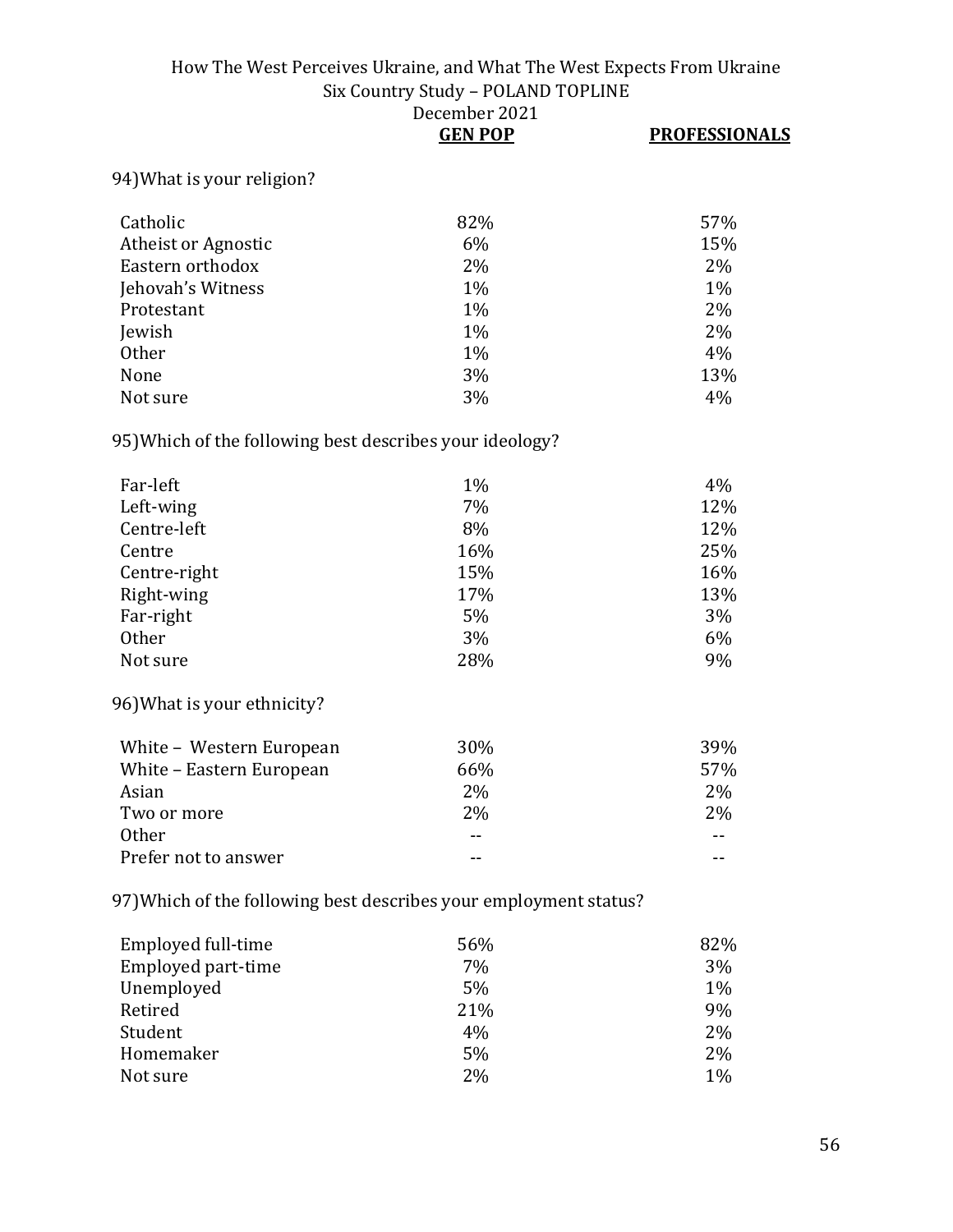### How The West Perceives Ukraine, and What The West Expects From Ukraine Six Country Study – POLAND TOPLINE December 2021 **GEN POP PROFESSIONALS**

### 98)**[IF FULL TIME OR PART TIME]** In which of the following industries do you work?

|       | 26%   |
|-------|-------|
| 7%    | 16%   |
| 6%    | 13%   |
| $5\%$ | 6%    |
| 4%    | 11%   |
|       |       |
| 4%    | 8%    |
| 3%    | 8%    |
| 2%    | 4%    |
| $1\%$ |       |
| $1\%$ | $1\%$ |
|       | 7%    |
| 45%   |       |
| 11%   |       |
|       | 11%   |

99)Is the area in which you live…?

| Urban    | 64% | 77% |
|----------|-----|-----|
| Suburban | 11% | 15% |
| Rural    | 25% | 8%  |

100) Where do you typically get your daily news? [select all that apply]

| News on TV<br>Social media<br>Radio<br>Newspapers (online<br><sub>or</sub> | 64%<br>53%<br>43%<br>40% | 58%<br>58%<br>48%<br>43% |
|----------------------------------------------------------------------------|--------------------------|--------------------------|
| print)<br>Word of mouth (friends,<br>family, or colleagues)                | 38%                      | 45%                      |
| Podcasts<br>Other [SPECIFY]<br>Not sure                                    | 14%<br>$2\%$<br>3%       | 19%<br>4%<br>1%          |

101) Do you watch Russian TV or follow Russian new outlets?

| $6\%$ | 7%  |
|-------|-----|
| 10%   | 17% |
| 25%   | 28% |
| 59%   | 48% |
|       |     |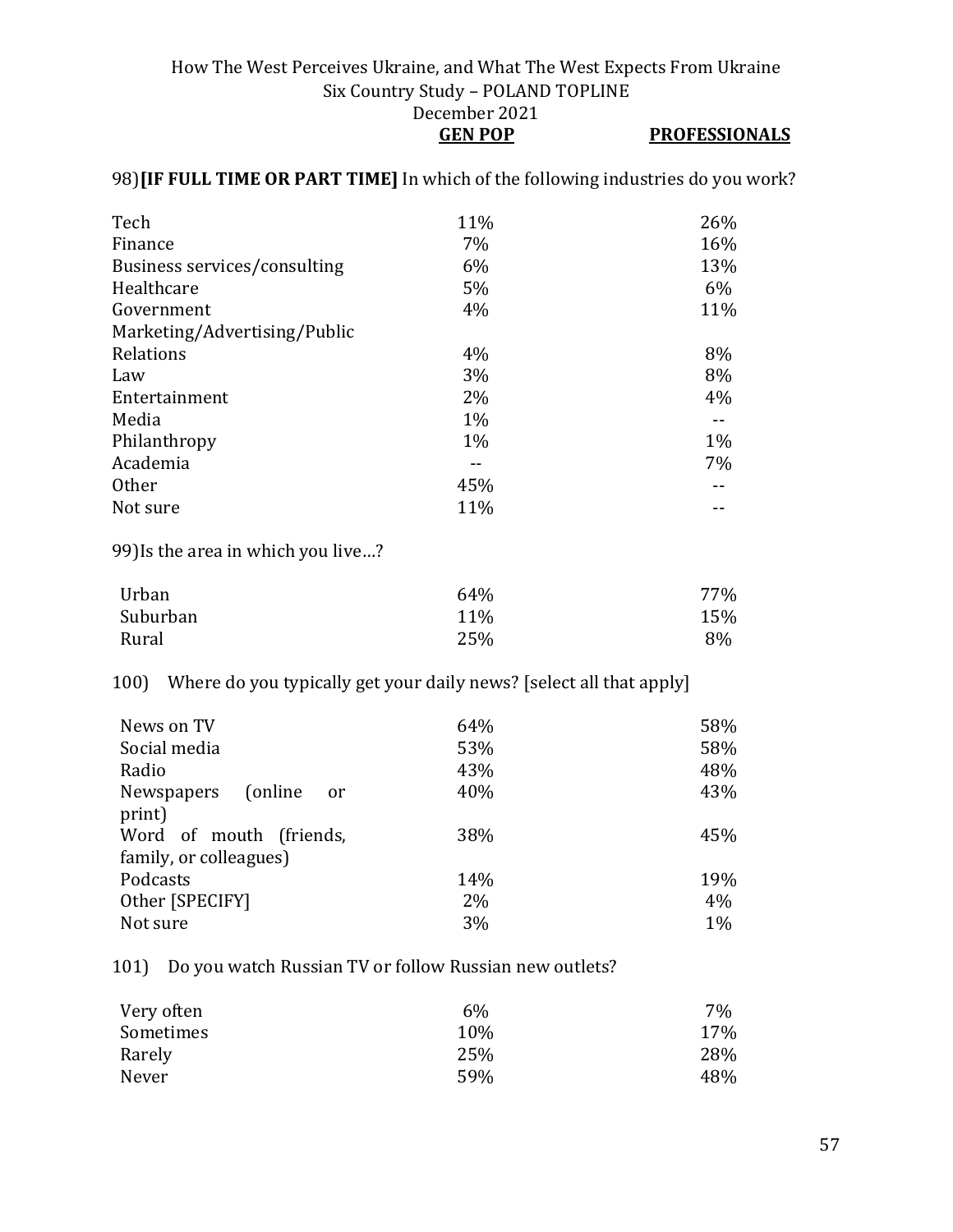### **GEN POP PROFESSIONALS**

102) Russia's media presence around the world has been criticized as disinformation, do you agree?

| Yes<br>Somewhat, but it is good to<br>get also a different point of | 37%<br>32% | 37%<br>38% |
|---------------------------------------------------------------------|------------|------------|
| view<br>No, Russian media are often<br>more credible than Western   | 5%         | 11%        |
| mainstream media<br>Not sure                                        | 26%        | 14%        |

103) How much time do you spend on social media (Facebook, WhatsApp, YouTube, etc.) on average during the week?

| 0-5 hours          | 52%        | 38%        |
|--------------------|------------|------------|
| 6-10 hours         | 25%        | 27%        |
| $11-15$ hours      | <b>13%</b> | 21\%       |
| $16-20$ hours      | $4\%$      | <b>11%</b> |
| More than 20 hours | 6%         | 3%         |

### 104) What is the highest level of education you have completed?

| 3%  |     |
|-----|-----|
|     |     |
| 8%  |     |
|     |     |
| 4%  |     |
|     |     |
| 53% |     |
|     |     |
|     |     |
| 18% | 39% |
|     |     |
|     |     |
| 14% | 61% |
|     |     |
|     |     |
|     |     |
|     |     |